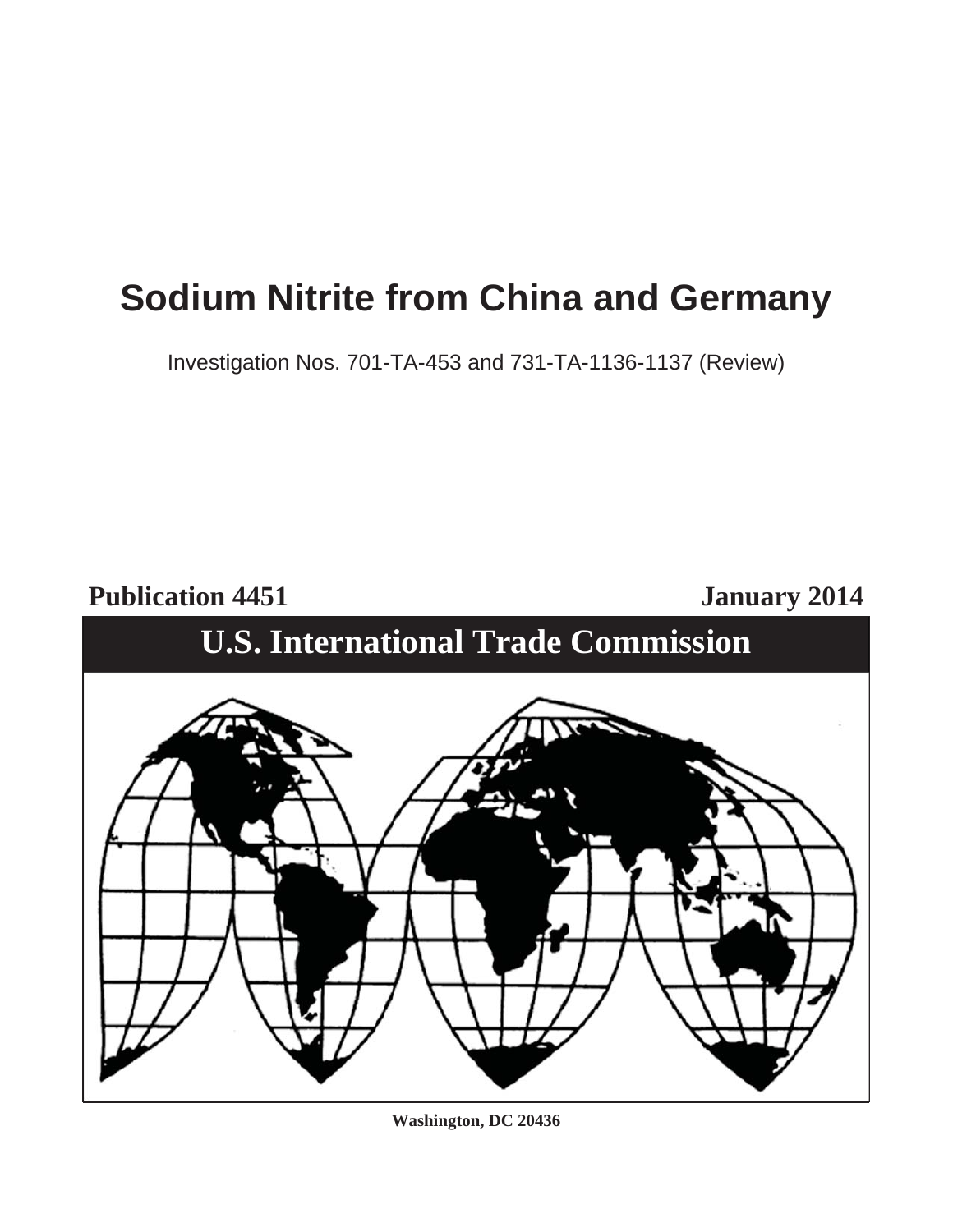# **U.S. International Trade Commission**

# **COMMISSIONERS**

**Irving A. Williamson, Chairman Shara L. Aranoff Dean A. Pinkert David S. Johanson Meredith M. Broadbent F. Scott Kieff**

> Robert B. Koopman *Director of Operations*

> > *Staff assigned*

Samuel Brecker, Investigator Christopher Robinson, Industry Analyst Patrick Gallagher, Attorney Douglas Corkran, Supervisory Investigator

**Address all communications to Secretary to the Commission United States International Trade Commission Washington, DC 20436**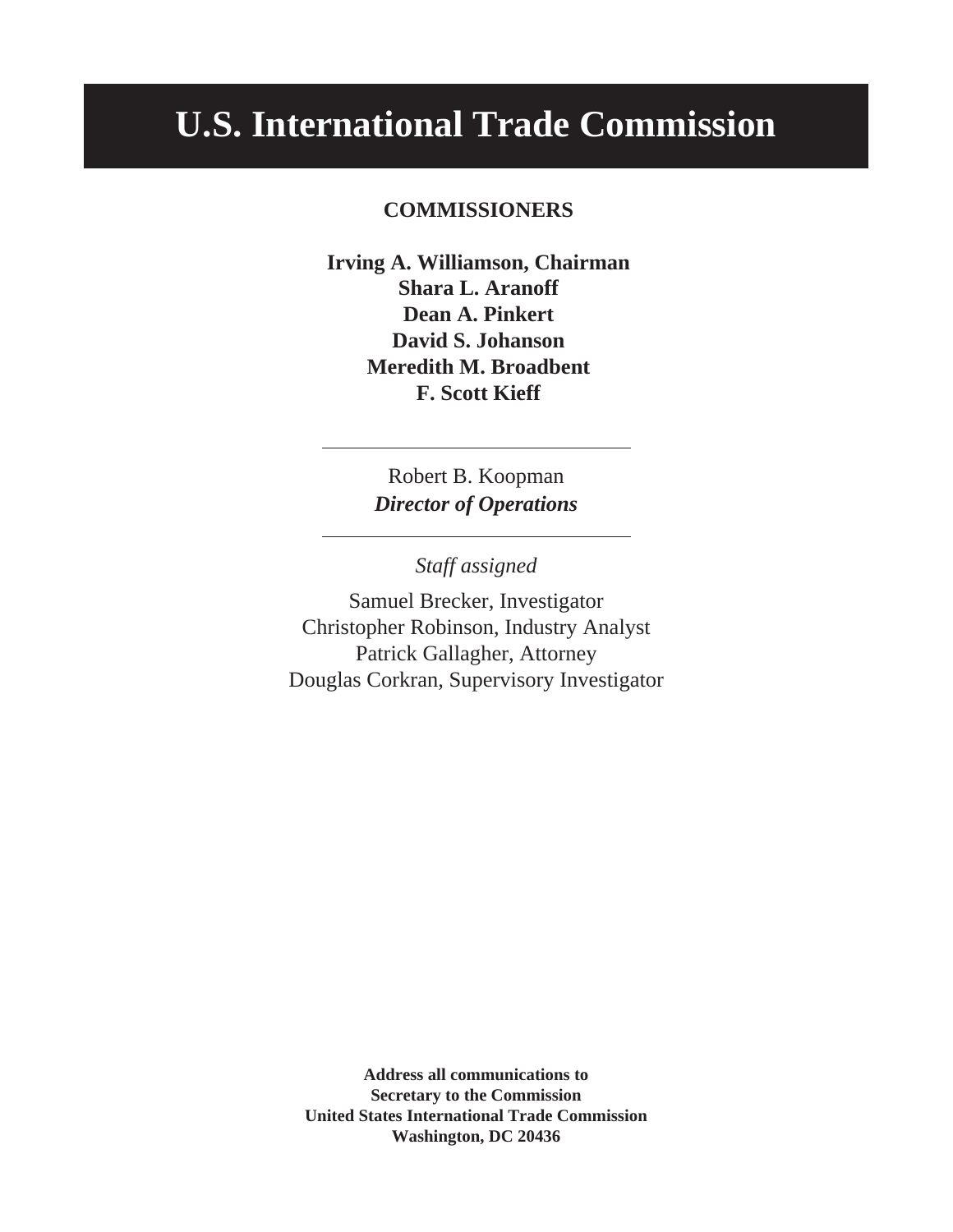# **U.S. International Trade Commission**

Washington, DC 20436 *www.usitc.gov*

# **Sodium Nitrite from China and Germany**

Investigation Nos. 701-TA-453 and 731-TA-1136-1137 (Review)



**Publication 4451**  $\frac{1}{2}$   $\frac{1}{2}$   $\frac{1}{2}$   $\frac{1}{2}$   $\frac{1}{2}$   $\frac{1}{2}$   $\frac{1}{2}$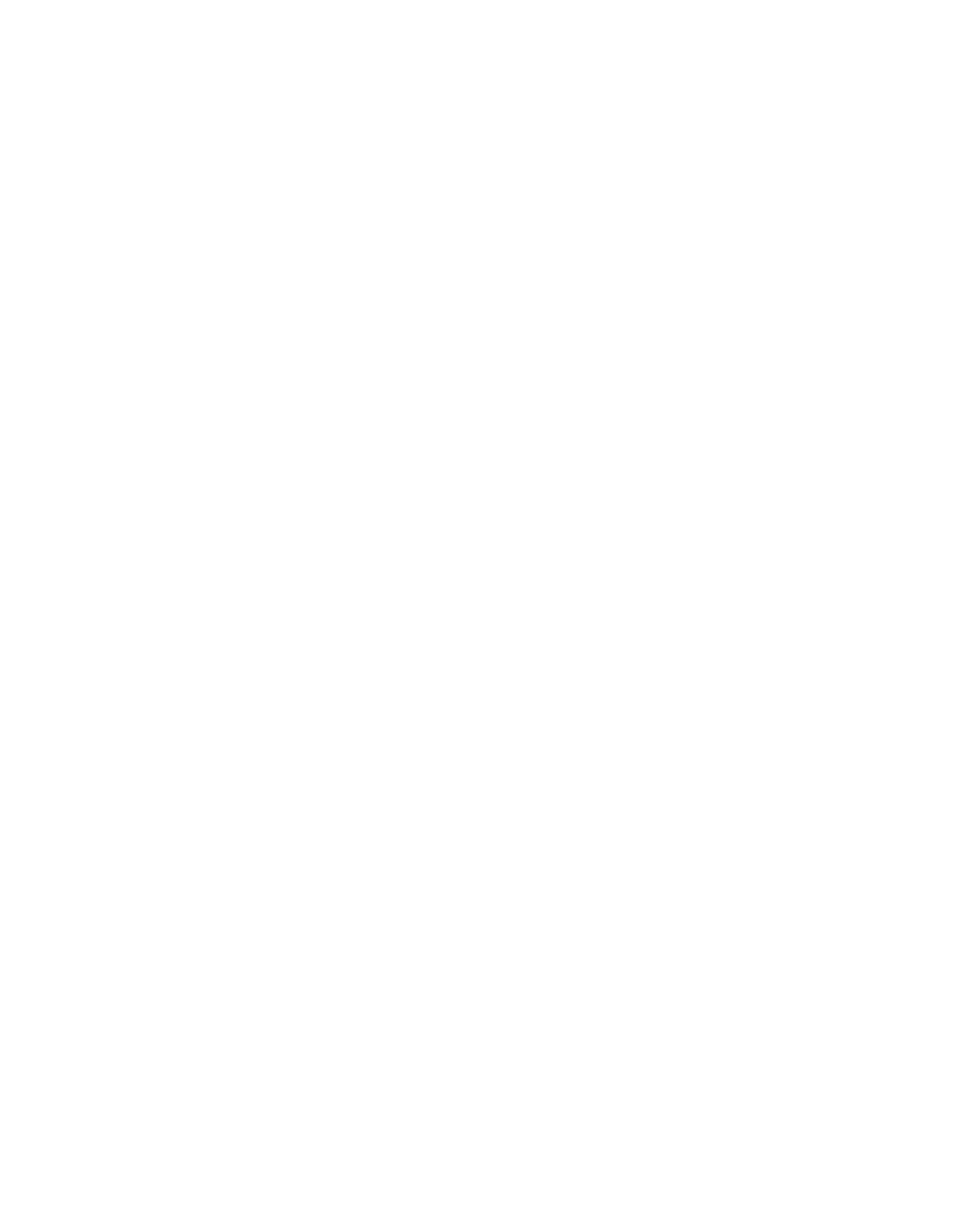### **CONTENTS**

# Page

Note. - Information that would reveal confidential operations of individual concerns may not be published and therefore has been deleted. Such deletions are indicated by asterisks.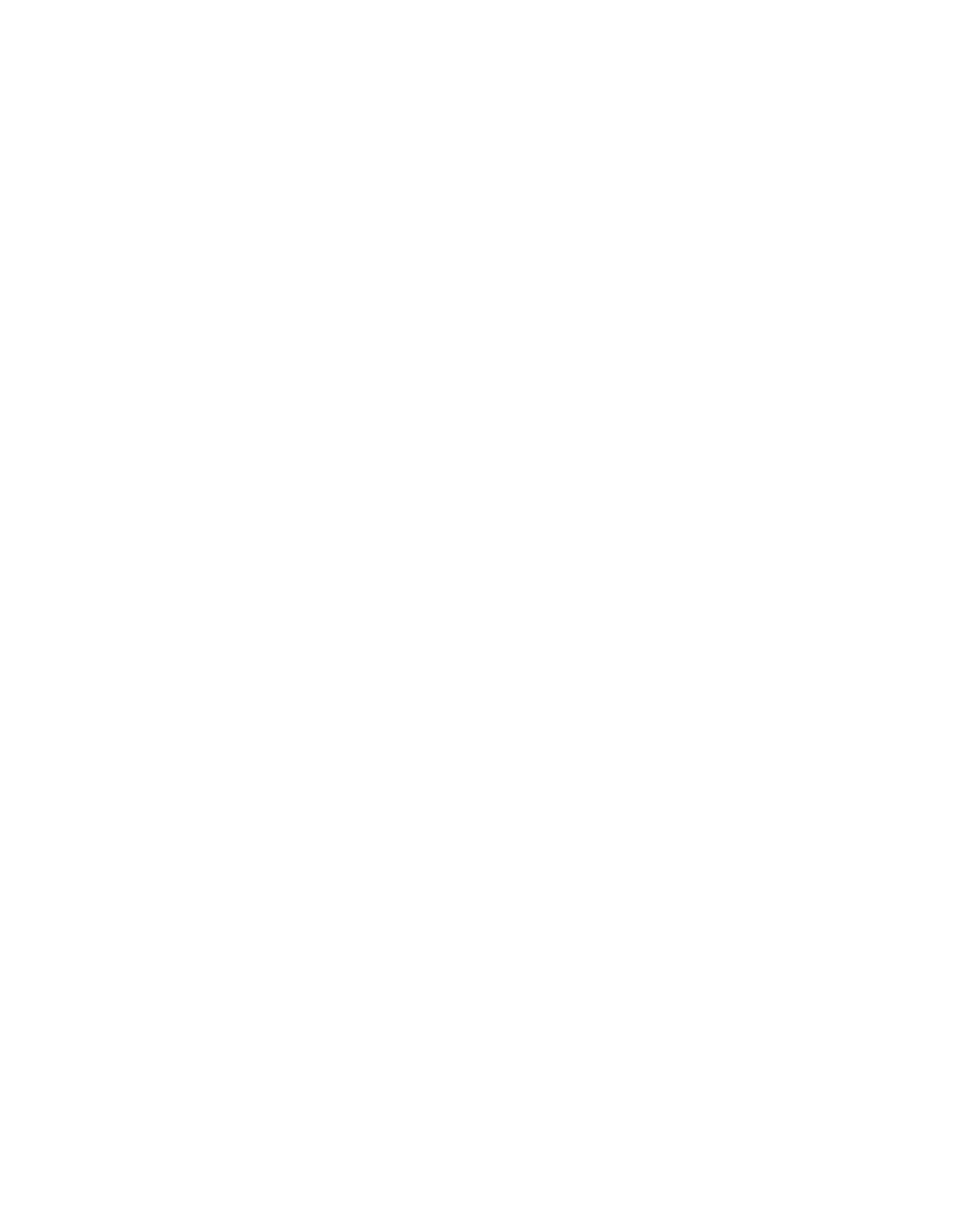#### **UNITED STATES INTERNATIONAL TRADE COMMISSION**

# **Investigation Nos. 701–TA–453 and 731–TA–1136–1137 (Review) Sodium Nitrite from China and Germany**

On the basis of the record<sup>1</sup> developed in the subject five-year reviews, the United States International Trade Commission (Commission) determines, pursuant to section 751(c) of the Tariff Act of 1930 (19 U.S.C.  $\S$  1675(c)), that revocation of the countervailing duty order on sodium nitrite from China and the antidumping duty orders on sodium nitrite from China and Germany would likely lead to continuation or recurrence of material injury to an industry in the United States within a reasonably foreseeable time.

### **BACKGROUND**

 $\overline{a}$ 

The Commission instituted these reviews on July 1, 2013 (78 FR 39316) and determined on October 21, 2013, that it would conduct expedited reviews (78 FR 68474, November 14, 2013).

 $1$  The record is defined in sec. 207.2(f) of the Commission's Rules of Practice and Procedure (19 CFR § 207.2(f)).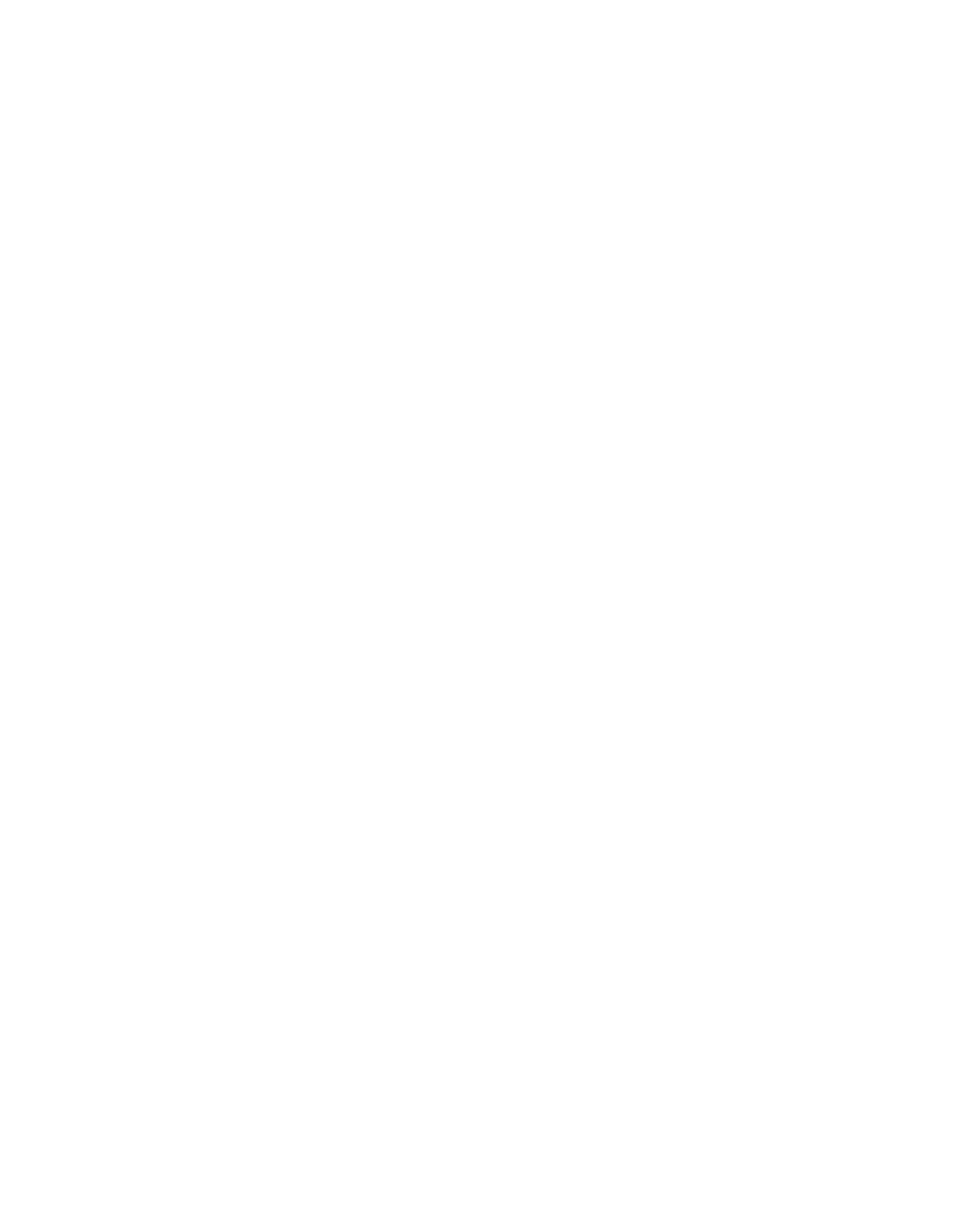# **Views of the Commission**

Based on the record in these five-year reviews, we determine under section 751 $(c)$  of the Tariff Act of 1930, as amended ("the Tariff Act"), that revocation of the countervailing duty order on sodium nitrite from China and the antidumping duty orders on sodium nitrite from China and Germany would likely lead to continuation or recurrence of material injury to an industry in the United States within a reasonably foreseeable time.

## **I. Background**

The original investigations of sodium nitrite from China and Germany were instituted in response to a petition filed by General Chemical LLC ("General Chemical"), a domestic producer of sodium nitrite, on November 8, 2007. $^1$  In August 2008, the Commission determined that an industry in the United States was materially injured by reason of imports of sodium nitrite from China that the U.S. Department of Commerce ("Commerce") found had been subsidized and by reason of imports of sodium nitrite from China and Germany that Commerce found had been sold at less than fair value.<sup>2</sup> Commerce issued antidumping duty and countervailing duty orders on imports of sodium nitrite from China and Germany on August 27, 2008.<sup>3</sup>

The Commission instituted these reviews on July 1, 2013. $^4$  The Commission received one substantive response to the notice of institution from General Chemical.<sup>5</sup> It did not receive a response from any respondent interested party. On October 21, 2013, the Commission found General Chemical's response to the notice of institution individually adequate, the domestic industry party group response adequate, and the respondent interested party group responses inadequate.<sup>6</sup> The Commission did not find any circumstances that would warrant conducting full reviews and determined that it would conduct expedited reviews pursuant to section 751(c)(3) of the Tariff Act.<sup>78</sup>

<sup>1</sup> *Sodium Nitrite from China and German*y, Inv. Nos. 701‐TA‐453 and 731‐TA‐1136‐1137 (Final), USITC Pub. 4029 (August 2008) ("USITC Pub. 4029") at 3.

 $<sup>2</sup>$  USITC Pub. 4029 at 3.</sup>

<sup>3</sup> *Sodium Nitrite From Germany and the People's Republic of China: Countervailing Duty Order*, 73 Fed. Reg. 50595 (August 27, 2008), and *Sodium Nitrite From the Federal Republic of Germany and the People's Republic of China: Antidumping Duty Orders*, 73 Fed. Reg. 50593 (August 27, 2008).

<sup>4</sup> *Sodium Nitrite from China and Germany: Institution of Five‐Year Reviews*, 78 Fed. Reg. 39316 (July 1, 2013).

<sup>&</sup>lt;sup>5</sup> General Chemical Substantive Response to the Commission's Notice of Institution (July 30, 2013) ("Response").

<sup>&</sup>lt;sup>6</sup> Summary Voting Sheet, EDIS Doc. 520467.

 $^{7}$  19 U.S.C. § 1675(c)(3).

<sup>8</sup> S*ee* Explanation of Commission Determination on Adequacy and 78 Fed. Reg. 68474 (November 14, 2013).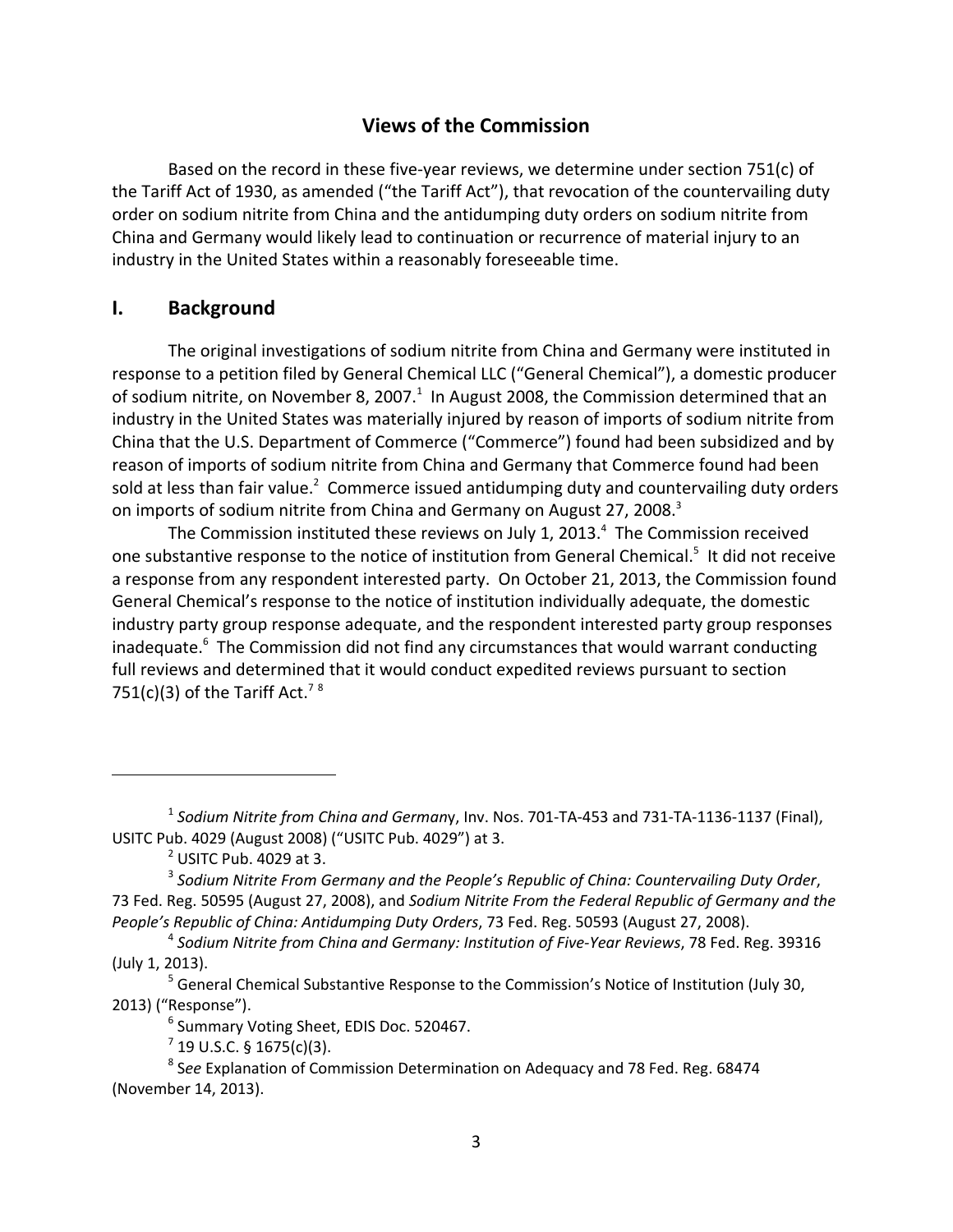# **II. Domestic Like Product and Industry**

## **A. Domestic Like Product**

In making its determination under section 751(c) of the Tariff Act, the Commission defines the "domestic like product" and the "industry."<sup>9</sup> The Tariff Act defines "domestic like product" as "a product which is like, or in the absence of like, most similar in characteristics and uses with, the article subject to an investigation under this subtitle."<sup>10</sup> The Commission's practice in five‐year reviews is to examine the domestic like product definition from the original investigation and consider whether the record indicates any reason to revisit the prior findings. $^{11}$ 

Commerce has defined the scope of the orders in these five‐year reviews as follows: Sodium nitrite in any form, at any purity level. In addition the sodium nitrite covered by these investigations may or may not contain an anti‐caking agent. Examples of names commonly used to reference sodium nitrite are nitrous acid, sodium salt, anti-rust, diazotizing salts, erinitrit, and filmerine. Sodium nitrite's chemical composition is NaNO2, and it is generally classified under subheading 2834.1010 of the Harmonized Tariff Schedule of the United States ("HTS"). The American Chemical Society Chemical Abstract Service ("CAS") has assigned the name "sodium nitrite" to sodium nitrite. The CAS registry number is 7632-00-0.<sup>12</sup>

The scope definition set out above is unchanged from that in the original investigations.

Sodium nitrite is an industrial chemical produced in different grades (technical and food) and in both dry (flake, granular, or prill) and liquid (solution) forms. Dry sodium nitrite is sold in bags, drums, and super sacks, and the liquid form is sold in tank truck and rail car

 $9^9$  19 U.S.C. § 1677(4)(A).

<sup>10</sup> 19 U.S.C. § 1677(10); *see*, *e.g., Cleo Inc. v. United States*, 501 F.3d 1291, 1299 (Fed. Cir. 2007); *NEC Corp. v. Department of Commerce*, 36 F. Supp. 2d 380, 383 (Ct. Int'l Trade 1998); *Nippon Steel Corp. v. United States*, 19 CIT 450, 455 (1995); *Timken Co. v. United States*, 913 F. Supp. 580, 584 (Ct. Int'l Trade 1996); *Torrington Co. v. United States*, 747 F. Supp. 744, 748‐49 (Ct. Int'l Trade 1990), *aff'd*, 938 F.2d 1278 (Fed. Cir. 1991); *see also* S. Rep. No. 249, 96th Cong., 1st Sess. 90‐91 (1979).

<sup>11</sup> *See*, *e.g.*, *Internal Combustion Industrial Forklift Trucks from Japan*, Inv. No. 731‐TA‐377 (Second Review), USITC Pub. 3831 at 8‐9 (Dec. 2005); *Crawfish Tail Meat from China*, Inv. No. 731‐TA‐ 752 (Review), USITC Pub. 3614 at 4 (July 2003); *Steel Concrete Reinforcing Bar from Turkey*, Inv. No. 731‐ TA‐745 (Review), USITC Pub. 3577 at 4 (Feb. 2003).

<sup>12</sup> *Sodium Nitrite From Germany and the People's Republic of China: Final Results of the Expedited First Sunset Review of the Antidumping Duty Order*, 78 Fed. Reg. 69368, 69369 (Nov. 19, 2013) ("*Commerce Sunset Review (AD)*"), and *Sodium Nitrite From the People's Republic of China: Final Results of the Expedited First Sunset Review of the Countervailing Duty Order*, 78 Fed. Reg. 69646, 69647 (Nov. 20, 2013) ("*Commerce Sunset Review (CVD)*").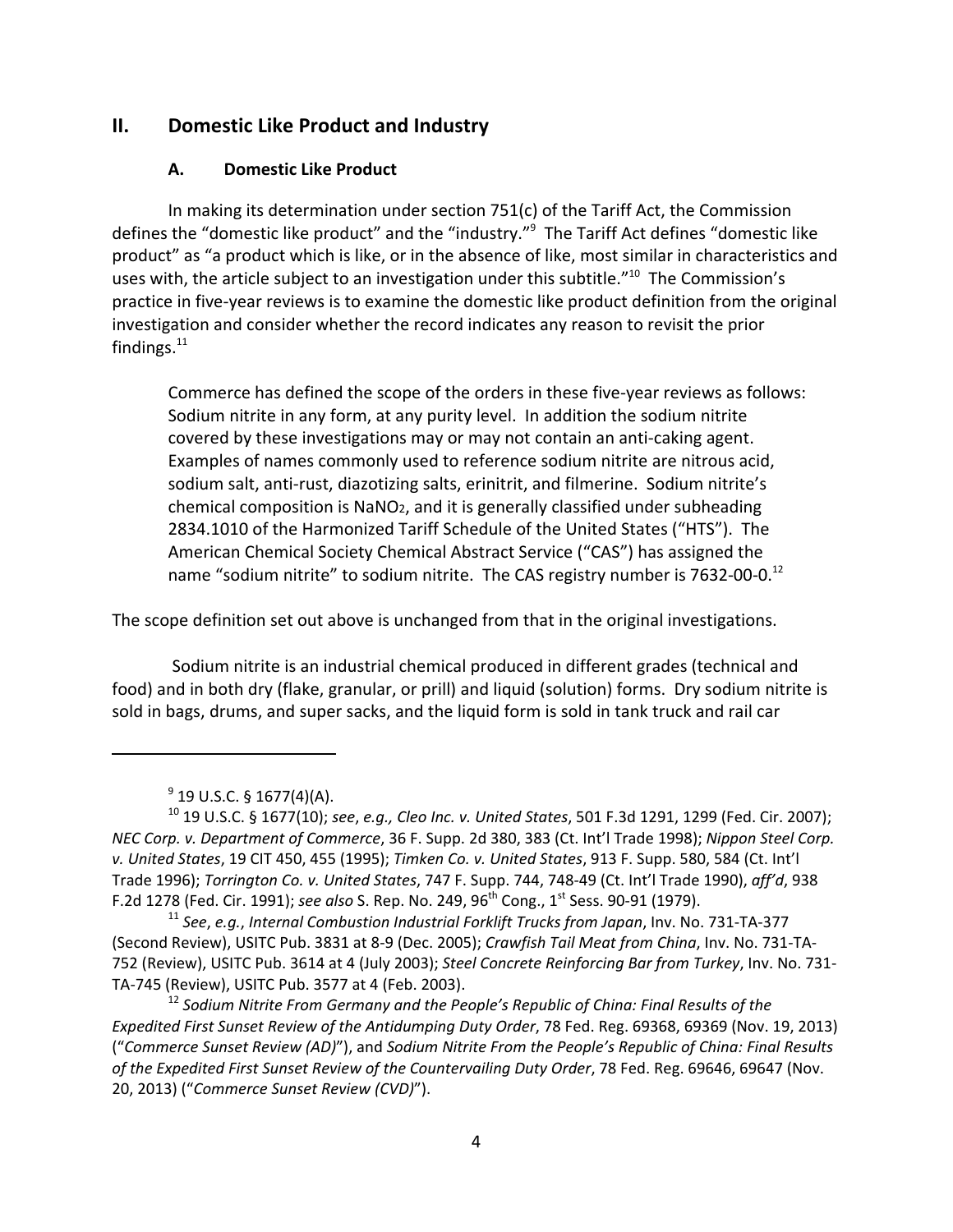quantities. Whether in dry or liquid form, sodium nitrite is an industrial inorganic chemical that is primarily used as an intermediate or process chemical. Sodium nitrite is used in the production of inks, organic dyes, and other chemicals; wastewater treatment; food preservation; and production of human and veterinary medicines.<sup>13</sup>

Sodium nitrite is produced by the transformation of liquid ammonia and caustic soda or soda ash. Liquid ammonia is oxidized with air at a high temperature in a catalytic bed to form nitrogen oxide. The nitrogen oxide enters an absorption tower where it reacts with either a caustic soda or soda ash solution to form a sodium nitrite solution. Regardless of whether caustic soda or soda ash is used as a raw material, all sodium nitrite destined for sale as a dry product must undergo additional processing to form sodium nitrite crystals. These crystals are dried and blended with an anti-caking agent or are compacted into a thin cake and flaked.<sup>14</sup> Food grade sodium nitrite undergoes further testing to certify that the product meets specific quality standards.15

In the original investigations, the Commission found a single domestic like product consisting of sodium nitrite, regardless of form or grade, that was coextensive with the scope of the investigations.<sup>16</sup> There is no new information obtained during these reviews that would suggest any reason to revisit the Commission's domestic like product definition from the original determinations, and the responding domestic producer agrees with that definition.<sup>17</sup> Accordingly, we define the domestic like product as sodium nitrite, regardless of form or grade, that is coextensive with Commerce's scope description.

### **B. Domestic Industry**

Section 771(4)(A) of the Tariff Act defines the relevant industry as the domestic "producers as a whole of a domestic like product, or those producers whose collective output of a domestic like product constitutes a major proportion of the total domestic production of the product."<sup>18</sup> In defining the domestic industry, the Commission's general practice has been to include in the industry producers of all domestic production of the like product, whether toll‐ produced, captively consumed, or sold in the domestic merchant market.

In its original investigations, the Commission defined the domestic industry as consisting of the domestic producers of sodium nitrite.<sup>19</sup> In these reviews, General Chemical has stated

<sup>&</sup>lt;sup>13</sup> Confidential Report, Memorandum INV-LL-102 (December 2, 2013) ("CR") at I-8 to I-9, and at Table I‐1; Public Report, *Sodium Nitrite from China and German*y, Inv. Nos. 701‐TA‐453 and 731‐TA‐ 1136‐1137 (Reviews), USITC Pub. 4451 (January 2014) ("PR") at I‐6 to I‐7, and at Table I‐1.

 $14$  CR at I-10, PR at I-7 to I-8.

 $15$  CR at I-10 to I-11, PR at I-7 to I-8.

<sup>16</sup> USITC Pub. 4029 at 8.

<sup>17</sup> *See generally* CR at I‐6 to I‐13, PR at I‐5 to I‐9; Response at 35.

<sup>&</sup>lt;sup>18</sup> 19 U.S.C. § 1677(4)(A). The definitions in 19 U.S.C. § 1677 are applicable to the entire subtitle containing the antidumping and countervailing duty laws, including 19 U.S.C. §§ 1675 and 1675a. *See* 19 U.S.C. § 1677.

<sup>19</sup> USITC Pub. 4029 at 8‐9.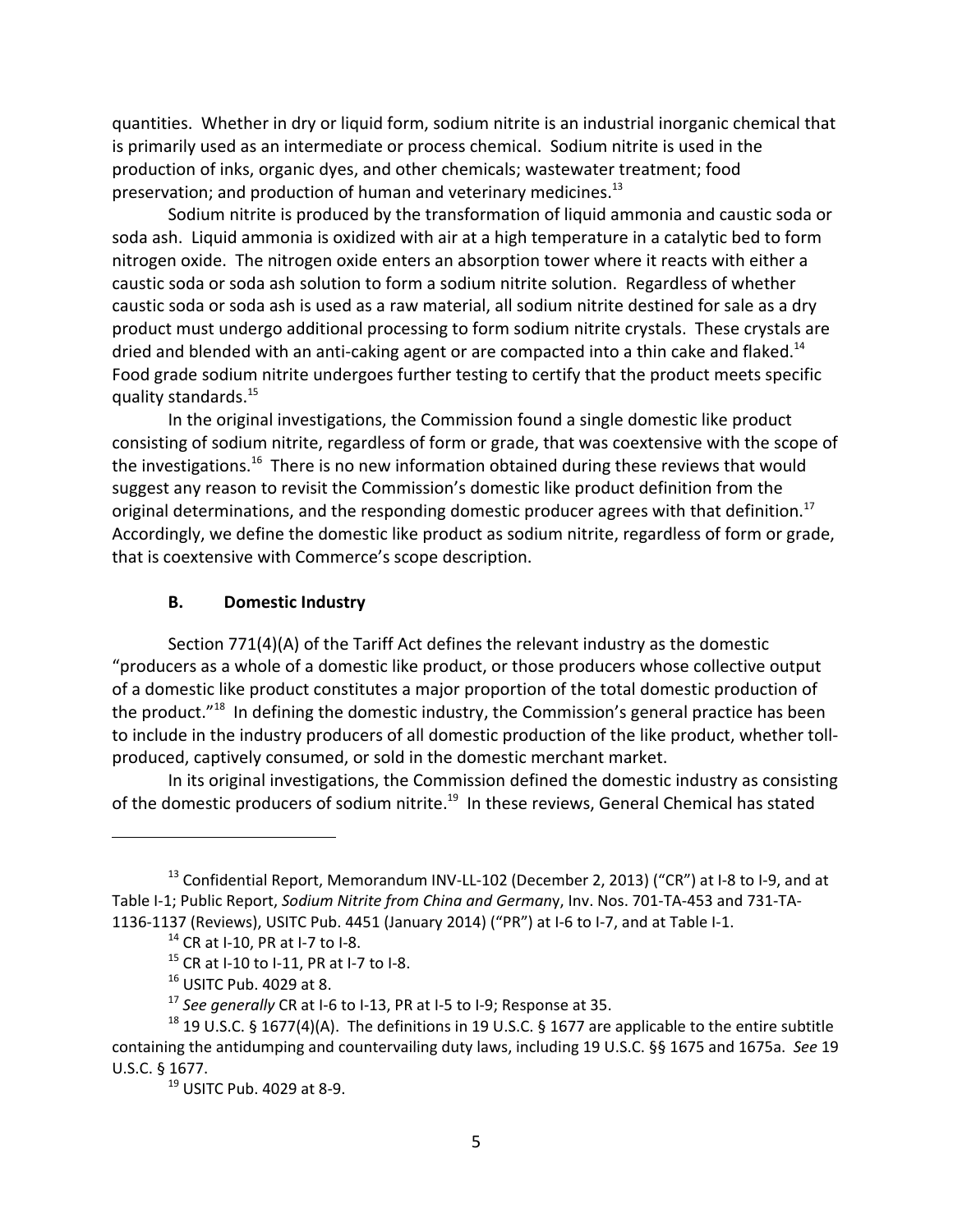that it agrees with the domestic industry definition in the original investigations.<sup>20</sup> In light of the definition of the domestic like product, we define the domestic industry as all domestic producers of sodium nitrite. $21$ 

# **III. Cumulation**

# **A. Legal Standard**

With respect to five-year reviews, section 752(a) of the Tariff Act provides as follows: the Commission may cumulatively assess the volume and effect of imports of the subject merchandise from all countries with respect to which reviews under section 1675(b) or (c) of this title were initiated on the same day, if such imports would be likely to compete with each other and with domestic like products in the United States market. The Commission shall not cumulatively assess the volume and effects of imports of the subject merchandise in a case in which it determines that such imports are likely to have no discernible adverse impact on the domestic industry.<sup>22</sup>

Cumulation therefore is discretionary in five‐year reviews, unlike original investigations, which are governed by section 771(7)(G)(i) of the Tariff Act.<sup>23</sup> The Commission may exercise its discretion to cumulate, however, only if the reviews are initiated on the same day, the Commission determines that the subject imports are likely to compete with each other and the domestic like product in the U.S. market, and imports from each such subject country are not likely to have no discernible adverse impact on the domestic industry in the event of revocation. Our focus in five-year reviews is not only on present conditions of competition, but also on likely conditions of competition in the reasonably foreseeable future.

In the original investigations, the Commission cumulated subject imports from China and Germany. The parties did not dispute the appropriateness of cumulation. The Commission

 $22$  19 U.S.C. § 1675a(a)(7).

<sup>&</sup>lt;sup>20</sup> Response at 35; General Chemical Final Comments (December 9, 2013) ("Final Comments") at 8. General Chemical is the predominant U.S. producer of sodium nitrite. Since the antidumping and countervailing duty orders were issued in 2008, however, SABIC Innovative Chemicals US, LLC ("SABIC") has begun selling liquid form sodium nitrite that it recovers from a waste stream process as a byproduct. Response at 31.

 $21$  There are no related party issues in these reviews.

<sup>23</sup> 19 U.S.C. § 1677(7)(G)(i); *see also*, *e.g.*, *Nucor Corp. v. United States*, 601 F.3d 1291, 1293 (Fed. Cir. 2010) (Commission may reasonably consider likely differing conditions of competition in deciding whether to cumulate subject imports in five‐year reviews); *Allegheny Ludlum Corp. v. United States*, 475 F. Supp. 2d 1370, 1378 (Ct. Int'l Trade 2006) (recognizing the wide latitude the Commission has in selecting the types of factors it considers relevant in deciding whether to exercise discretion to cumulate subject imports in five‐year reviews); *Nucor Corp. v. United States*, 569 F. Supp. 2d 1328, 1337‐38 (Ct. Int'l Trade 2008).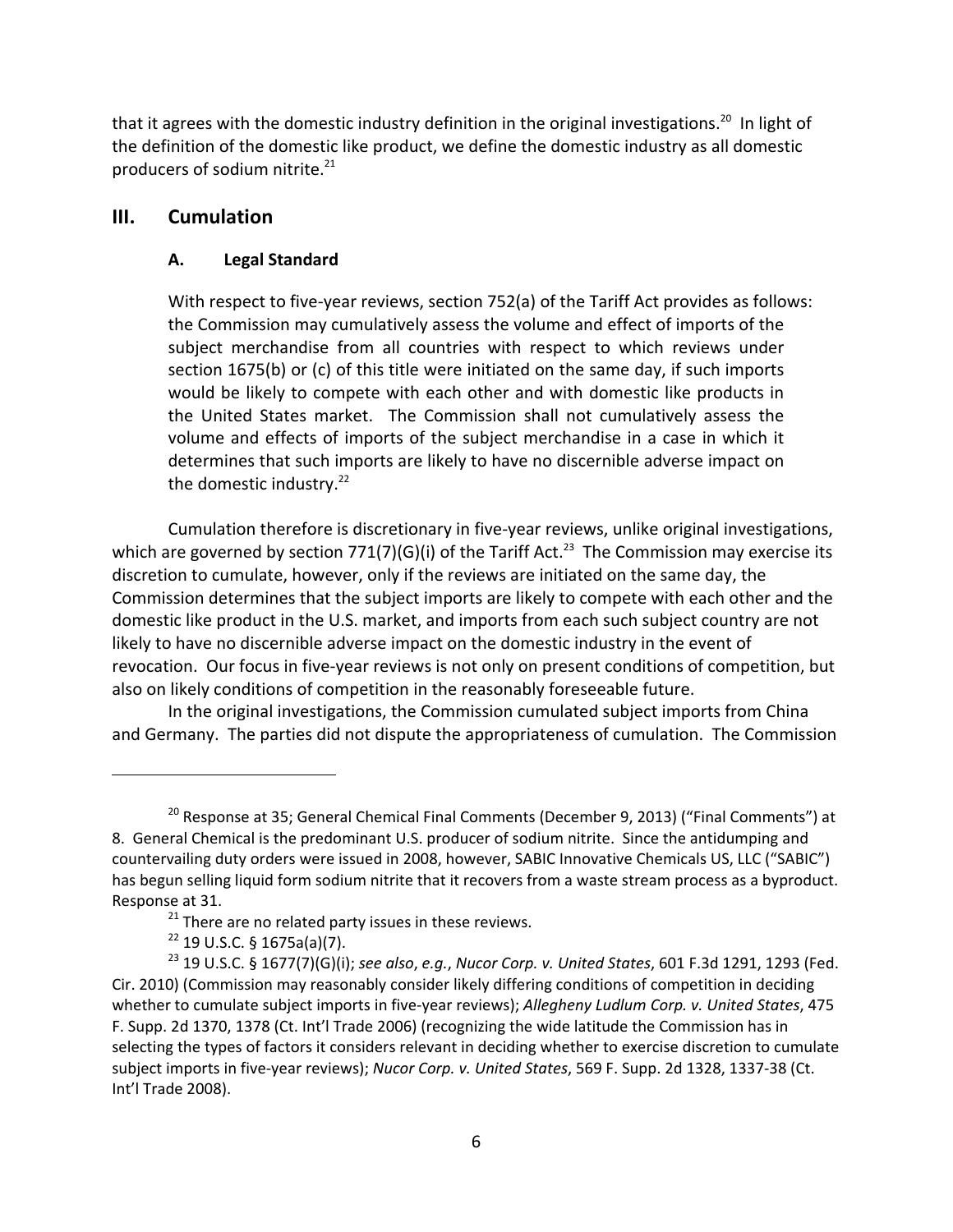found that, although there were differences among the domestic like product and subject imports from China and Germany in terms of the forms and grades sold in the U.S. market, there was also considerable overlap, particularly for technical‐grade sodium nitrite in granular and prilled forms.<sup>24</sup> General Chemical and the sole German producer, BASF AG ("BASF"), reported selling their products  $***$ ,<sup>25</sup> and importers of subject imports from China sold their products in the Northeast, Mid‐Atlantic, Southeast, Midwest, Southwest, and West Coast markets. Therefore, the Commission found that subject imports from China and Germany and the domestic like product were sold in the same geographic markets.<sup>26</sup> The Commission also found that domestic shipments of sodium nitrite, subject imports from China, and subject imports from Germany were each present in the U.S. market throughout the January 2005‐ March 2008 period of investigation ("POI").<sup>27</sup> The Commission found that subject imports from China entered the United States with increasing monthly frequency over the period, while subject imports from Germany entered the United States consistently in every month.<sup>28</sup>

In these reviews, the statutory threshold for cumulation is satisfied because all reviews were initiated on the same day, July 1, 2013.<sup>29</sup> In addition, we consider the following issues in deciding whether to exercise our discretion to cumulate the subject imports: (1) whether imports from either of the subject countries are precluded from cumulation because they are likely to have no discernible adverse impact on the domestic industry; (2) whether there is a likelihood of a reasonable overlap of competition among subject imports from the subject countries and the domestic like product; and (3) whether subject imports are likely to compete in the U.S. market under different conditions of competition.

## **B. Likelihood of No Discernible Adverse Impact**

The statute precludes cumulation if the Commission finds that subject imports from a country are likely to have no discernible adverse impact on the domestic industry.<sup>30</sup> Neither the statute nor the Uruguay Round Agreements Act ("URAA") Statement of Administrative Action ("SAA") provides specific guidance on what factors the Commission is to consider in determining that imports "are likely to have no discernible adverse impact" on the domestic industry. $31$  With respect to this provision, the Commission generally considers the likely volume of subject imports and the likely impact of those imports on the domestic industry within a reasonably foreseeable time if the orders are revoked. Our analysis for each of the subject countries takes into account, among other things, the nature of the product and the behavior of subject imports in the original investigations.

<sup>24</sup> USITC Pub. 4029 at 11‐12.

<sup>&</sup>lt;sup>25</sup> Confidential Original Views at 16; USITC Pub. 4029 at 13.

<sup>26</sup> USITC Pub. 4029 at 13.

<sup>27</sup> USITC Pub. 4029 at 13.

<sup>28</sup> USITC Pub. 4029 at 13‐14.

 $29$  78 Fed. Reg. 39256 (July 1, 2013).

 $30$  19 U.S.C. § 1675a(a)(7).

<sup>31</sup> SAA, H.R. Rep. No. 103‐316, vol. I at 887 (1994).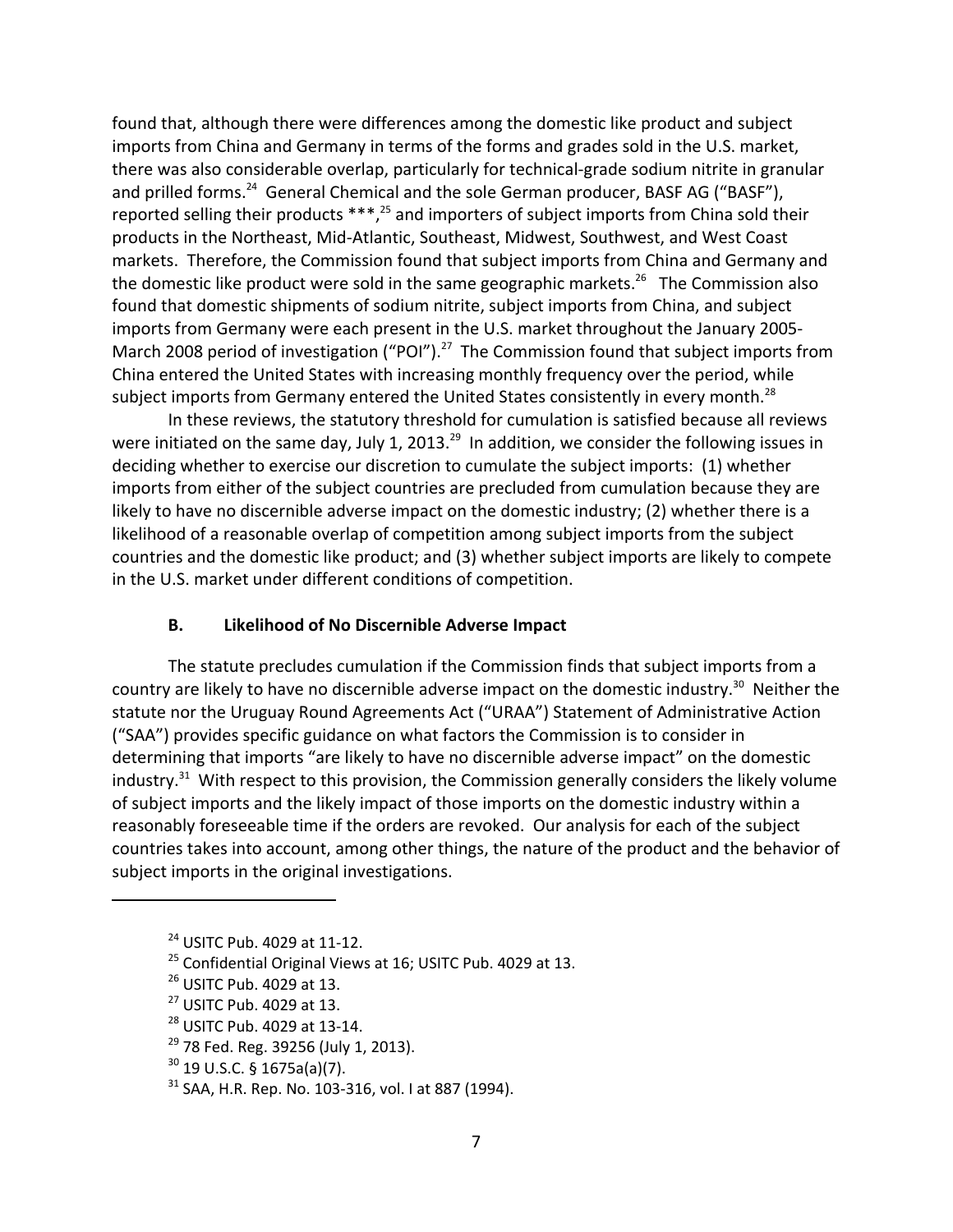Based on the record in these reviews, we do not find that imports from either of the subject countries would likely have no discernible adverse impact on the domestic industry in the event of revocation.

*China*. In the original investigations, the quantity of subject imports from China increased from 519,000 pounds in 2005 to 1.0 million pounds in 2006 and 1.6 million pounds in 2007.<sup>32</sup> Chinese producers' share of apparent U.S. consumption, by quantity, increased from \*\*\* percent in 2005 to \*\*\* percent in 2006 and \*\*\* percent in 2007.<sup>33</sup> Based on publicly available information, General Chemical estimated that subject producers' capacity was \*\*\* pounds annually.<sup>34</sup>

The quantity of subject imports from China was  $176,000$  pounds in 2012.<sup>35</sup> General Chemical alleges that Chinese producers' capacity to produce sodium nitrite is massive compared to global demand and that more than \*\*\* Chinese manufacturers claim to be producing sodium nitrite.<sup>36</sup> Based on the foregoing, we do not find that subject imports from China would likely have no discernible adverse impact on the domestic industry if the orders were revoked.

*Germany*. In the original investigations, the volume of subject imports from Germany increased from 7.7 million pounds in 2005 to 10.2 million pounds in 2006 and 11.7 million pounds in 2007.<sup>37</sup> The share of apparent U.S. consumption held by subject imports from Germany, by quantity, rose from \*\*\* percent in 2005 to \*\*\* percent in 2006 and \*\*\* percent in 2007.<sup>38</sup> The capacity of the sole subject German producer, BASF, was \*\*\* pounds in each year of the POI.<sup>39</sup> Its production was \*\*\* pounds in 2005, \*\*\* pounds in 2006, and \*\*\* pounds in 2007. Its capacity utilization was \*\*\* percent in 2005, \*\*\* percent in 2006, and \*\*\* percent in 2007.<sup>40</sup> BASF exported \*\*\* percent of its total shipments in 2005, \*\*\* percent in 2006, and \*\*\* percent in 2007.<sup>41</sup>

The quantity of subject imports from Germany was 7,000 pounds in 2012. $42$  General Chemical states that BASF is the largest producer of sodium nitrite outside of China and that it has a capacity of \*\*\* pounds, which is more than \*\*\* that of General Chemical.<sup>43</sup> Based on the

 $32$  CR/PR at Table I-5.

 $33$  CR/PR at Table I-9.

<sup>&</sup>lt;sup>34</sup> Memorandum INV-FF-086 ("Original Confidential Staff Report") at VII-4. The Commission issued producer questionnaires to 37 sodium nitrite producers in China during the original investigations. It did not receive any responses. USITC Pub. 4029 at 17.

 $35$  CR/PR at Table I-5.

 $36$  CR at I-30, PR at I-20, and CR/PR at Table I-11; Response at 26 and Exhibit 1.

 $37$  CR/PR at Table I-5.

<sup>38</sup> CR/PR at Table I-9.

<sup>&</sup>lt;sup>39</sup> Original Confidential Staff Report at Table VII-2.

<sup>40</sup> CR at I‐34, PR at I‐23.

<sup>41</sup> Original Confidential Staff Report at Table VII‐2.

 $42$  CR/PR at Table I-5.

<sup>43</sup> Original Confidential Staff Report at Table VII‐2; Response at 27; *see also* CR at I‐35, PR at I‐23.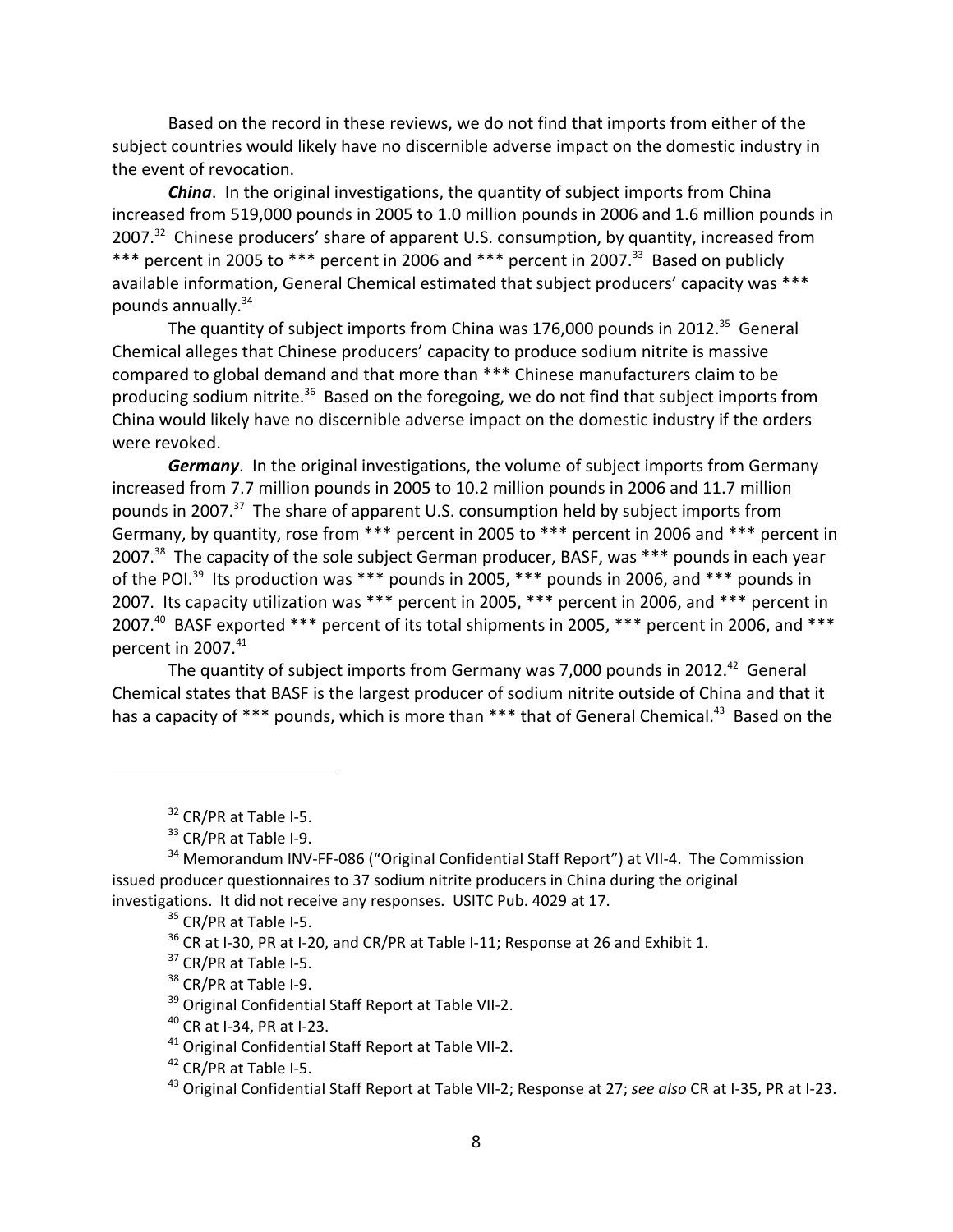record, we do not find that subject imports from Germany would likely have no discernible adverse impact on the domestic industry if the orders were revoked.

#### **C. Likelihood of a Reasonable Overlap of Competition**

The Commission generally has considered four factors intended to provide a framework for determining whether subject imports compete with each other and with the domestic like product.<sup>44</sup> Only a "reasonable overlap" of competition is required.<sup>45</sup> In five-year reviews, the relevant inquiry is whether there likely would be competition even if none currently exists because the subject imports are absent from the U.S. market.<sup>46</sup>

*Fungibility*. The Commission found in the original investigations that subject imports were generally interchangeable with the domestic like product. It also found that different forms or grades of sodium nitrite were considered to be interchangeable, at least for certain end users or purchasers.<sup>47</sup> There is no new information in these reviews to indicate that this has changed. General Chemical contends that sodium nitrite, regardless of source, is a fungible chemical commodity.48

*Channels of Distribution*. In the original investigations, the Commission found that both domestically produced sodium nitrite and the subject imports were sold to distributors and end users.<sup>49</sup> There is no new information in these reviews to indicate that this has changed.

<sup>44</sup> The four factors generally considered by the Commission in assessing whether imports compete with each other and with the domestic like product are as follows: (1) the degree of fungibility between subject imports from different countries and between subject imports and the domestic like product, including consideration of specific customer requirements and other quality-related questions; (2) the presence of sales or offers to sell in the same geographical markets of imports from different countries and the domestic like product; (3) the existence of common or similar channels of distribution for subject imports from different countries and the domestic like product; and (4) whether subject imports are simultaneously present in the market with one another and the domestic like product. *See, e.g., Wieland Werke, AG v. United States*, 718 F. Supp. 50 (Ct. Int'l Trade 1989).

<sup>45</sup> *See Mukand Ltd. v. United States*, 937 F. Supp. 910, 916 (Ct. Int'l Trade 1996); *Wieland Werke,* 718 F. Supp. at 52 ("Completely overlapping markets are not required."); *United States Steel Group v. United States,* 873 F. Supp. 673, 685 (Ct. Int'l Trade 1994), *aff'd*, 96 F.3d 1352 (Fed. Cir. 1996). We note, however, that there have been investigations where the Commission has found an insufficient overlap in competition and has declined to cumulate subject imports. *See, e.g*., *Live Cattle from Canada and Mexico*, Inv. Nos. 701‐TA‐386 and 731‐TA‐812‐13 (Preliminary), USITC Pub. 3155 at 15 (Feb. 1999), *aff'd sub nom, Ranchers‐Cattlemen Action Legal Foundation v. United States*, 74 F. Supp. 2d 1353 (Ct. Int'l Trade 1999); *Static Random Access Memory Semiconductors from the Republic of Korea and Taiwan*, Inv. Nos. 731‐TA‐761‐62 (Final), USITC Pub. 3098 at 13‐15 (Apr. 1998).

<sup>46</sup> *See generally*, *Chefline Corp. v. United States*, 219 F. Supp. 2d 1313, 1314 (Ct. Int'l Trade 2002).  $47$  CR at I-23, PR at I-16.

<sup>48</sup> Response at 20.

<sup>49</sup> USITC Pub. 4029 at 13.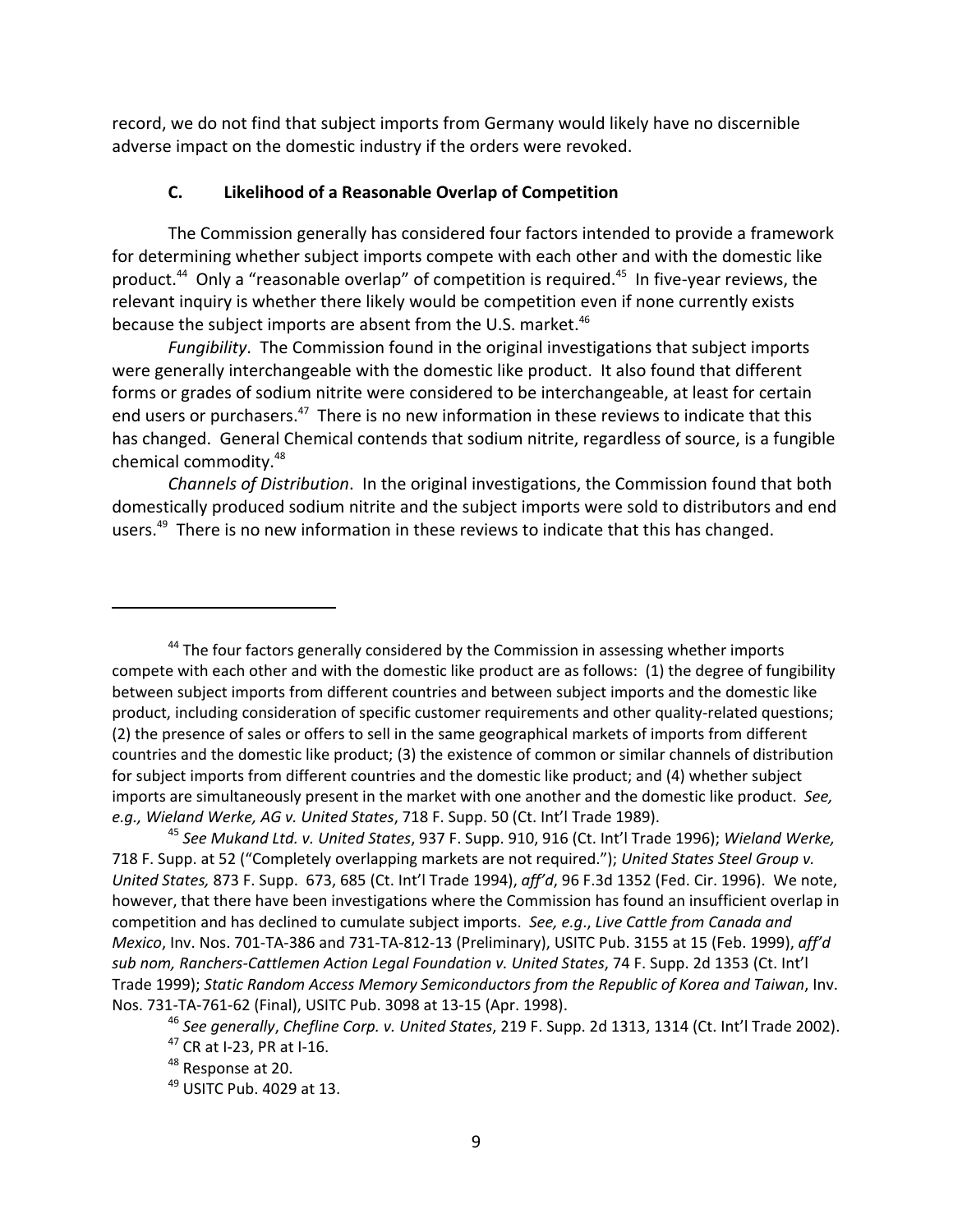General Chemical claims that subject imports would be sold through the same major chemical distributors \*\*\*.50

*Geographic Overlap*. In the original investigations, General Chemical and German producer BASF reported selling their products \*\*\*, and importers of subject merchandise reported that they served six U.S. regions. $51$  As indicated above, both domestically produced and imported sodium nitrite were sold to the same major chemical distributors during the original investigation and, thus, subject imports served the same U.S. geographical markets as General Chemical.<sup>52</sup>

*Simultaneous Presence in Market*. In the original investigations, the Commission found that domestic shipments of sodium nitrite, subject imports from China, and subject imports from Germany were present in the U.S. market throughout the POI.<sup>53</sup> In these reviews, the record shows that subject imports from China and Germany were present in the market in each year of the period of review.<sup>54</sup>

*Conclusion*. The record of these expedited reviews contains very limited information concerning the participation of subject imports from China and Germany in the U.S. market since imposition of the orders. That information indicates that the simultaneous presence in the U.S. market observed in the original investigations has continued. The record contains no information suggesting that upon revocation, imports from either subject country would have characteristics, distribution patterns, or a geographic presence that would be different than they had during the original POI. In light of this, and the absence of any contrary arguments, we find a likely reasonable overlap of competition between subject imports from China and Germany, and between subject imports from each country and the domestic like product, should the orders be revoked.

## **D. Likely Conditions of Competition**

In determining whether to exercise our discretion to cumulate the subject imports, we assess whether subject imports from China and Germany likely would compete under similar or different conditions in the U.S. market if the orders were revoked.<sup>55</sup>

The record of the original investigations and data submitted in response to the notice of institution, which constitute the available facts for these reviews concerning the subject industries, indicate that the industries in both countries have been export oriented and have participated in the U.S. market since the original POI. The record in these reviews does not indicate that there would likely be any significant difference in the conditions of competition

<sup>50</sup> Response at 20‐21 and nn.48‐49.

<sup>51</sup> Confidential Original Views at 16; USITC Pub. 4029 at 13.

 $52$  Response at 20-21 and n.48.

 $53$  USITC Pub. 4029 at 13.

 $54$  CR/PR at Table I-5.

<sup>55</sup> USITC Pub. 4029 at 13‐14 and 23‐25.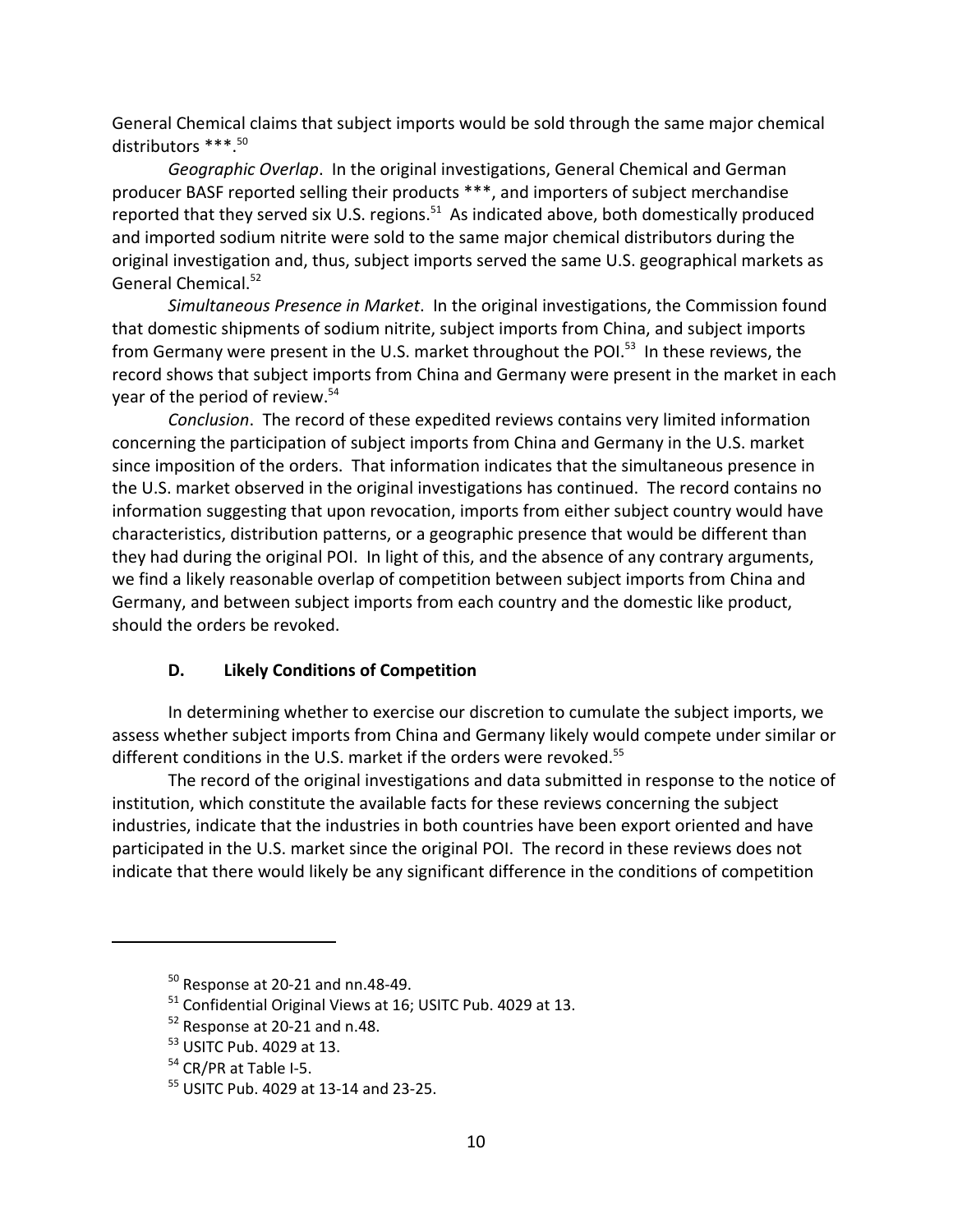between subject imports from China and Germany if the orders were revoked.<sup>56</sup> Accordingly, we exercise our discretion to cumulate subject imports from China and Germany.

# **IV. Revocation of the Antidumping and Countervailing Duty Orders Would Likely Lead to Continuation or Recurrence of Material Injury Within a Reasonably Foreseeable Time**

# **A. Legal Standards**

In a five‐year review conducted under section 751(c) of the Tariff Act, Commerce will revoke an antidumping or countervailing duty order unless: (1) it makes a determination that dumping or subsidization is likely to continue or recur and (2) the Commission makes a determination that revocation of the antidumping or countervailing duty order "would be likely to lead to continuation or recurrence of material injury within a reasonably foreseeable time."<sup>57</sup> The SAA states that "under the likelihood standard, the Commission will engage in a counterfactual analysis; it must decide the likely impact in the reasonably foreseeable future of an important change in the status quo – the revocation or termination of a proceeding and the elimination of its restraining effects on volumes and prices of imports."<sup>58</sup> Thus, the likelihood standard is prospective in nature.<sup>59</sup> The U.S. Court of International Trade has found that "likely," as used in the five‐year review provisions of the Act, means "probable," and the Commission applies that standard in five-year reviews.<sup>60</sup>

 $57$  19 U.S.C. § 1675a(a).

<sup>&</sup>lt;sup>56</sup> Commissioner Pinkert explains his analysis of other considerations as follows. Where, in a five‐year review, he does not find that imports of the subject merchandise would be likely to have no discernible adverse impact on the domestic industry in the event of revocation, and finds that such imports would be likely to compete with each other and with the domestic like product in the U.S. market, he cumulates them unless there is a condition or propensity – not merely a trend – that is likely to persist for a reasonably foreseeable time and that significantly limits competition such that cumulation is not warranted. He finds no indication on this record of such a condition or propensity with respect to imports from any of the subject countries. Consequently, he has cumulated all such imports.

<sup>&</sup>lt;sup>58</sup> SAA at 883-84. The SAA states that "{t}he likelihood of injury standard applies regardless of the nature of the Commission's original determination (material injury, threat of material injury, or material retardation of an industry). Likewise, the standard applies to suspended investigations that were never completed." *Id*. at 883.

<sup>&</sup>lt;sup>59</sup> While the SAA states that "a separate determination regarding current material injury is not necessary," it indicates that "the Commission may consider relevant factors such as current and likely continued depressed shipment levels and current and likely continued {sic} prices for the domestic like product in the U.S. market in making its determination of the likelihood of continuation or recurrence of material injury if the order is revoked." SAA at 884.

<sup>60</sup> *See NMB Singapore Ltd. v. United States*, 288 F. Supp. 2d 1306, 1352 (Ct. Int'l Trade 2003) ("'likely' means probable within the context of 19 U.S.C. § 1675(c) and 19 U.S.C. § 1675a(a)"), *aff'd mem.*, 140 Fed. Appx. 268 (Fed. Cir. 2005); *Nippon Steel Corp. v. United States*, 26 CIT 1416, 1419 (2002) (Continued…)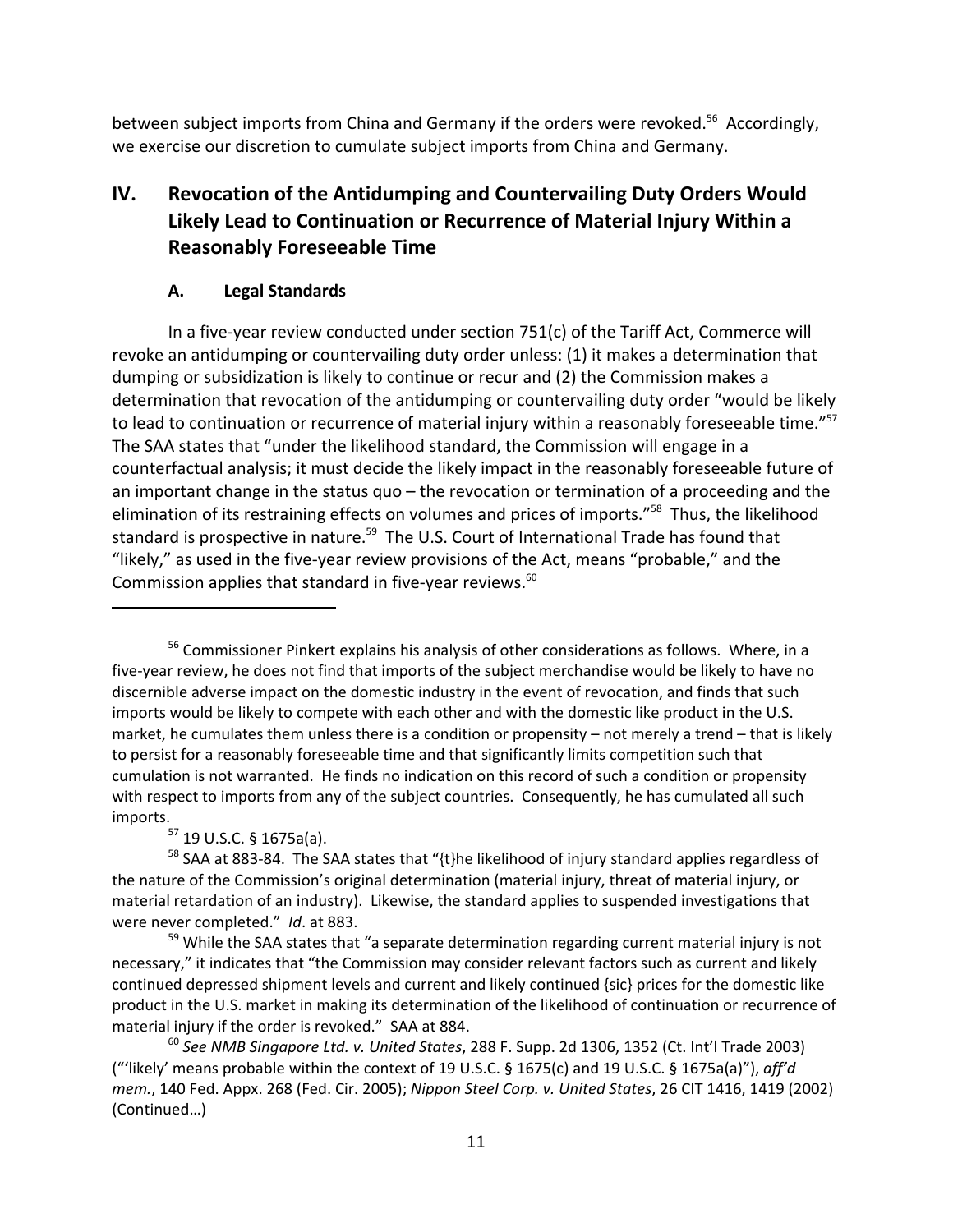The statute states that "the Commission shall consider that the effects of revocation or termination may not be imminent, but may manifest themselves only over a longer period of time."<sup>61</sup> According to the SAA, a "'reasonably foreseeable time' will vary from case-to-case, but normally will exceed the 'imminent' timeframe applicable in a threat of injury analysis in original investigations."<sup>62</sup>

Although the standard in a five‐year review is not the same as the standard applied in an original investigation, it contains some of the same fundamental elements. The statute provides that the Commission is to "consider the likely volume, price effect, and impact of imports of the subject merchandise on the industry if the orders are revoked or the suspended investigation is terminated."<sup>63</sup> It directs the Commission to take into account its prior injury determination, whether any improvement in the state of the industry is related to the order or the suspension agreement under review, whether the industry is vulnerable to material injury if the orders are revoked or a suspension agreement is terminated, and any findings by Commerce regarding duty absorption pursuant to 19 U.S.C. § 1675(a)(4).<sup>64</sup> The statute further provides that the presence or absence of any factor that the Commission is required to consider shall not necessarily give decisive guidance with respect to the Commission's determination.<sup>65</sup>

In evaluating the likely volume of imports of subject merchandise if the orders under review are revoked and/or a suspended investigation is terminated, the Commission is directed to consider whether the likely volume of imports would be significant either in absolute terms or relative to production or consumption in the United States.<sup>66</sup> In doing so, the Commission must consider "all relevant economic factors," including four enumerated factors: (1) any likely increase in production capacity or existing unused production capacity in the exporting country; (2) existing inventories of the subject merchandise, or likely increases in inventories; (3) the

(…Continued)

<u> 1989 - Johann Stein, marwolaethau a cyfeiliad y cyfeiliad a gynydd a gynydd a gynydd a gynydd a gynydd a gyn</u>

 $61$  19 U.S.C. § 1675a(a)(5).

 $62$  SAA at 887. Among the factors that the Commission should consider in this regard are "the fungibility or differentiation within the product in question, the level of substitutability between the imported and domestic products, the channels of distribution used, the methods of contracting (such as spot sales or long-term contracts), and lead times for delivery of goods, as well as other factors that may only manifest themselves in the longer term, such as planned investment and the shifting of production facilities." *Id*.

<sup>63</sup> 19 U.S.C. § 1675a(a)(1).

 $64$  19 U.S.C. § 1675a(a)(1). Commerce has not made any duty absorption findings with respect to the orders under review. CR at I‐3, PR at I‐3.

 $<sup>65</sup>$  19 U.S.C. § 1675a(a)(5). Although the Commission must consider all factors, no one factor is</sup> necessarily dispositive. SAA at 886.

 $66$  19 U.S.C. § 1675a(a)(2).

<sup>(</sup>same); *Usinor Industeel, S.A. v. United States*, 26 CIT 1402, 1404 nn.3, 6 (2002) ("more likely than not" standard is "consistent with the court's opinion;" "the court has not interpreted 'likely' to imply any particular degree of 'certainty'"); *Indorama Chemicals (Thailand) Ltd. v. United States*, 26 CIT 1059, 1070 (2002) ("standard is based on a likelihood of continuation or recurrence of injury, not a certainty"); *Usinor v. United States*, 26 CIT 767, 794 (2002) ("'likely' is tantamount to 'probable,' not merely 'possible'").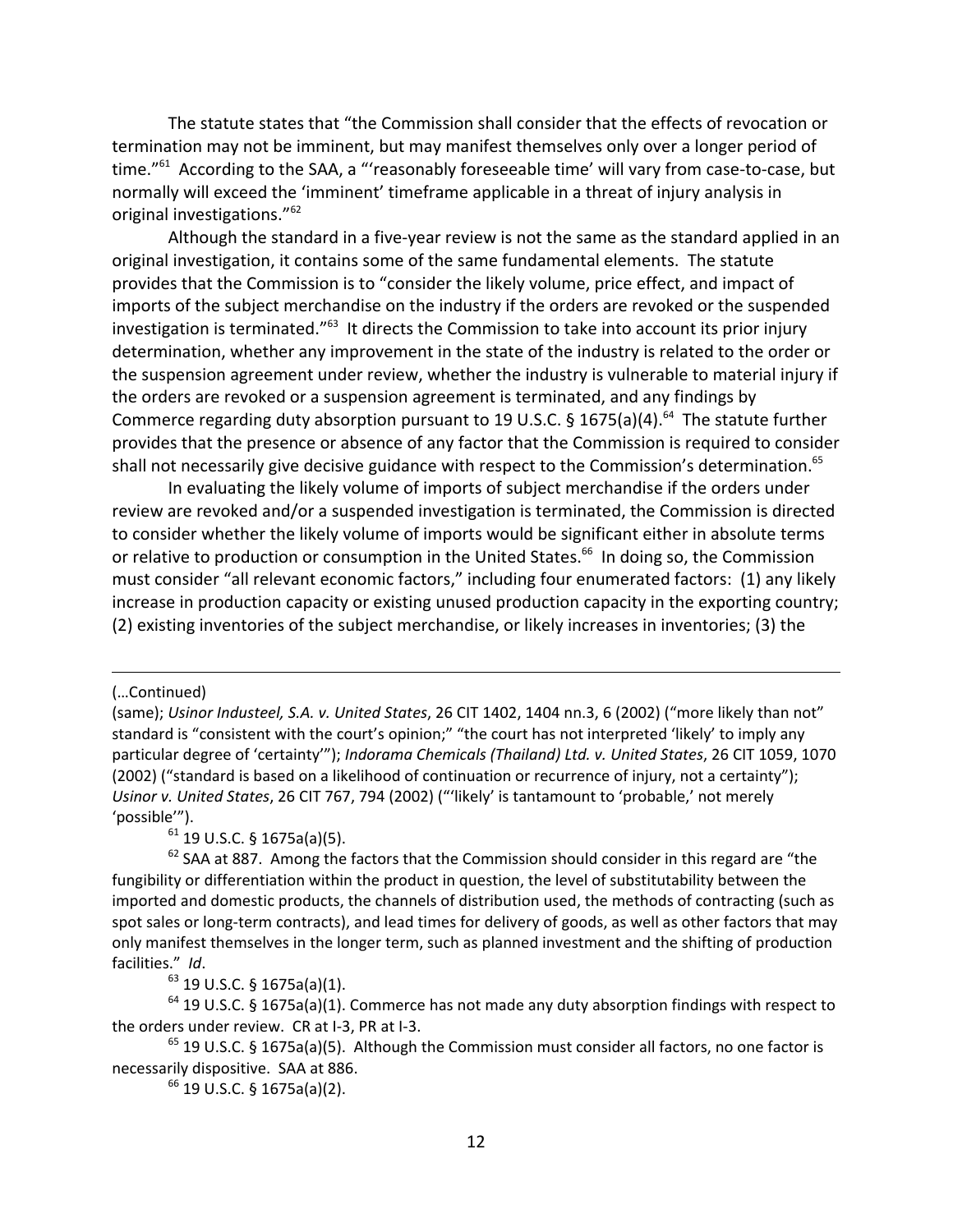existence of barriers to the importation of the subject merchandise into countries other than the United States; and (4) the potential for product shifting if production facilities in the foreign country, which can be used to produce the subject merchandise, are currently being used to produce other products.<sup>67</sup>

In evaluating the likely price effects of subject imports if the orders under review are revoked and/or a suspended investigation is terminated, the Commission is directed to consider whether there is likely to be significant underselling by the subject imports as compared to the domestic like product and whether the subject imports are likely to enter the United States at prices that otherwise would have a significant depressing or suppressing effect on the price of the domestic like product.<sup>68</sup>

In evaluating the likely impact of imports of subject merchandise if the orders under review are revoked and/or a suspended investigation is terminated, the Commission is directed to consider all relevant economic factors that are likely to have a bearing on the state of the industry in the United States, including but not limited to the following: (1) likely declines in output, sales, market share, profits, productivity, return on investments, and utilization of capacity; (2) likely negative effects on cash flow, inventories, employment, wages, growth, ability to raise capital, and investment; and (3) likely negative effects on the existing development and production efforts of the industry, including efforts to develop a derivative or more advanced version of the domestic like product.<sup>69</sup> All relevant economic factors are to be considered within the context of the business cycle and the conditions of competition that are distinctive to the industry. As instructed by the statute, we have considered the extent to which any improvement in the state of the domestic industry is related to the orders under review and whether the industry is vulnerable to material injury upon revocation.<sup>70</sup>

No respondent interested party participated in these expedited reviews. The record, therefore, contains limited new information with respect to the sodium nitrite industries in China and Germany. There also is limited information on the sodium nitrite market in the United States during the period of review. Accordingly, for our determination, we rely as appropriate on the facts available from the original investigations and data submitted in the response to the notice of institution.

 $67$  19 U.S.C. § 1675a(a)(2)(A-D).

<sup>68</sup> *See* 19 U.S.C. § 1675a(a)(3). The SAA states that "{c}onsistent with its practice in investigations, in considering the likely price effects of imports in the event of revocation and termination, the Commission may rely on circumstantial, as well as direct, evidence of the adverse effects of unfairly traded imports on domestic prices." SAA at 886.

 $69$  19 U.S.C. § 1675a(a)(4).

 $70$  The SAA states that in assessing whether the domestic industry is vulnerable to injury if the order is revoked, the Commission "considers, in addition to imports, other factors that may be contributing to overall injury. While these factors, in some cases, may account for the injury to the domestic industry, they may also demonstrate that an industry is facing difficulties from a variety of sources and is vulnerable to dumped or subsidized imports." SAA at 885.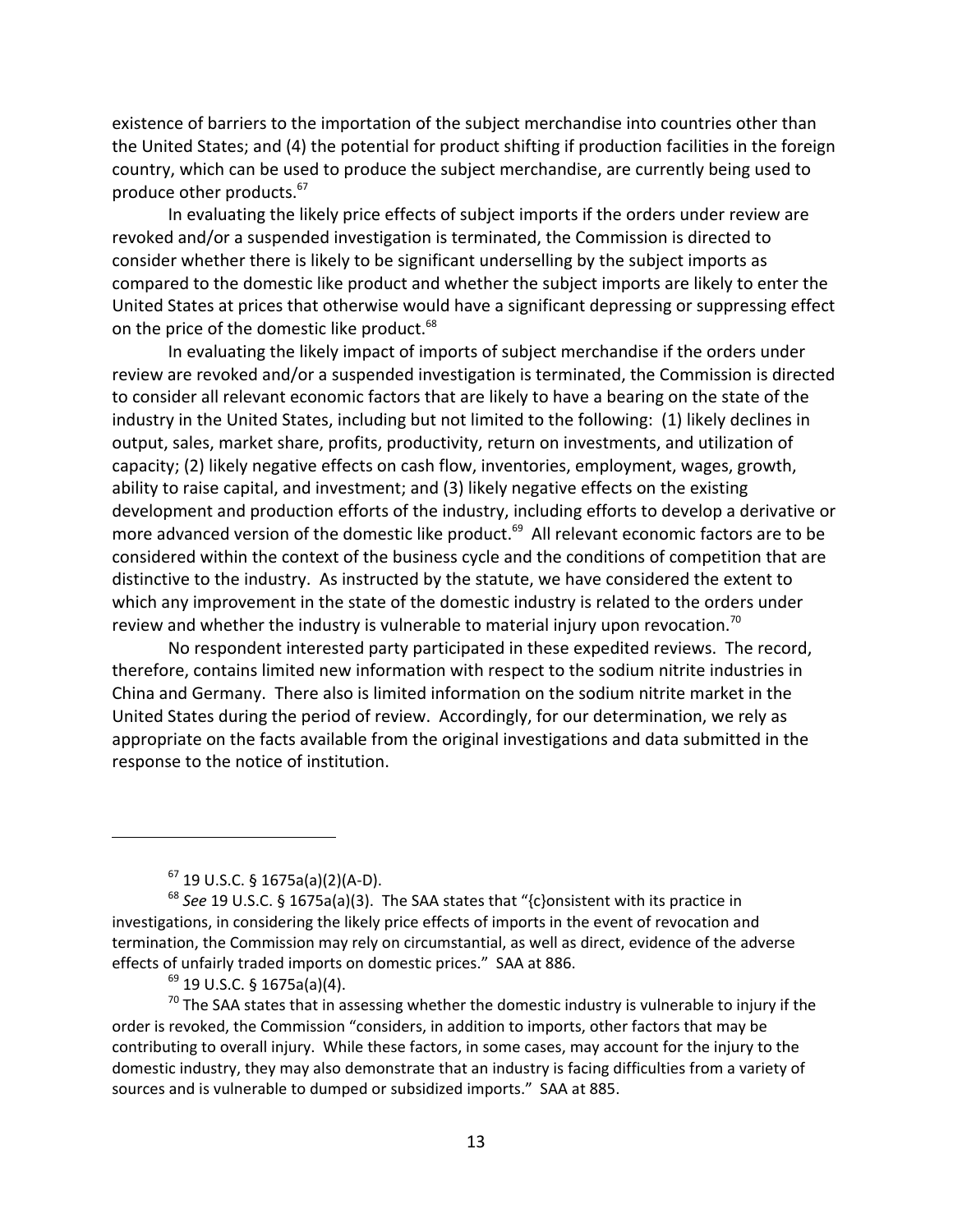#### **B. Conditions of Competition and the Business Cycle**

In evaluating the likely impact of the subject imports on the domestic industry if an order is revoked, the statute directs the Commission to consider all relevant economic factors "within the context of the business cycle and conditions of competition that are distinctive to the affected industry. $171$  The following conditions of competition inform our determinations.

**Demand Conditions.** In the original investigations, the Commission found that demand for sodium nitrite was driven by demand for production of downstream products. Available data on apparent U.S. consumption indicated that demand in the U.S. market had decreased over the POI, while questionnaire responses regarding demand trends were mixed.<sup>72</sup> The Commission observed that certain firms that had previously used sodium nitrite as a raw material or intermediate in their production of other products had moved overseas or no longer used sodium nitrite.<sup>73</sup> The Commission found, however, that long-term demand for sodium nitrite was expected to be stable given the lack of substitutes.<sup>74</sup>

The record in these reviews indicates that demand continues to be driven by the production of downstream products. Although apparent U.S. consumption has decreased since 2007, General Chemical reports that no end users have exited the U.S. market during the period.<sup>75</sup> Apparent U.S. consumption decreased from \*\*\* pounds in 2007 to \*\*\* pounds in  $2012.^{76}$  The record also shows, however, that demand is expected to grow marginally through 2017 and that the use of sodium nitrite in water treatment and corrosion inhibition applications is expected to grow at a moderate rate.<sup>77</sup>

**Supply Conditions**. In the original investigations, the Commission found that there were two domestic producers during the POI, General Chemical and Repauno. General Chemical's parent, GenTek, acquired Repauno in July 2006. The Repauno facility was closed in November 2006, removing a significant portion of the domestic industry's capacity.<sup>78</sup> There was one known producer of sodium nitrite in Germany, BASF, the largest producer of sodium nitrite globally. Although the petition identified numerous potential producers of sodium nitrite in China, no Chinese producer responded to the Commission's questionnaires.<sup>79</sup> Throughout the

 $^{71}$  19 U.S.C. § 1675a(a)(4).

 $75$  Response at 10 and Table 2.

 $76$  CR/PR at Table I-9. We note that the figure for apparent U.S. consumption in 2012 is modestly understated as it does not include U.S. shipments by SABIC, which is estimated to account for approximately \*\*\* percent of U.S. production. CR/PR at Table I‐3.

 $^{77}$  Response at 10-11 and Exhibit 1 at 4; Final Comments at 6.

<sup>78</sup> USITC Pub. 4029 at 18.

 $79$  USITC Pub. 4029 at 17. The petitioner identified 92 possible producers of sodium nitrite in China and Commission staff successfully transmitted questionnaires to 37 of them. *Id*.

 $<sup>72</sup>$  USITC Pub. 4029 at 16. Some market participants reported that demand was decreasing,</sup> others reported that demand was stable, and a few responded that demand for particular end uses was increasing. *Id*.

 $73$  USITC Pub. 4029 at 16.

<sup>74</sup> USITC Pub. 4029 at 16.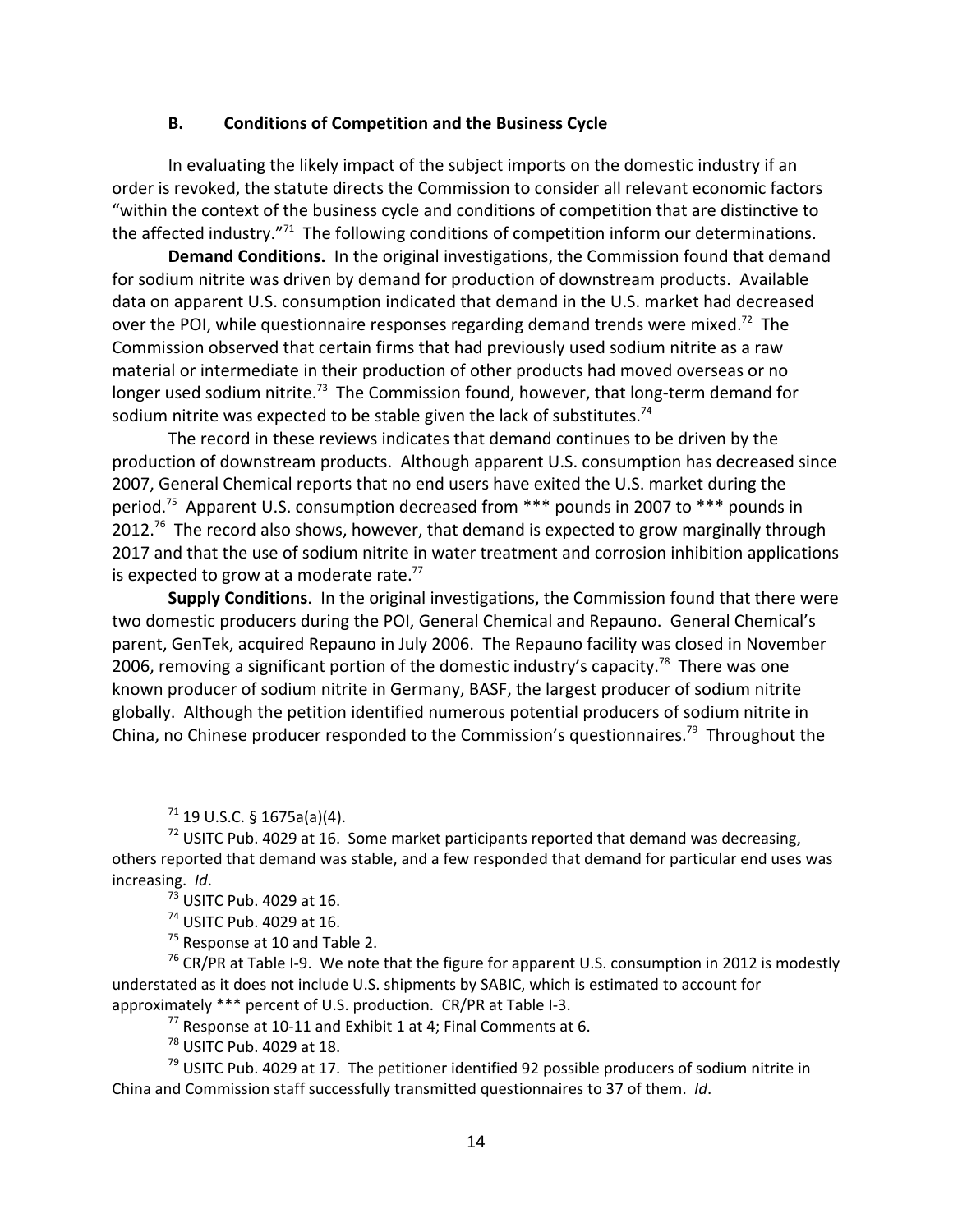POI, nonsubject imports from India and Poland accounted for a very small and stable share of the market in each annual or interim period.<sup>80</sup>

In these reviews, the record shows that General Chemical is still the primary producer of sodium nitrite in the United States. $81$  As noted above, since the antidumping and countervailing duty orders were issued in 2008, SABIC has begun selling liquid sodium nitrite that it recovers as a byproduct of a waste stream process.<sup>82</sup> Imports of sodium nitrite from China and Germany, as well as nonsubject sources, have continued to supply the U.S. market since issuance of the orders.<sup>83</sup>

The domestic industry's share of apparent U.S. consumption was higher in 2012, at \*\*\* percent, than it was in 2007, when it was \*\*\* percent. The share of apparent U.S. consumption held by cumulated subject imports was \*\*\* percent in 2007 and \*\*\* percent in 2012, while nonsubject imports held \*\*\* percent of the U.S. market in 2007 and \*\*\* percent in 2012. The largest supplier of nonsubject imports of sodium nitrite since issuance of the orders has been India. $84$ 

**Substitutability and Other Conditions.** In the original investigations, there was a relatively high degree of substitution between sodium nitrite from China and Germany and the domestic like product when produced in the same grade or form.<sup>85</sup> Reporting market participants indicated that there were no other products that could be substituted for sodium nitrite.<sup>86</sup> Purchasers reported quality and price as the most important factors in their purchasing decisions and also reported that they often purchased the lowest-priced sodium nitrite.<sup>87</sup> The Commission also found that sodium nitrite was produced in several forms or grades and was a convenient source of nitrous acid in the production of other products, and that the cost of sodium nitrite as a share of the total cost of various end-use products varied.<sup>88</sup>

 $83$  CR/PR at Table I-5.

 $86$  USITC Pub. 4029 at 15.

<sup>80</sup> USITC Pub. 4029 at 17‐18.

 $81$  General Chemical accounted for at least  $***$  percent of total domestic production of sodium nitrite in 2012. CR at I‐16, PR at I‐11.

 $82$  SABIC's output is limited by the production of its primary product (polymers). CR at I-15, PR at I‐10, and CR/PR at Table I‐3.

 $84$  CR/PR at Table I-6. Total nonsubject imports were 1.0 million pounds in 2008, 3.7 million pounds in 2009, 2.9 million pounds in 2010, 4.3 million pounds in 2011, and 5.8 million pounds in 2012. *Id*.

<sup>&</sup>lt;sup>85</sup> Original Confidential Staff Report at II-7. In the original investigations, subject imports from China included sodium nitrite in "prilled" form, which was not produced by BASF or General Chemical. Prilled sodium nitrite is a spherical product that does not cake. General Chemical and BASF offered both a granular sodium nitrite product with anti‐caking agents and a flake form that does not cake. The Commission found that Customs generally considered the granular and prill forms of sodium nitrite to be interchangeable. USITC Pub. 4029 at 11.

<sup>87</sup> USITC Pub. 4029 at 19, 26.

<sup>88</sup> USITC Pub. 4029 at 15.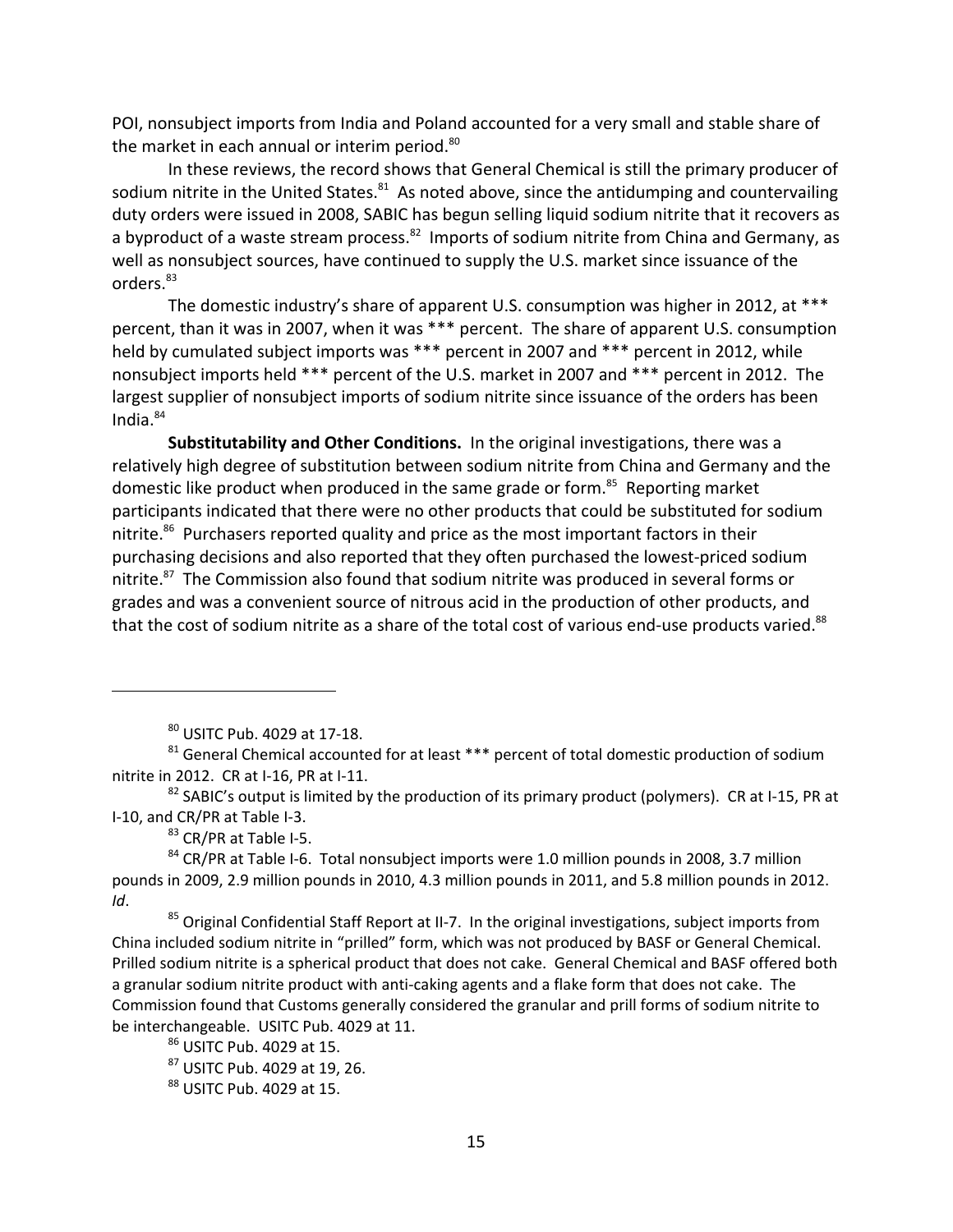In these reviews, there is no new information on the record to suggest that these conditions have changed since the original investigations.<sup>89</sup> Accordingly, we again find that the domestic like product and subject sodium nitrite are generally substitutable and that price continues to be an important factor in purchasing decisions.

## **C. Likely Volume of Subject Imports**

**Original Investigations.** In the original investigations, subject imports increased during the POI, even while apparent U.S. consumption decreased. Cumulated subject imports increased from 8.2 million pounds in 2005 to 11.2 million pounds in 2006 and 13.3 million pounds in 2007. The share of apparent U.S. consumption held by cumulated subject imports increased from \*\*\* percent in 2005 to \*\*\* percent in 2006 and \*\*\* percent in 2007. Even after the filing of the petitions, the volume and market share of cumulated subject imports continued to increase, although at a slower rate than previously. $90$ 

The Commission found that the domestic industry's shipment volume and market share decreased during the POI. Nonsubject imports were not an important presence in the market, accounting for only \*\*\* percent or less during the POI. Thus, the Commission found that the increasing volumes of cumulated subject imports took market share away from the domestic industry, which generally refused to lower prices to maintain volume. $91$  The Commission concluded that the increase in subject imports was significant, both on an absolute basis and relative to consumption.<sup>92</sup>

**Current Reviews**. In these reviews, the information available indicates that the orders have had a disciplining effect on the volume of subject imports, which decreased significantly since the imposition of the orders in 2008. Cumulated subject imports fell from 13.3 million pounds in 2007 to 5.2 million pounds in 2008 and were at greatly reduced quantities thereafter. In 2012, total shipments of cumulated subject imports were 183,000 pounds.<sup>93</sup>

As previously stated, no foreign producer or exporter of subject merchandise in either China or Germany participated in these expedited reviews. Nevertheless, available record data indicate that the industries in China and Germany continue to manufacture and export substantial volumes of nitrites, including sodium nitrite.<sup>94</sup> In the original investigations, BASF was reportedly the world's largest producer of sodium nitrite and had capacity in excess of

<sup>&</sup>lt;sup>89</sup> General Chemical asserts that the basic conditions of competition have remained unchanged during the period of review and that price continues to play an important role in purchasing decisions. Response at 10‐11; Final Comments at 6‐7.

 $90$  Confidential Original Views at 33; USITC Pub. 4029 at 23.

 $91$  USITC Pub. 4029 at 24.

<sup>&</sup>lt;sup>92</sup> USITC Pub. 4029 at 24.

<sup>93</sup> CR/PR at Table I-8.

<sup>94</sup> CR at I-30 to I-31, PR at I-19 to I-20, and CR/PR at Table I-12 (China); CR at I-34 to I-36, PR at I-22 to I‐23, and CR/PR at Table I‐14 (Germany). The available data on production and exports from China and Germany are based on broader categories than the scope, covering both subject nitrites and nonsubject products. *See id*.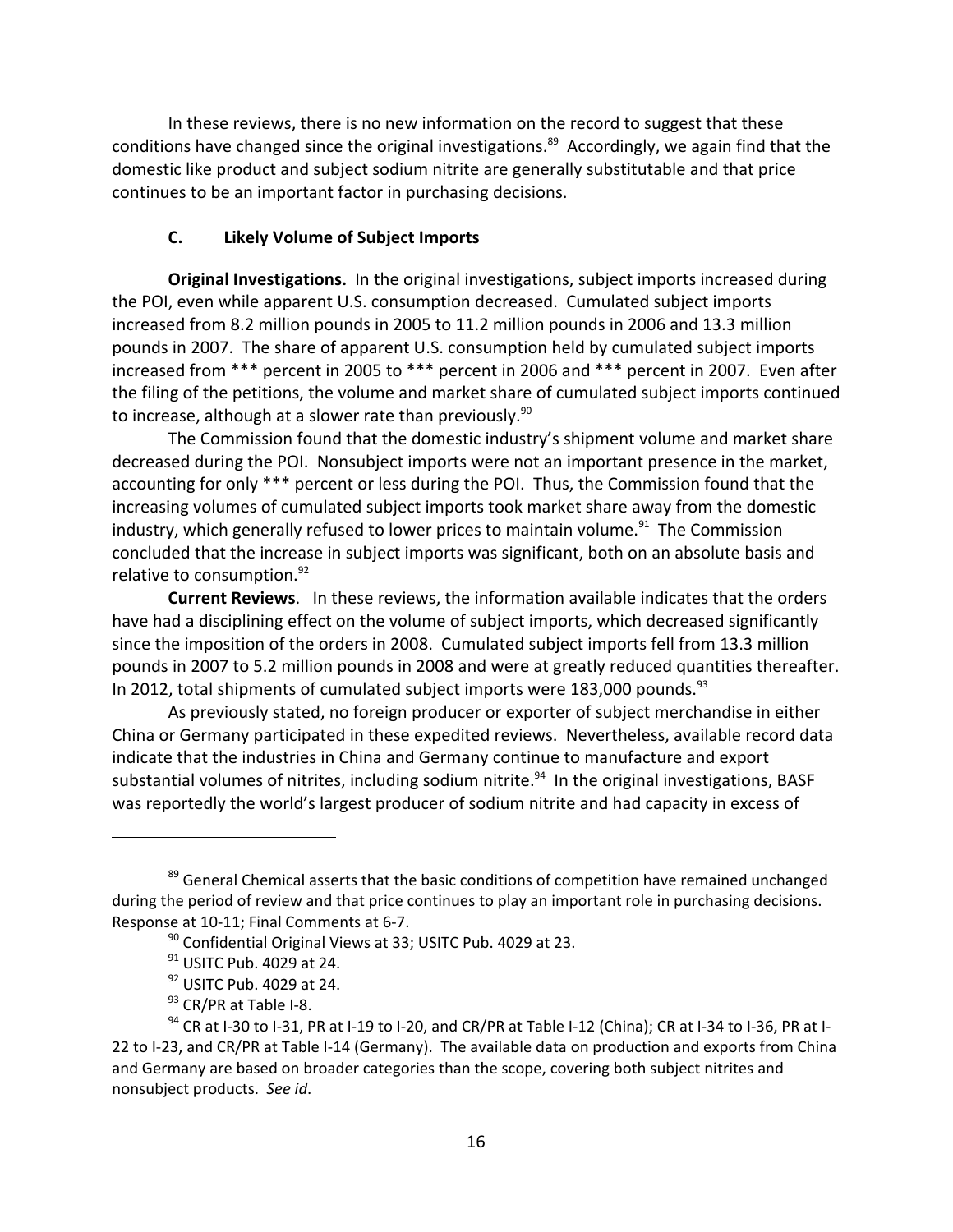apparent U.S. consumption.<sup>95</sup> General Chemical asserts that BASF remains the largest producer of sodium nitrite in the world outside of China and that its capacity remains at levels comparable to those reported in the original investigations.<sup>96</sup> Available Eurostat data (for a category of nitrite and nitrate products broader than the subject merchandise) indicate that Germany is a very significant exporter of nitrite products.<sup>97</sup> Similarly, although Chinese customs data pertain to a category of nitrite products broader than the subject merchandise, they indicate that exports of nitrite products from China are large and have been increasing substantially since 2010.<sup>98</sup>

The United States remains an attractive market to the sodium nitrite industries in China and Germany. Subject imports from China and Germany have remained in the U.S. market since imposition of the orders, albeit at substantially lower quantities than during the original investigations.<sup>99</sup> Available data suggest that the United States is one of the largest importers of nitrites, including sodium nitrite, in the world.<sup>100</sup> General Chemical reported that distributors and end users of sodium nitrite in the United States have consolidated since the original investigations and that BASF has acquired two of General Chemical's end user customers since imposition of the orders, thus making it easier for imports to reenter the market in significant volumes.<sup>101</sup>

Additionally, General Chemical argues that BASF \*\*\* and that the EU market has the lowest projected growth in demand for sodium nitrite of any world region through  $2017$ .<sup>102</sup> General Chemical reports that the Chinese sodium nitrite industry, which has over 40 producers, has substantial excess capacity, perhaps as much as \*\*\* metric tons, and that the entire global market is estimated to be only  $***$  metric tons.<sup>103</sup> Moreover, Chinese producers continue to export substantial quantities of nitrites, a category which includes sodium nitrite, to the United States.<sup>104</sup> In light of the attractiveness of the U.S. market and the export-oriented nature of the industries in China and Germany, we find that the subject industries are likely to exercise their ability to increase exports of subject merchandise to the United States upon revocation of the orders.

The record also indicates that there are barriers to importation of the subject merchandise into countries other than the United States. India currently maintains antidumping duty orders on imports of sodium nitrite from China and Germany,<sup>105</sup> and on April 17, 2013, India's Directorate General of Safeguards announced the initiation of a safeguard

 $95$  USITC Pub. 4029 at 17; Original Confidential Staff Report at Table VII-2.

<sup>&</sup>lt;sup>96</sup> CR at I-35, PR at I-23, and CR/PR at Table I-9; Response at 27.

<sup>97</sup> CR/PR at Table I-14.

<sup>98</sup> CR/PR at Table I-12.

<sup>99</sup> CR/PR at Tables I-5 and I-7.

<sup>100</sup> CR/PR at Table I-18.

<sup>&</sup>lt;sup>101</sup> Response at 30.

 $102$  Response at 25, 27 and Exhibit 1 at 4; Comments at 16.

 $103$  Response at 27-28 and Exhibit 1 at 3 and 16.

 $104$  CR at I-31 and n.55, PR at I-20 and n.55.

 $105$  CR at I-33, I-38, and nn.58 and 69, PR at I-22, I-25, and nn.58 and 69.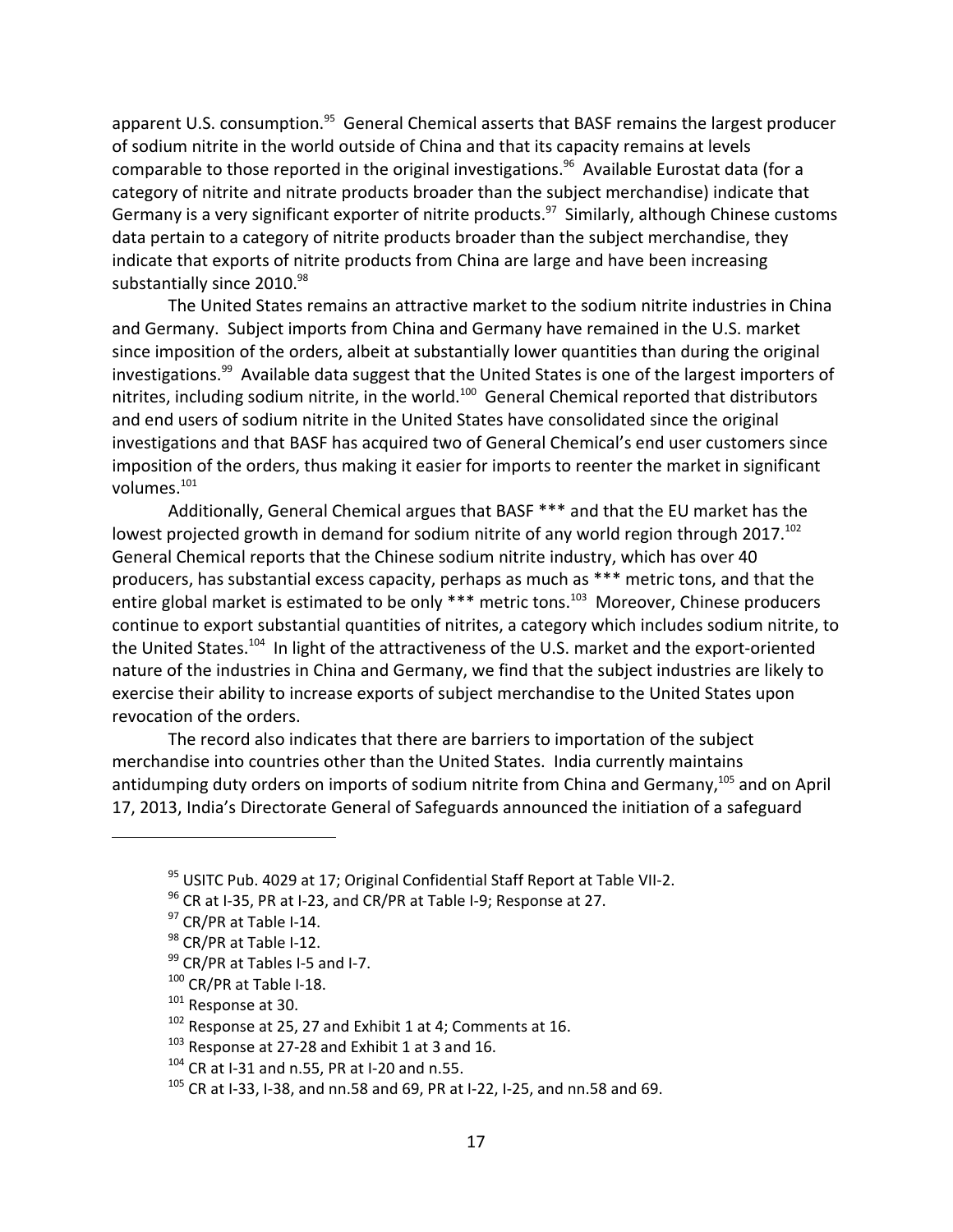investigation concerning imports of sodium nitrite into India.<sup>106 107</sup> These existing barriers and potential barrier create further incentives for the subject producers to direct exports to the U.S. market should the orders under review be revoked.<sup>108</sup>

In light of these factors, we find that the subject producers are likely, absent the restraining effects of the orders, to direct significant volumes of sodium nitrite to the U.S. market, as they did during the POI. We find that the likely volume of subject imports, both in absolute terms and relative to consumption in the United States, would be significant if the orders were revoked.

## **D. Likely Price Effects**

**Original Investigations**. In the original investigations, the Commission found that subject imports significantly undersold the domestic like product during the POI at large margins. Subject imports undersold the domestic like product in 25 of 26 quarterly pricing comparisons for product 1 (technical‐grade sodium nitrite), with margins of underselling ranging from \*\*\* percent to \*\*\* percent. Subject imports undersold the domestic like product in 4 of 8 quarterly pricing comparisons for product 2 (food-grade sodium nitrite), with margins of underselling ranging from \*\*\* percent to \*\*\* percent.<sup>109</sup> The data showed significant underselling by the subject imports whether the sales were to distributors or to end users.<sup>110</sup>

The Commission did not find that subject imports had significant price suppressing or depressing effects on the domestic like product.<sup>111</sup> The Commission did find, however, that

<sup>109</sup> Confidential Original Views at 40; USITC Pub. at 27.

<sup>110</sup> USITC Pub. 4029 at 27.

<sup>111</sup> It did find that, in some instances, the domestic industry was forced to reduce its prices for dry and liquid forms of sodium nitrite to compete with low-priced subject imports of dry form sodium nitrite. USITC Pub. 4029 at 28.

<sup>106</sup> CR at I‐39, PR at I‐26.

 $107$  India was the top destination for exports of nitrites from China and one of the top five destinations for exports of nitrites from Germany from 2008 to 2012. CR/PR at Tables I‐12 and I‐14. In addition, India was the top importer of nitrites in the world during the POR and China and Germany were its principal import sources. CR at I‐33, I‐38, and nn.58 and 69, PR at I‐22, I‐25, and nn.58 and 69.

<sup>&</sup>lt;sup>108</sup> Due to the failure of any foreign producer, exporter, or importer of subject merchandise from China or Germany to participate in these reviews, the record does not contain current information regarding any existing inventories of subject merchandise, any likely increase in such inventories, or the potential for product shifting if production facilities in China or Germany which can be used to produce sodium nitrite are currently being used to manufacture other products. CR at I-29 to I-30 and I-34; PR at I‐19 to I‐20 and I‐23. With respect to product shifting, General Chemical argues that BASF is the only major producer of sodium nitrite outside of China that is fully integrated. As an integrated producer, BASF can produce all of the upstream raw materials used to manufacture sodium nitrite, including nitric acid and caustic soda. General Chemical contends that, because BASF is a major global producer of caustic soda and chlorine, BASF has a strong incentive to consume caustic soda in the production of sodium nitrite when caustic soda prices are depressed relative to chlorine prices, rather than sell it at relatively low world‐market prices. Response at 26‐27.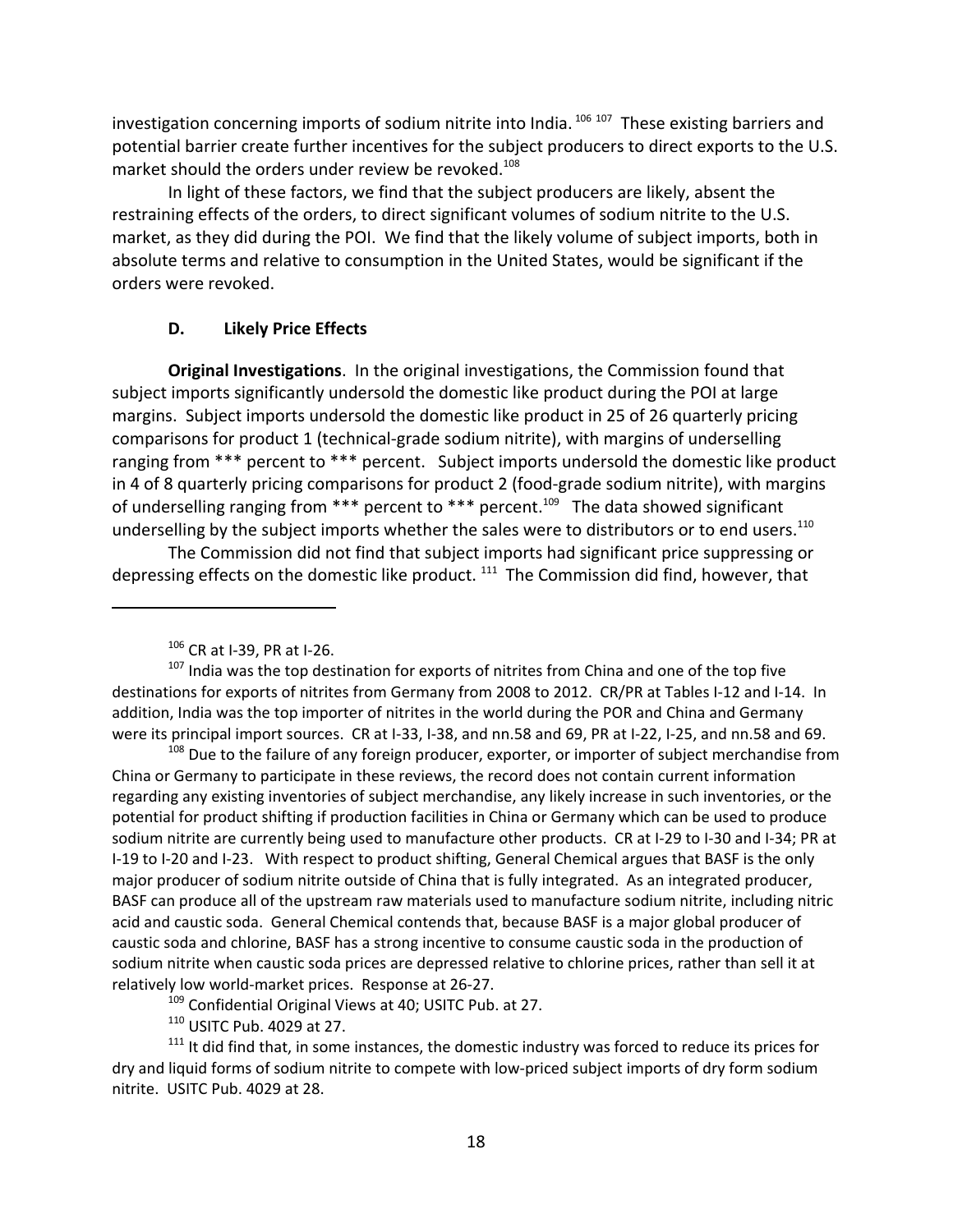low‐priced subject imports displaced significant volumes of domestically produced sodium nitrite. For these reasons, the Commission concluded that there had been significant price underselling by the increasing volumes of subject imports that had adversely affected the domestic industry by taking market share during a time of decreasing demand.<sup>112</sup>

**Current Reviews.** As discussed above, we continue to find that subject imports from China and Germany are substitutable for sodium nitrite manufactured in the United States and that price is an important factor in purchasing decisions. The record does not contain current pricing comparisons due to the expedited nature of these reviews. Based on the available information, we find that the significant underselling observed during the original investigations would likely recur if the antidumping and countervailing duty orders were revoked.<sup>113</sup> This underselling in turn would likely cause the domestic industry to choose between two strategies. One would be to maintain prices, but lose sales to subject imports, as was the case in the original investigations.<sup>114</sup> The other would be to cut prices to meet those of the subject imports.

Given our finding that cumulated subject imports would likely increase in the event of revocation, we conclude that the likely significant volume of cumulated imports of sodium nitrite from China and Germany would likely undersell the domestic like product to a significant degree to gain market share and would also have likely significant effects on the domestic industry's prices or sales volumes.

<sup>112</sup> USITC Pub. 4029 at 28.

 $113$  We have not relied upon data regarding average unit values ("AUVs") of the subject imports and the domestic like product as a basis for making pricing comparisons because of product mix issues. Although the AUV data are not probative for making price comparisons, the AUVs for the subject imports and the domestic like product are the most useful data on the record for examining price trends. *See* Final Comments at 8‐9 and Table 1. These data provide some indication that prices for both the domestic like product and the subject imports have increased since imposition of the orders. CR/PR at Tables I‐2 and I‐5.

<sup>114</sup> USITC Pub. 4029 at 24, 28; *see also* CR at I‐15, I‐19 and CR/PR at Tables I‐2 and I‐5; Response at 9; Final Comments at 17‐18.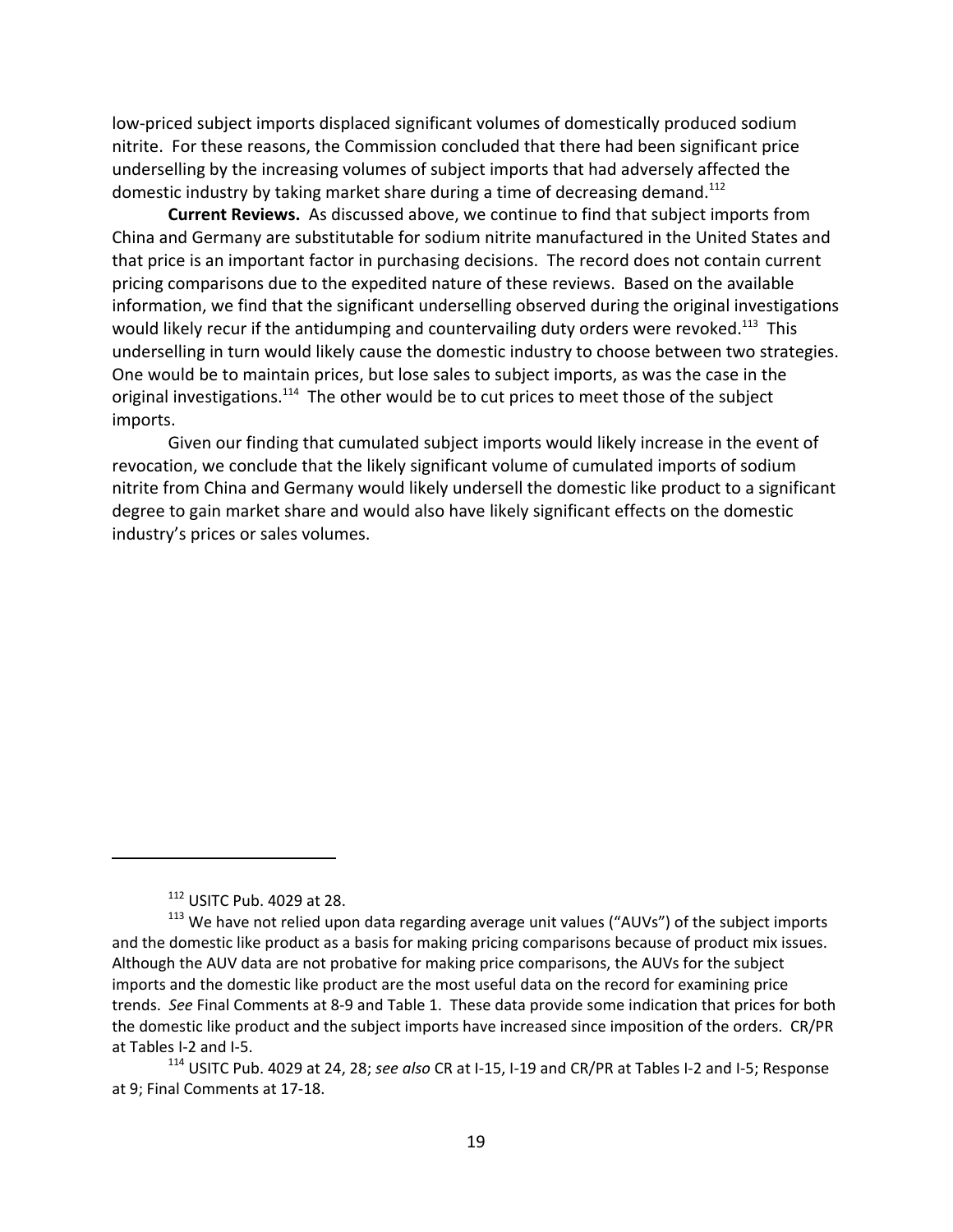#### **E.** Likely Impact<sup>115</sup>

**Original Investigations**. In the original investigations, the Commission found that the domestic industry was performing poorly in 2005, and many of the domestic industry's performance indicators worsened significantly between 2005 and 2006 as the volume of low‐ priced cumulated subject imports increased.<sup>116</sup> The domestic industry's production, capacity,<sup>117</sup> and U.S. shipments decreased over the POI.<sup>118</sup> Net sales also fell, although the cost of goods sold to net sales ratio improved (*i.e.*, decreased).<sup>119</sup> The Commission found that the domestic industry was able to offset increasing raw materials costs at the end of the POI by eliminating fixed costs for the Repauno facility and increasing capacity utilization at the General Chemical facility so as to distribute costs over a larger production output.<sup>120</sup>

The Commission found that the domestic industry's operating income improved over the POI from \*\*\* in 2005 to \*\*\* in 2007. The industry's ratio of operating income to net sales improved by \*\*\* percentage points, as its operating income margin improved from \*\*\* percent to \*\*\* percent in 2007.<sup>121</sup> Capital expenditures increased modestly over the POI (with the exception of 2006, when they increased significantly due to General Chemical's acquisition of Repauno), but research and development expenditures decreased.<sup>122</sup> Finally, the Commission found that, in an industry where production facilities needed to operate continuously at high

<sup>115</sup> Under the statute, "the Commission may consider the magnitude of the margin of dumping" in making its determination in a five-year review. 19 U.S.C. § 1675a(a)(6). The statute defines the "magnitude of the margin of dumping" to be used by the Commission in a five‐year review as "the dumping margin or margins determined by the administering authority under section 1675a(c)(3) of this title." 19 U.S.C. § 1677(35)(C)(iv); *see also* SAA at 887. Commerce expedited its sunset reviews and found that revocation of the antidumping duty orders would lead to a continuation or recurrence of dumping at the following margins: 190.74 percent for the China‐wide entity; 237.00 percent for German producer BASF AG, and 150.82 for all other German producers/exporters. *Commerce Sunset Review (AD)*, 78 Fed. Reg. at 69369. Commerce found that revocation of the countervailing duty order would lead to a continuation or recurrence of countervailable subsidies at the rate of 169.01 percent for Shanxi Jiaocheng Hongxing Chemical Company, Ltd. (Shanxi Jiaocheng); Tianjin Soda Plant Tianjin Port Free Trade Zone Pan Bohai International Trading Company, Ltd. (Tianjin Soda Plant); and all others. *Commerce Sunset Review (CVD)*, 78 Fed. Reg. at 6964

<sup>116</sup> USITC Pub. 4029 at 29.

<sup>117</sup> The Commission found that the domestic industry's decrease in production capacity and temporary increase in capacity utilization between 2006 and 2007 were due, at least in part, to General Chemical's closure of the Repauno facility. Confidential Original Views at 45‐46; USITC Pub. 4029 at 30‐ 31.

<sup>118</sup> USITC Pub. 4029 at 30.

 $119$  USITC Pub. 4029 at 31.

<sup>&</sup>lt;sup>120</sup> USITC Pub. 4029 at 31.

<sup>&</sup>lt;sup>121</sup> Confidential Original Views at 47; USITC Pub. at 31.

<sup>122</sup> USITC Pub. 4029 at 32.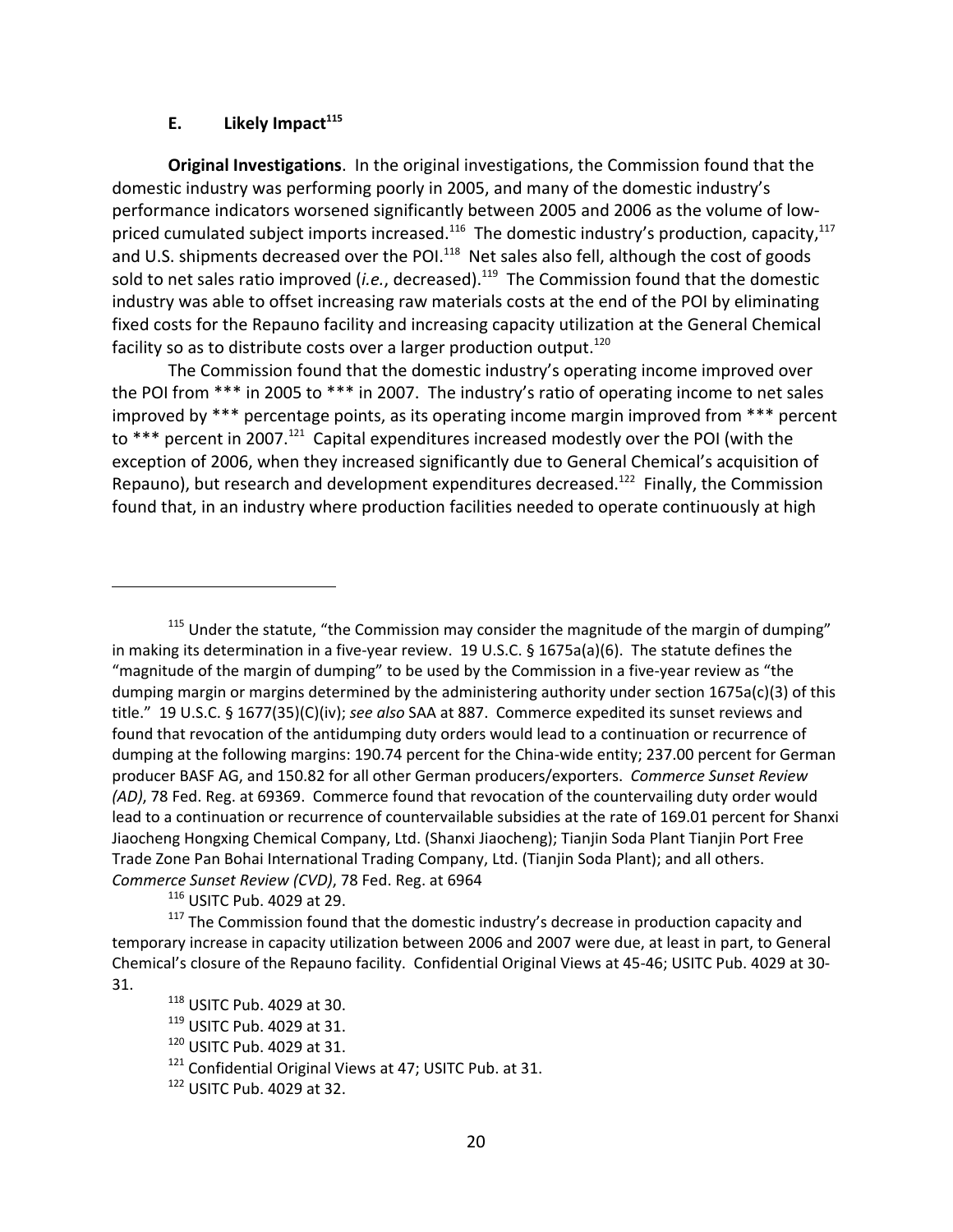capacity utilization rates, the domestic industry lost sales to subject imports and, as a result, experienced decreases in U.S. shipments and production levels.<sup>123</sup>

The Commission concluded that, given the significant volume and significant increase in the volume of cumulated subject imports, decreasing apparent U.S. consumption, significant underselling by subject imports, confirmed lost sales and lost revenues, and decreases in the domestic industry's performance, the subject imports had a material adverse impact on the domestic sodium nitrite industry.<sup>124</sup>

**Current Reviews**. The information available concerning the domestic industry's condition in these reviews consists of the data that General Chemical provided in response to the notice of institution.<sup>125</sup> Because these are expedited reviews, we have only limited information with respect to the domestic industry's financial performance. The limited record is insufficient for us to make a finding on whether the domestic industry is vulnerable to the continuation or recurrence of material injury in the event of revocation of the orders.<sup>126</sup>

The information on the record indicates that General Chemical's capacity was \*\*\* pounds in 2012,<sup>127</sup> its production was \*\*\* pounds, and its capacity utilization was \*\*\* percent.<sup>128</sup> U.S. shipments were \*\*\* pounds in 2012.<sup>129</sup> General Chemical reported an operating income of \$\*\*\* from sales of \$\*\*\*, resulting in an operating margin of \*\*\* percent in 2012.<sup>130</sup> General Chemical maintains that the antidumping and countervailing duty orders led to increases in its production, capacity utilization, U.S. shipments, market share, capital investment, and operating performance.<sup>131</sup>

Based on the information on the record, we find that, should the orders be revoked, the likely significant volume of subject imports that would likely significantly undersell the domestic like product would likely have a significant adverse impact on the production, shipments, sales, market share, and revenues of the domestic industry. These declines would likely have a direct adverse impact on the domestic industry's profitability.

We also have considered the role of factors other than subject imports, including the presence of nonsubject imports, so as not to attribute injury from other factors to the subject

<sup>123</sup> USITC Pub. 4029 at 32.

 $124$  USITC Pub. 4029 at 32.

 $125$  General Chemical estimates that it accounted for approximately \*\*\* percent of U.S. sodium nitrite production in 2012. CR/PR at Table I‐3.

<sup>&</sup>lt;sup>126</sup> Based on the record of these reviews, Commissioner Pinkert finds that the domestic industry is not vulnerable to the continuation or recurrence of material injury in the event of revocation of the orders. The information provided by \*\*\*, which accounts for about \*\*\* percent of domestic production, shows that it had an operating income margin in 2012 of \*\*\* percent. CR at I-17, PR at I-11, and CR/PR at Table I-4. In addition, its \*\*\* in 2012 \*\*\* the levels achieved in any year of the period covered by the original investigations.

<sup>127</sup> CR/PR at Table I-4.

<sup>128</sup> CR/PR at Table I-4.

 $129$  CR/PR at Table I-4.

<sup>130</sup> CR/PR at Table I-4.

<sup>131</sup> Response at 17-18.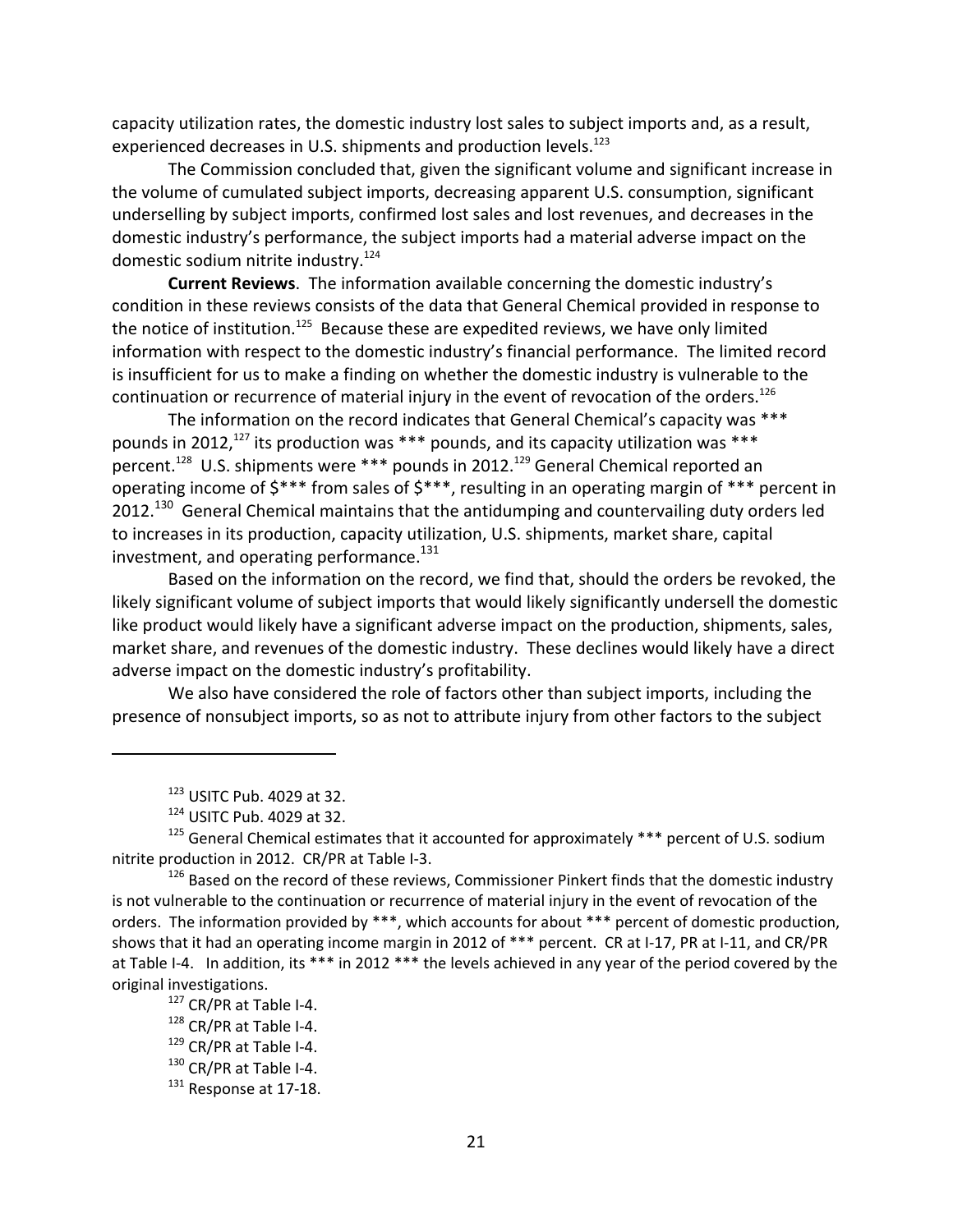imports. Imports of sodium nitrite from nonsubject countries, particularly India, have been present in increasing quantities in the U.S. market since the orders were imposed in 2007.<sup>132</sup> Notwithstanding the increase in nonsubject imports during this period, the domestic industry was able to increase its share of the U.S. market.<sup>133</sup> Therefore, any increase in subject imports upon revocation would likely be, at least in substantial part, at the expense of the domestic industry.

Accordingly, we conclude that, if the antidumping and countervailing duty orders were revoked, cumulated subject imports from China and Germany would likely have a significant adverse impact on the domestic industry within a reasonably foreseeable time.

# **V. Conclusion**

For the above reasons, we determine that revocation of the countervailing duty order on sodium nitrite from China and the antidumping duty orders on sodium nitrite from China and Germany would likely lead to continuation or recurrence of material injury to an industry in the United States within a reasonably foreseeable time.

<sup>132</sup> CR/PR at Table I-6.

<sup>133</sup> CR/PR at Table I-9.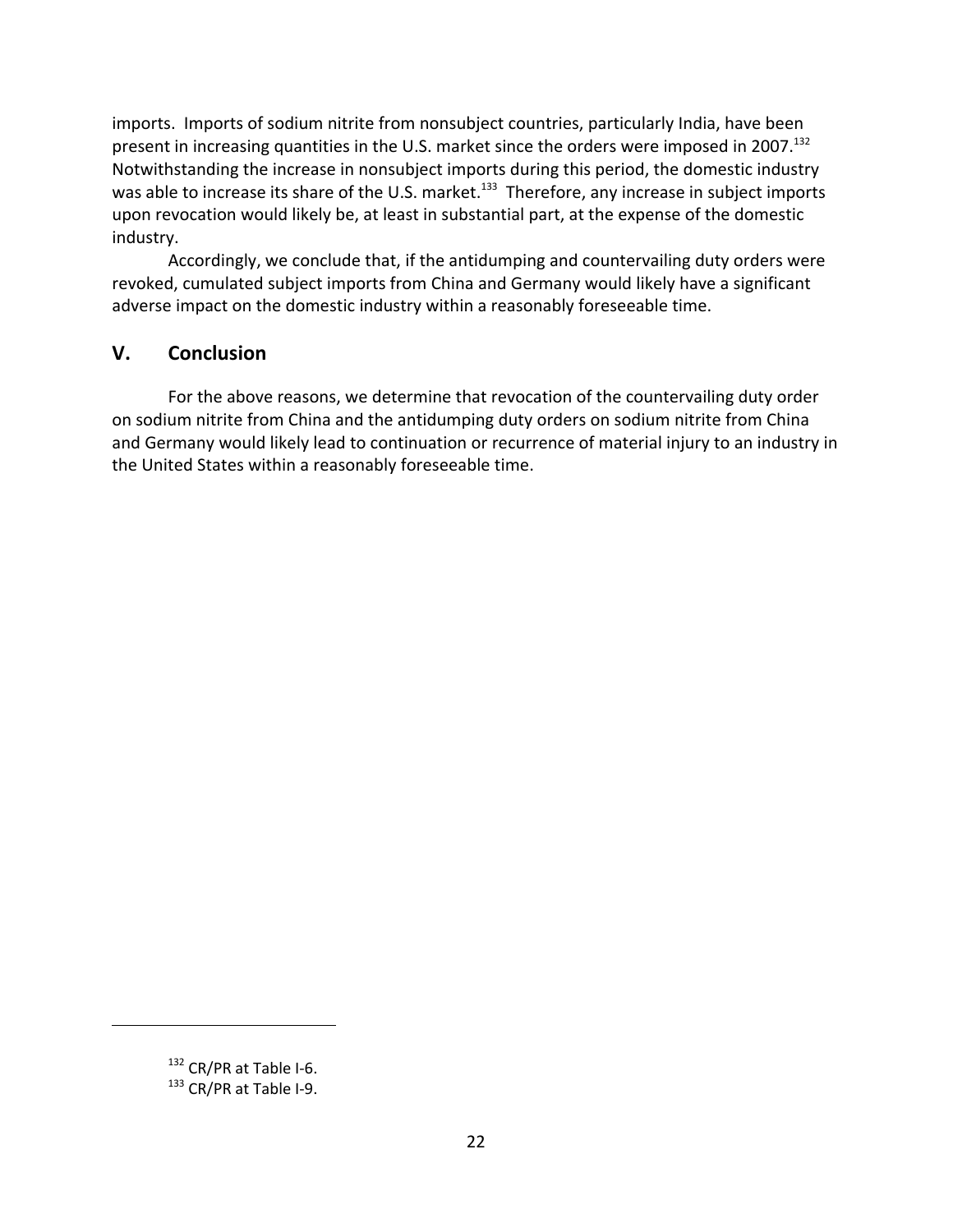#### **INFORMATION OBTAINED IN THE REVIEWS**

#### **Introduction**

#### **Background**

On July 1, 2013, the U.S. International Trade Commission ("Commission" or "USITC") gave notice, pursuant to section 751(c) of the Tariff Act of 1930, as amended ("the Act"),<sup>1</sup> that it had instituted reviews to determine whether revocation of the countervailing duty order on sodium nitrite from China or antidumping duty orders on sodium nitrite from China and Germany would likely lead to the continuation or recurrence of material injury to a domestic industry.<sup>23</sup> On October 21, 2013, the Commission determined that it would conduct expedited reviews pursuant to section 751(c)(3) of the Act.<sup>4</sup>

The following tabulation presents the information relating to the background and schedule of this proceeding:

1

 $3$  In accordance with section 751(c) of the Act, the U.S. Department of Commerce ("Commerce") published a notice of initiation of a five-year review of the subject countervailing duty and antidumping duty orders concurrently with the Commission's notice of institution; *Sodium Nitrite From China and Germany; Institution of Five‐Year Reviews*, 73 FR 39316, July 1, 2013.

<sup>4</sup> *Sodium Nitrite from China and Germany; Scheduling of Expedited Five‐Year Reviews Concerning the Countervailing Duty Order and Antidumping Duty Order on Sodium Nitrite From China and the Antidumping Duty Order on Sodium Nitrite From Germany*, 78 FR 68474, November 14, 2013. The Commission received one submission in response to its notice of institution in the subject reviews from General Chemical LCC, believed to account for a substantial portion of production of the domestic like product in 2012. The Commission did not receive any responses from producers in China or Germany or importers of the subject merchandise from China or Germany. The Commission determined that the domestic interested party group response to its notice of institution was adequate and that the respondent interested party group response was inadequate. In the absence of respondent interested party responses and any other circumstances that would warrant the conduct of full reviews, the Commission determined to conduct expedited reviews.

 $1$  19 U.S.C. 1675(c).

<sup>2</sup> *Sodium Nitrite from China and Germany; Institution of Five‐Year Reviews*, 73 FR 39316, July 1, 2013. All interested parties were requested to respond to this notice by submitting the information requested by the Commission.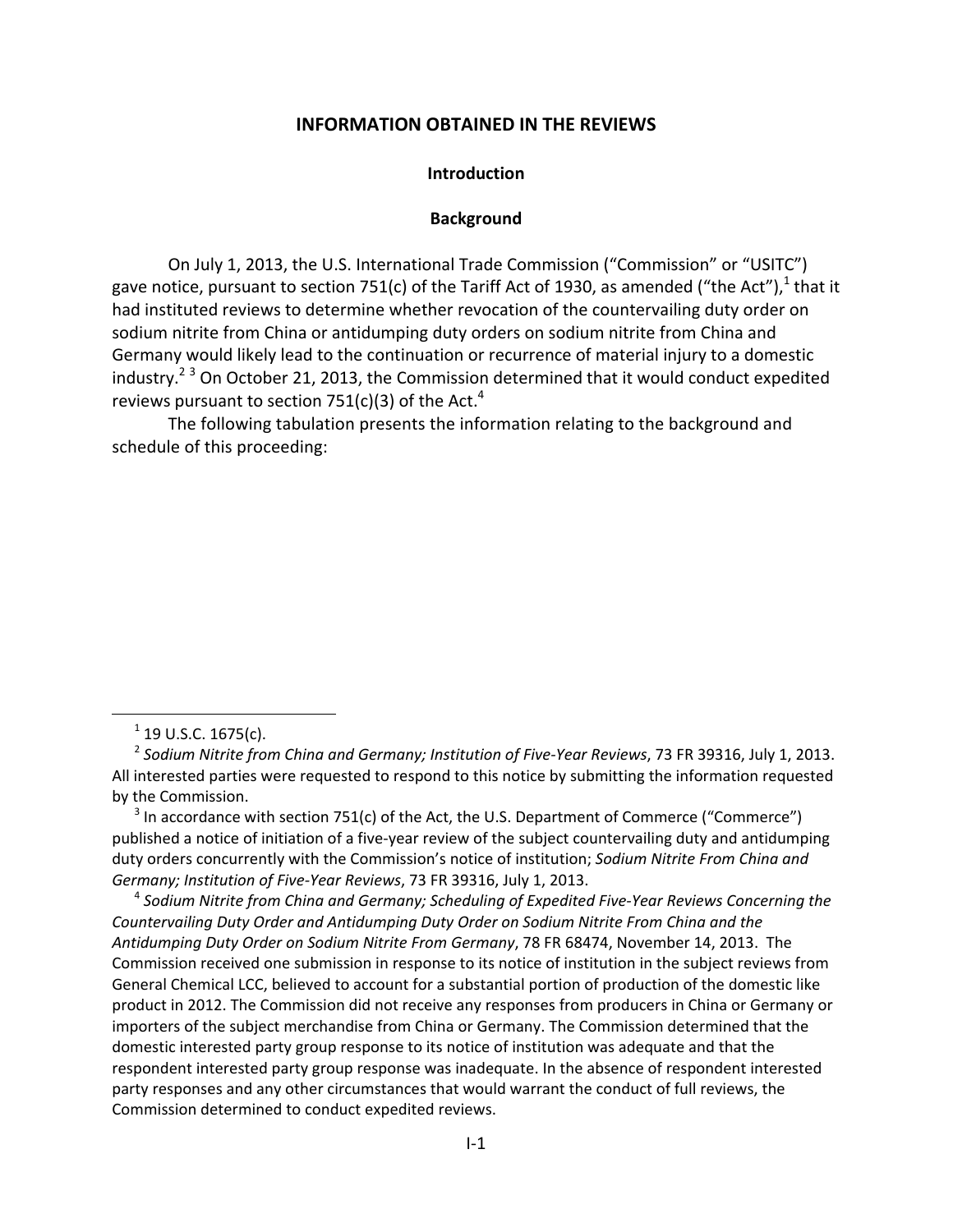| <b>Effective date</b> | <b>Action</b>                                                                                                                                                                                                                                                                                                                                                                                                                                                                                                                                                                                                                                                                                                                              |
|-----------------------|--------------------------------------------------------------------------------------------------------------------------------------------------------------------------------------------------------------------------------------------------------------------------------------------------------------------------------------------------------------------------------------------------------------------------------------------------------------------------------------------------------------------------------------------------------------------------------------------------------------------------------------------------------------------------------------------------------------------------------------------|
|                       | Commerce's countervailing duty order on sodium nitrite from China (73 FR 50595)<br>http://www.gpo.gov/fdsys/pkg/FR-2008-08-27/pdf/E8-19884.pdf and antidumping duty<br>orders on sodium nitrite from China and Germany (73 FR 50593)                                                                                                                                                                                                                                                                                                                                                                                                                                                                                                       |
| August 27, 2008       | http://www.gpo.gov/fdsys/pkg/FR-2008-08-27/pdf/E8-19895.pdf                                                                                                                                                                                                                                                                                                                                                                                                                                                                                                                                                                                                                                                                                |
| July 1, 2013          | Commission's institution of first five-year reviews (78 FR 39316)<br>http://www.gpo.gov/fdsys/pkg/FR-2013-07-01/pdf/2013-15550.pdf                                                                                                                                                                                                                                                                                                                                                                                                                                                                                                                                                                                                         |
| July 1, 2013          | Commerce's initiation of first five-year reviews (78 FR 39256)<br>http://www.gpo.gov/fdsys/pkg/FR-2013-07-01/pdf/2013-15708.pdf                                                                                                                                                                                                                                                                                                                                                                                                                                                                                                                                                                                                            |
| October 21, 2013      | Commission's determination to conduct an expedited five-year review (78 FR 68474,<br>November 14, 2013) http://www.gpo.gov/fdsys/pkg/FR-2013-11-14/pdf/2013-<br>27210.pdf<br>(The press release announcing the Commission's determination concerning the<br>adequacy and conduct of an expedited review can be found at<br>http://www.usitc.gov/press_room/news_release/2013/er1021ll5.htm.<br>A summary of the Commission's votes concerning the adequacy and the conduct of<br>an expedited review can be found at<br>http://pubapps2.usitc.gov/sunset/caseProfSuppAttmnt/download/11584). The<br>Commission's explanation of its determination can be found at<br>(http://pubapps2.usitc.gov/sunset/caseProfSuppAttmnt/download/11587). |
| November 19,          | Commerce's final result of expedited five-year reviews of the countervailing duty and                                                                                                                                                                                                                                                                                                                                                                                                                                                                                                                                                                                                                                                      |
| 2013 and              | antidumping orders (78 FR 69646 and 78 FR 69368)                                                                                                                                                                                                                                                                                                                                                                                                                                                                                                                                                                                                                                                                                           |
| November 20,<br>2013  | http://www.gpo.gov/fdsys/pkg/FR-2013-11-19/pdf/2013-27719.pdf and<br>http://www.gpo.gov/fdsys/pkg/FR-2013-11-20/pdf/2013-27828.pdf                                                                                                                                                                                                                                                                                                                                                                                                                                                                                                                                                                                                         |
|                       | January 16, 2014 Commission's vote                                                                                                                                                                                                                                                                                                                                                                                                                                                                                                                                                                                                                                                                                                         |
| January 29, 2014      | Commission's determination                                                                                                                                                                                                                                                                                                                                                                                                                                                                                                                                                                                                                                                                                                                 |

## **The original investigations**

The original investigations resulted from a petition filed on November 8, 2007, by General Chemical LLC alleging that an industry in the United States was materially injured and threatened with material injury by reason of subsidized and less-than-fair-value ("LTFV") imports of sodium nitrite. On July 8, 2008, Commerce determined that imports of sodium nitrite from China were being sold at LTFV and that countervailable subsidies were being provided to producers and exporters of sodium nitrite from China.<sup>5</sup> Also on July 8, 2008, Commerce determined that imports of sodium nitrite from Germany were being sold at LTFV. $^6$ On August 20, 2008, the Commission issued its determination that an industry in the United States was materially injured by reason of subsidized and LTFV imports of sodium nitrite from China and LTFV imports of sodium nitrite from Germany.<sup>7</sup> Commerce issued countervailing

 $\overline{a}$ 

<sup>5</sup> *Notice of Final Determination of Sales at Less Than Fair Value: Sodium Nitrite from the People's Republic of China*, 73 FR 38984, July 8, 2008; and *Sodium Nitrite from the People's Republic of China: Final Affirmative Countervailing Duty Determination*, 73 FR 38981, July 8, 2008.

<sup>6</sup> *Notice of Final Determination of Sales at Less Than Fair Value: Sodium Nitrite from the Federal Republic of Germany*, 73 FR 38986, July 8, 2008.

<sup>&</sup>lt;sup>7</sup> Sodium Nitrite from China and Germany, Investigation Nos. 701-TA-453 and 731-TA-1136-1137 *(Final)*, USITC Publication 4029, August 2008, p. 1. See also *Notice of Final Determination of Sales at Less Than Fair Value: Sodium Nitrite from the People's Republic of China*, 73 FR 38984, July 8, 2008; *Notice of*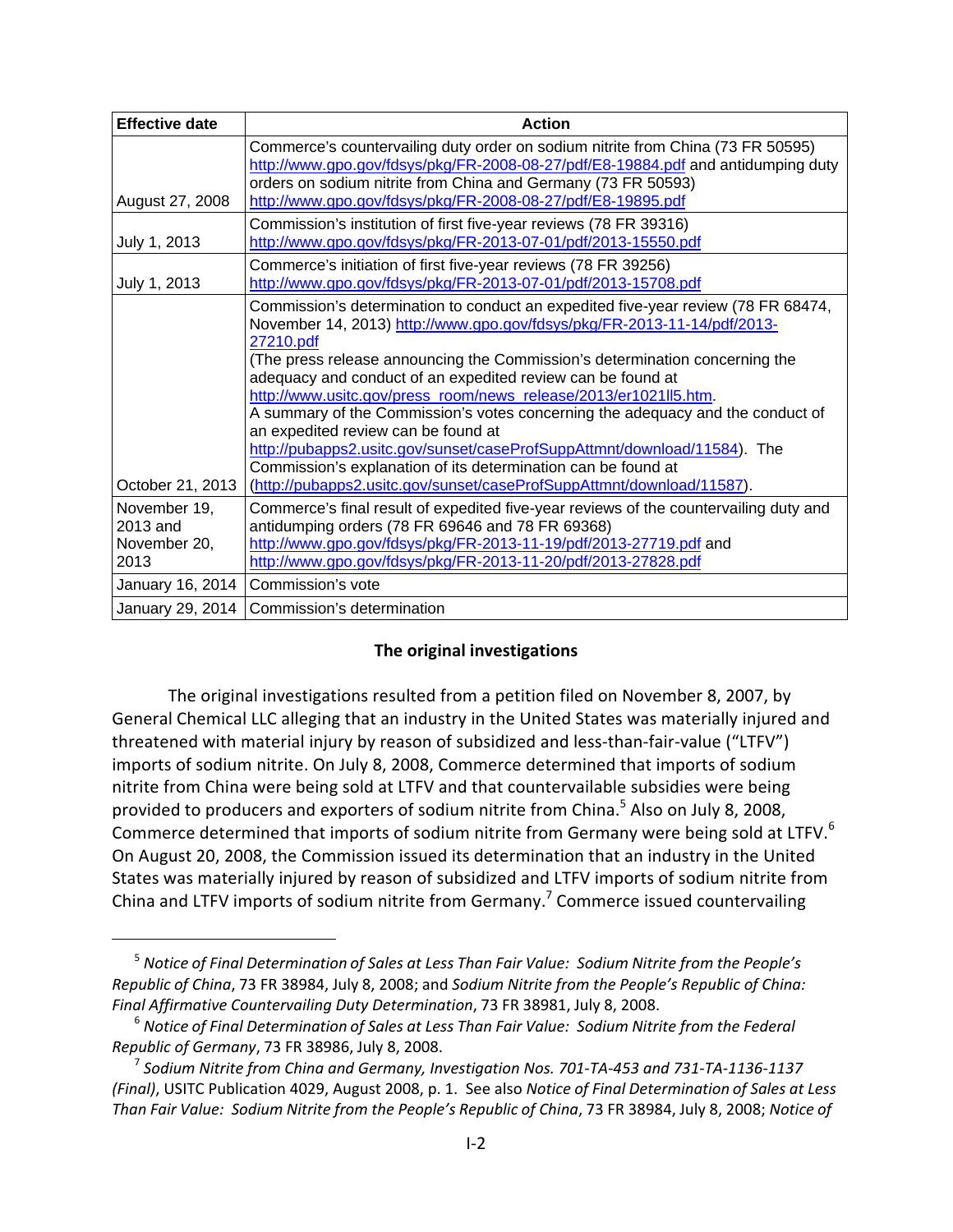and antidumping duty orders on sodium nitrite from China and an antidumping duty order on sodium nitrite from Germany on August 27, 2008.<sup>8</sup>

## **Commerce's administrative reviews**

Commerce has issued a notice for the opportunity to request an administrative review every year since the original investigations, but has not conducted any administrative reviews on sodium nitrite. Commerce has not made any duty absorption findings, issued any scope rulings, or conducted any separate new shipper reviews or changed circumstances reviews for these orders.<sup>9</sup>

## **Commerce's final results of expedited first five‐year reviews**

Commerce conducted expedited reviews with respect to sodium nitrite from China and Germany and issued the final results of its reviews based on the facts available on November 19, 2013 and November 20, 2013. Commerce determined that revocation of the countervailing duty order from China and antidumping duty orders on sodium nitrite from China and Germany would likely lead to continuation or recurrence of countervailable subsidies and dumping with the following likely margins:

- A 169.01 percent net countervailable subsidy rate for Shanxi Jiaocheng Hongxing Chemical Co., Ltd. (Shanxi Jiaocheng), Tianjin Soda Plant Tianjin Port Free Trade Zone Pan Bohai International Trading Co., Ltd. (Tianjin Soda Plant), and all other Chinese manufacturers, exporters, and producers.
- A 190.74 percent weighted‐average margin for all manufacturers, exporters, and producers from China.
- A 237.00 percent weighted-average margin for producer BASF AG from Germany.
- A 150.82 percent weighted‐average margin for all other manufacturers, exporters, and producers from Germany.<sup>10</sup>

*Final Determination of Sales at Less Than Fair Value: Sodium Nitrite from the Federal Republic of Germany*, 73 FR 38986, July 8, 2008; and *Sodium Nitrite from the People's Republic of China: Final Affirmative Countervailing Duty Determination*, 73 FR 38981, July 8, 2008.

1

<sup>8</sup> *Sodium Nitrite from the People's Republic of China: Countervailing Duty Order*, 73 FR 50595, August 27, 2008; and *Sodium Nitrite from the Federal Republic of Germany and the People's Republic of China: Antidumping Duty Orders*, 73 FR 50593, August 27, 2008.

<sup>9</sup> *Issues and Decision Memorandum for the Final Results of the Expedited First Sunset Review of the Countervailing Duty Order on Sodium Nitrite from the People's Republic of China*, November 13, 2013, p. 2; and *Issues and Decision Memorandum for the Expedited First Sunset Reviews of the Antidumping Duty Orders on Sodium Nitrite from Germany and the People's Republic of China*, November 13, 2013, p. 3.

<sup>10</sup>*Sodium Nitrite from Germany and the People's Republic of China: Final Results of the Expedited First Sunset Reviews of the Antidumping Duty Orders*, 78 FR 69368, November 19, 2013 and *Sodium Nitrite from the People's Republic of China: Final Results of the Expedite First Sunset Review of the Countervailing Duty Order*, 78 FR 69646, November 20, 2013.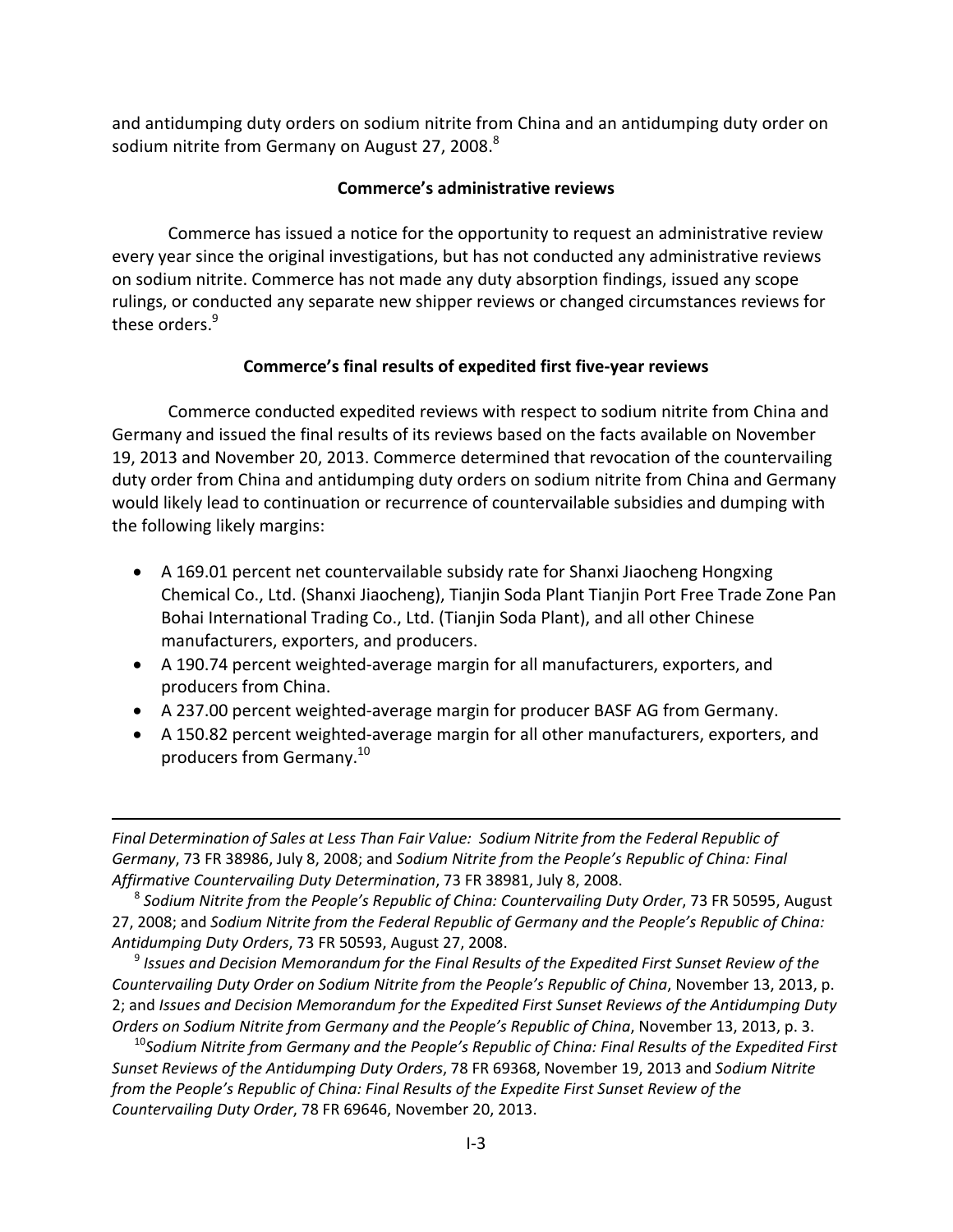According to Commerce, the following programs could fall within the definition of an export subsidy under Article 3.1 of the ASCM, as receipt of benefits under these programs may be contingent upon export activity: $11$ 

- Loans and Interest Subsidies Related to the Northeast Revitalization Fund
- The State Key Technologies Renovation Project Fund
- Grants to Loss-Making State-Owned Enterprises
- Provision of Electricity to SOEs for Less Than Adequate Remuneration
- Provision of Land to SOEs for Less Than Adequate Remuneration
- Income Tax Exemption for Export-Oriented Foreign Invested Enterprises (FIE)
- Preferential Tax Policies for Enterprises with Foreign Investment (Two Free, Three Half Program)
- Reduced Income Tax Rates for FIEs Based on Location
- Reduced Income Tax Rate for New or High Technology Enterprises
- Preferential Tax Policies for Research and Development by FIEs
- Reduced Income Tax Rate for FIEs Under the West Revitalization Program
- Income Tax Reduction or Exemption for Export-Oriented or High Technology Enterprises Under the West Revitalization Program
- Preferential Tax Policies Under the West Revitalization Program
- Jiangsu Province Tax Programs
- Zhejiang Province Tax Programs
- Guangdong Province Tax Programs
- Shandong Province Tax Programs
- Beijing Municipality Tax Programs
- Tianjin Municipality Tax Programs

 $\overline{a}$ 

- Shanghai Municipality Tax Programs
- Chongqing Municipality Tax Programs
- Corporate Income Tax Refund Program for Reinvestment of FIE Profits in Export‐Oriented Enterprises
- Income Tax Credits on Purchases of Domestically Produced Equipment by Domestically Owned Companies
- Value Added Tax (VAT) Rebate for FIE Purchases of Domestically Produced Equipment
- VAT and Tariff Exemptions for FIEs and Certain Domestic Enterprises Using Imported Equipment in Encouraged Industries
- Reduced Interest Rate Loans Provided by Liaoning Province
- Provincial Export Interest Subsidies (Guangdong and Zhejiang Provinces)
- Guangdong Province Funds for Outward Expansion of Industries
- Provision of Land for Less than Adequate Remuneration (Jiangsu Province, Zhejiang Province, and Chongqing Municipality)

<sup>11</sup> *Issues and Decision Memorandum for the Final Results of the Expedited First Sunset Review of the Countervailing Duty Order on Sodium Nitrite from the People's Republic of China*, November 13, 2013, pp. 6‐9.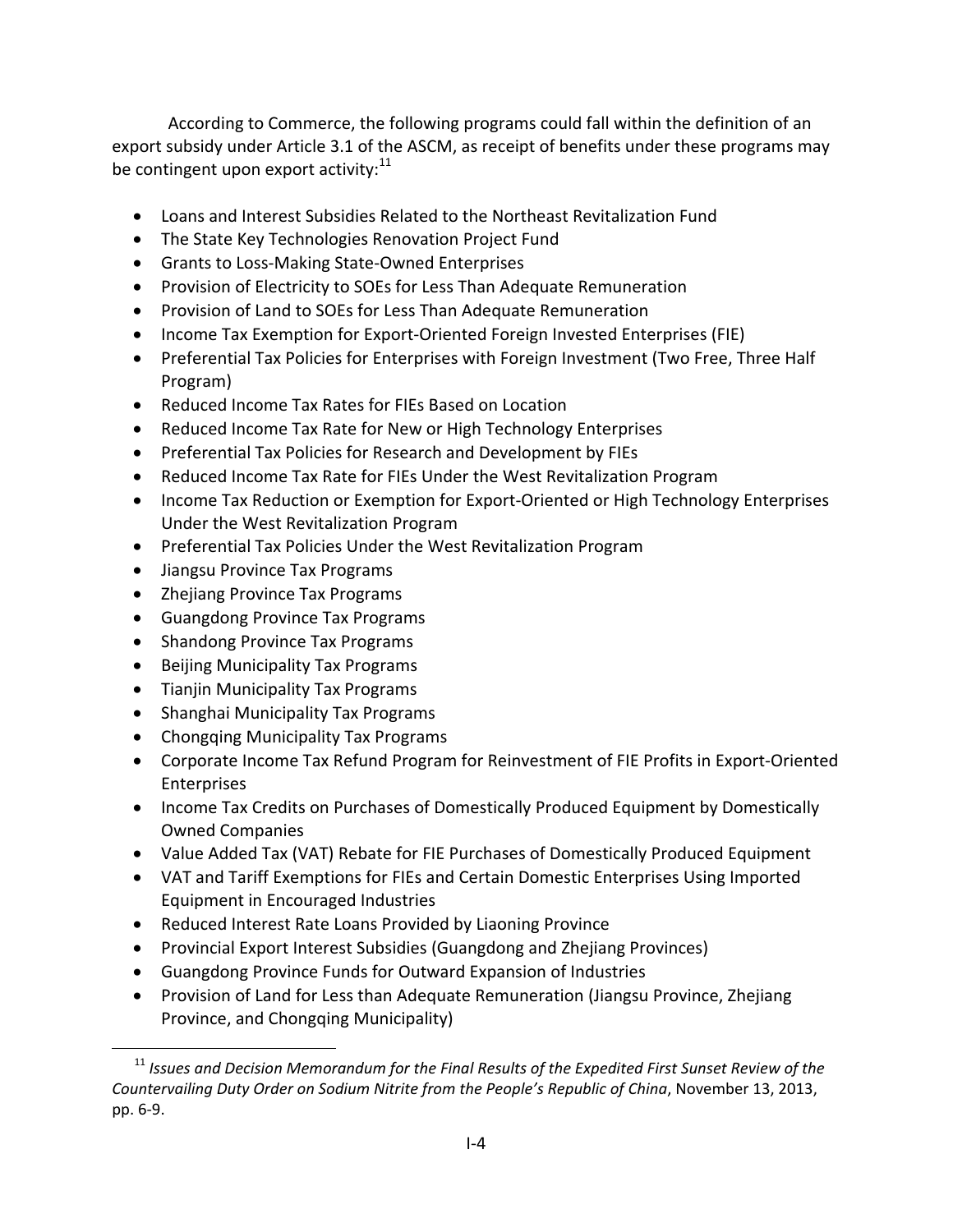- Provision of Water for Less than Adequate Remuneration (Zhejiang Province)
- Chongqing Municipality Tax Programs

 $\overline{a}$ 

## **Previous and related investigations**

The Commission has not previously conducted an investigation that included sodium nitrite.

# **THE PRODUCT**

## **Commerce's scope**

In its countervailing duty and antidumping duty orders, Commerce defined the subject merchandise as follows:

> Sodium nitrite in any form, at any purity level. In addition, the sodium nitrite covered by these investigations may or may not contain an anti‐caking agent. Examples of names commonly used to reference sodium nitrite are nitrous acid, sodium salt, anti‐rust, diazotizing salts, erinitrit, and filmerine. Sodium nitrite's chemical composition is NaNO<sub>2</sub>, and it is generally classified under subheading 2834.10.10 of the Harmonized Tariff Schedule of the United States ("HTS"). The American Chemical Society Chemical Abstract Service ("CAS") has assigned the name "sodium nitrite" to sodium nitrite. The CAS registry number is  $7632 - 00 - 0^{12}$

## **U.S. tariff treatment**

The product subject to these reviews is currently classified in subheading 2834.10.10 of the HTS at a general rate of duty of 5.5 percent *ad valorem*. <sup>13</sup> The HTS tariff treatment of sodium nitrite has not changed since 2008.

## **Domestic like product and domestic industry**

In the preliminary phase of the original investigations, General Chemical requested that the Commission define the domestic like product consistent with Commerce's scope and

<sup>12</sup> *Sodium Nitrite from the People's Republic of China: Countervailing Duty Order*, 73 FR 50595, August 27, 2008; and *Sodium Nitrite from the Federal Republic of Germany and the People's Republic of China: Antidumping Duty Orders*, 73 FR 50593, August 27, 2008.

 $13$  For purposes of the scope of these reviews, the narrative description is dispositive, not the tariff heading, CAS registry number or CAS name, which are provided for convenience and customs purposes.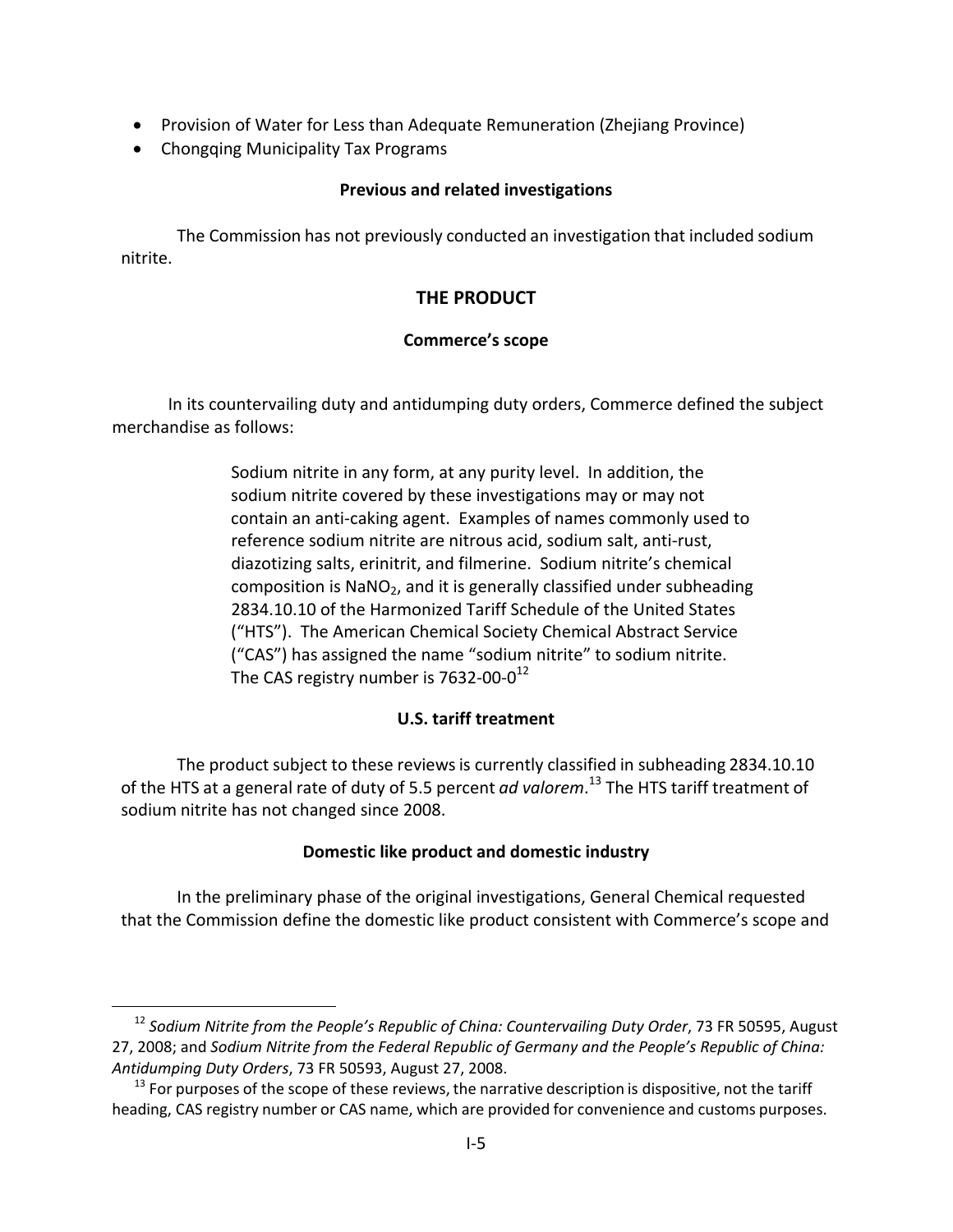the domestic industry as General Chemical. German respondent BASF did not argue otherwise. No party contested the issues in the final phase of the investigations.<sup>14</sup>

In the final phase of the original investigations, the Commission found that there is a continuum of sodium nitrite products of different grades and/or forms, with no clear dividing lines based on grade and/or form. In light of these facts, the Commission defined a single domestic like product consisting of sodium nitrite, regardless of form or grade, coextensive with the scope of the investigations. Consistent with the Commission's definition of the domestic like product, the Commission defined the domestic industry as including all domestic producers of sodium nitrite, which included General Chemical (and Repauno when it was operating).  $15$ 

In the response to the notice of institution, General Chemical agreed with the definitions of the domestic like product and domestic industry that were adopted in the original investigations, but reserved the right to comment on the appropriate definitions during the course of the proceeding.<sup>16</sup>

## **Description and uses<sup>17</sup>**

Sodium nitrite is an industrial chemical with a chemical formula of NaNO<sub>2</sub>. It is a pale straw‐colored material that is very soluble in water, where it forms a clear to slightly yellowish solution. Pure sodium nitrite melts at about 284°C and it begins to decompose at about 320°C into sodium oxide, nitrogen oxides, and nitrogen. Sodium nitrite is hygroscopic, but relatively insoluble in most organic solvents. Sodium nitrite is an active oxidizing agent and can also function as a reducing agent toward such powerful oxidizing agents as dichromate, permanganate, chlorate, and chlorine. In the presence of acids*,* sodium nitrite forms nitrous acid. In an acid medium*,*sodium nitrite reacts with organic alcohols and amines to form organic nitrites such as amyl nitrite.

Sodium nitrite is produced in both dry (flake, granular, or prill) and liquid (solution) forms. Dry sodium nitrite is sold in bags, drums, and super sacks, and the liquid form is sold in tank trucks and rail cars. Granularsodium nitrite is a powder that may or may not be treated with an anti-caking agent. If not treated, the sodium nitrite will harden over time into a solid brick‐like mass that must be broken up. The flake form is sodium nitrite that has been fed through a compactor and then is broken into flakes by a screen. Because of this additional processing, it may be slightly more expensive than the granular product. During the original investigations, the prill form of sodium nitrite sold in the U.S. market was produced in China. It is a granular product that is similar in form to tapioca (i.e., small spherical shaped pieces

 $\overline{a}$ 

 $14$  Sodium Nitrite from China and Germany, Investigation Nos. 701-TA-453 and 731-TA-1136-1137 *(Final)*, USITC Publication 4029, August 2008, p. 8.

<sup>&</sup>lt;sup>15</sup> Sodium Nitrite from China and Germany, Investigation Nos. 701-TA-453 and 731-TA-1136-1137 *(Final)*, USITC Publication 4029, August 2008, pp. 7‐9.

<sup>16</sup> *Response to the Commission's Notice of Institution,* July 30, 2013, p. 35.

<sup>17</sup> Unless otherwise noted this information comes from the Confidential Staff Report in *Sodium Nitrite* from China and Germany, Inv. Nos. 701-TA-453 and 731-TA-1136-1137 (Final), Memorandum INV-FF-086 (July 28, 2008), as revised by Memoranda INV‐FF‐093 and INV‐FF‐100 (August 4 and August 7, 2008) – hereinafter "Confidential Original Staff Report," pp. I-7 and I-8.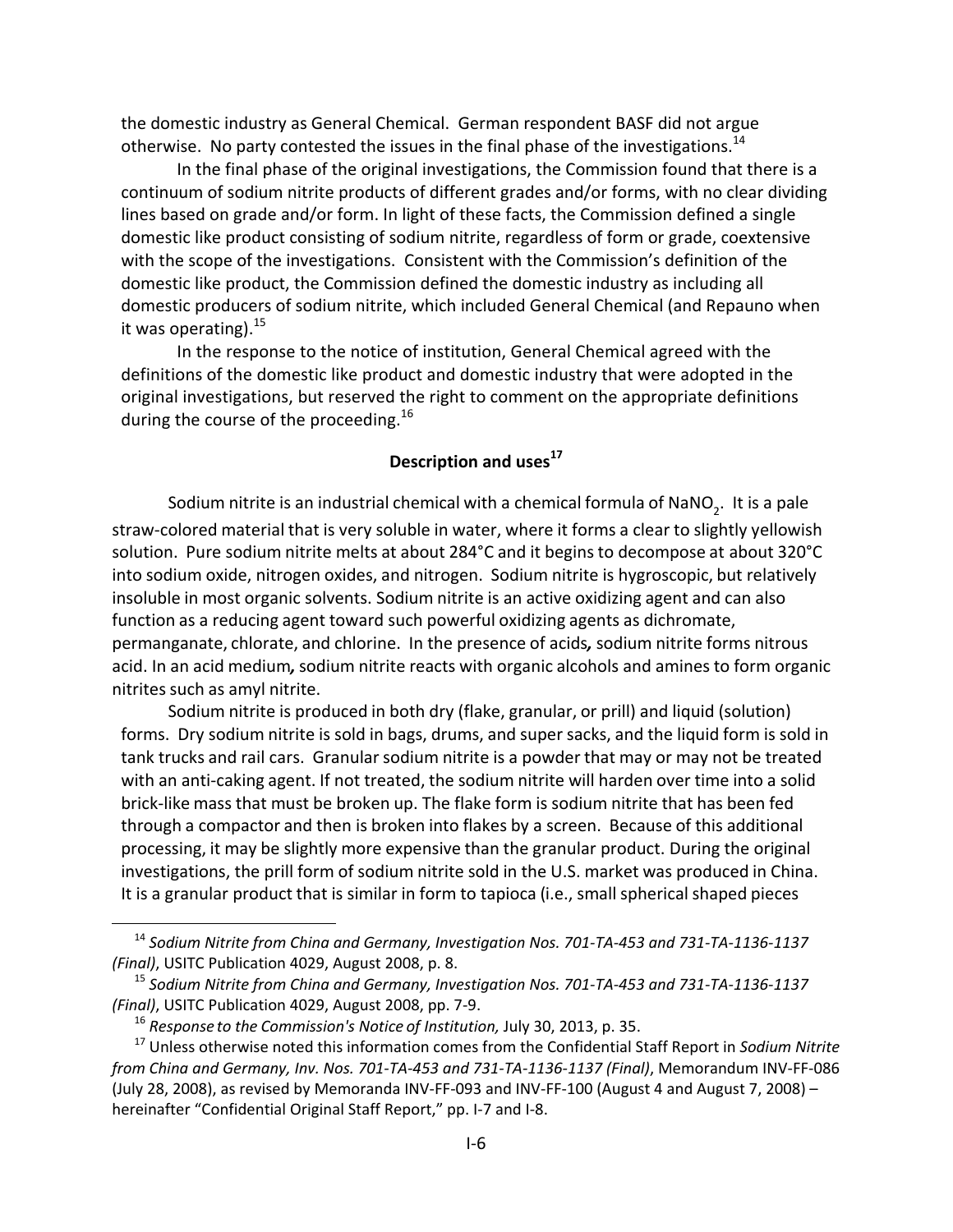that do not clump together or harden). The liquid form is sodium nitrite powder dissolved in water, typically about a 40 percent solution. Table I-1 details the major end uses of sodium nitrite, the forms used by each end use, and the application process.

#### **Table I-1 Sodium nitrite: End-use applications, forms used, and application process**

\* \* \* \* \* \* \*

Many industrial applications of sodium nitrite are based on its oxidizing properties and its decomposition in an acid solution to nitrous acid. Some of the principal applications of sodium nitrite are in the production of chemicals and dyes including azo, food, and textile dyes. Sodium nitrite is used with metals for coating, detinning, plating, and corrosion inhibition. It is also used by the rubber industry in synthetic rubber and blowing compounds. In addition, sodium nitrite is used in heat transfer salts. It is used in wastewater treatment to control odor and to inhibit the growth of bacteria. Finally, sodium nitrite is used in meat curing as a food preservative. In the medical field, sodium nitrite is an antidote to cyanide poisoning and as such is used in cyanide antidote kits. Other medical applications for sodium nitrite include the possible use for treatment for stroke victimsto increase blood flow to the heart and other muscles.

# **Production process<sup>18</sup>**

The industrial manufacturing process to produce sodium nitrite relies on the transformation of liquid ammonia and caustic soda or soda ash. Liquid ammonia is oxidized with air at a high temperature in a catalytic bed to form nitrogen oxides (NO and  $NO<sub>2</sub>$ ). The nitric oxides enter an absorption tower where they react with either soda ash (sodium carbonate) or caustic soda (sodium hydroxide) solutions to form a sodium nitrite solution. If caustic soda is used, the liquid formed at this stage is sufficiently concentrated and pure to be sold directly to some customers for certain uses. If, however, soda ash is used, the liquid is highly diluted and must go through several steps to remove water, and thereby increase the sodium nitrite concentration.

Regardless of whether soda ash or caustic soda is used as a raw material, all sodium nitrite destined for sale as a dry product must undergo additional processing. The sodium nitrite liquid is pumped through an evaporator‐crystallizer where sodium nitrite crystals are formed. The crystals are centrifuged to separate the sodium nitrite crystals. The sodium nitrite crystals are then either dried to reduce the moisture from three percent to less than 0.2

 $\overline{a}$ 

<sup>&</sup>lt;sup>18</sup> Unless otherwise noted, the discussion in this section is from the Confidential Original Staff Report, pp. I‐8 and I‐9.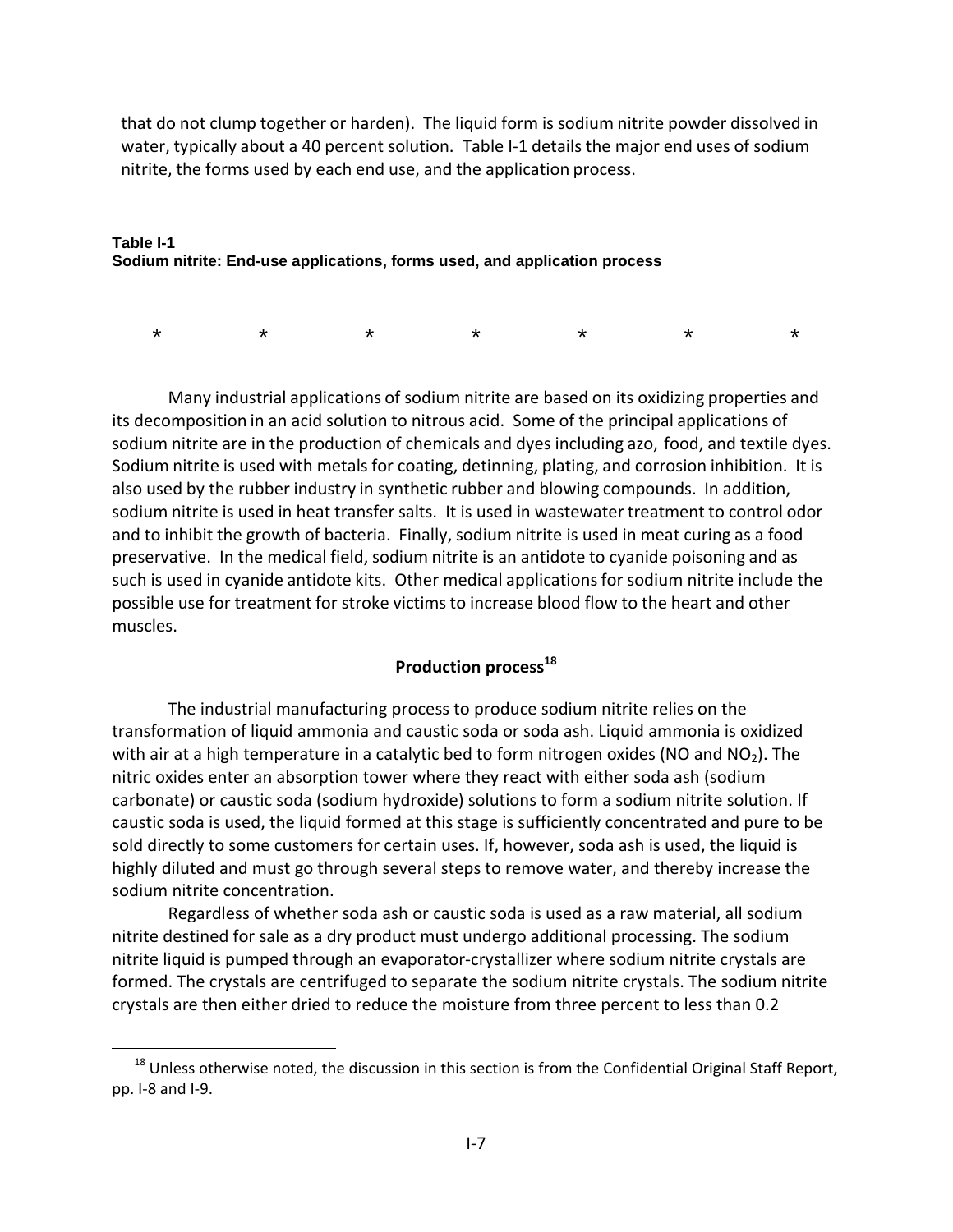percent (which yields a high purity product), dried and blended with an anti‐caking agent (which increases the flow ability of the powder), or further dried, compacted into a thin cake, and flaked. Food grade sodium nitrite undergoes a testing process which permits the manufacturer to certify that the product meets specific quality standards, especially with respect to the presence of heavy metals. If the sodium nitrite was produced using soda ash, it would need to be dissolved to form a liquid product, if that is the saleable form preferred by the customer. This is accomplished by dissolving the centrifuged crystals in water and applying heat. Each shipment is diluted to the customer's specifications, although a liquid with a 40 percent sodium nitrite concentration is a common standard.

### **Interchangeability and customer and producer perceptions**

As discussed above, sodium nitrite is available in different grades (technical and food grade) and in different forms (granular, flake, liquid, and prill). In the original investigations, the Commission observed that "record evidence in these investigations indicates that, when produced to the same form or grade, sodium nitrite produced domestically and imported from China and Germany are highly substitutable for one another."<sup>19</sup> Overall, responding purchasers reported that U.S. product and the subject imports from China and Germany were always or frequently interchangeable.<sup>20</sup>

From the record of the original investigations, the Commission found that dry forms of sodium nitrite are somewhat more easily substituted for one another, but somewhat less substitutable for the liquid form of sodium nitrite. The Commission concluded, however, that switching between various forms of sodium nitrite is technically possible, and purchasers take into account prices of other forms of sodium nitrite in their pricing negotiations.21

In the response to the notice of institution, General Chemical agreed with the characterization in the original investigations that there are not any other products that will substitute for sodium nitrite. $^{22}$ 

## **Channels of distribution**

In the original investigations, according to General Chemical, \*\*\* large national distributors accounted for a majority of the distributor business in the United States, but there were also a large number of end users. While General Chemical reported that there were a number of small distributors and end users, it stated that 8 to 16 firms likely made up about 80 percent of General Chemical's business.<sup>23</sup> In 2007, \*\*\* percent of the domestic industry's U.S.

<sup>&</sup>lt;sup>19</sup> Sodium Nitrite from China and Germany, Investigation Nos. 701-TA-453 and 731-TA-1136-1137 *(Final)*, USITC Publication 4029, August 2008, p. 19.

<sup>&</sup>lt;sup>20</sup> Sodium Nitrite from China and Germany, Investigation Nos. 701-TA-453 and 731-TA-1136-1137 *(Final)*, USITC Publication 4029, August 2008, p. 20.

<sup>&</sup>lt;sup>21</sup> Sodium Nitrite from China and Germany, Investigation Nos. 701-TA-453 and 731-TA-1136-1137 *(Final)*, USITC Publication 4029, August 2008, p. 23

<sup>22</sup> *Response to the Commission's Notice of Institution,* July 30, 2013, p. 11.

<sup>&</sup>lt;sup>23</sup> Confidential Original Staff Report, pp. II-1 and II-2.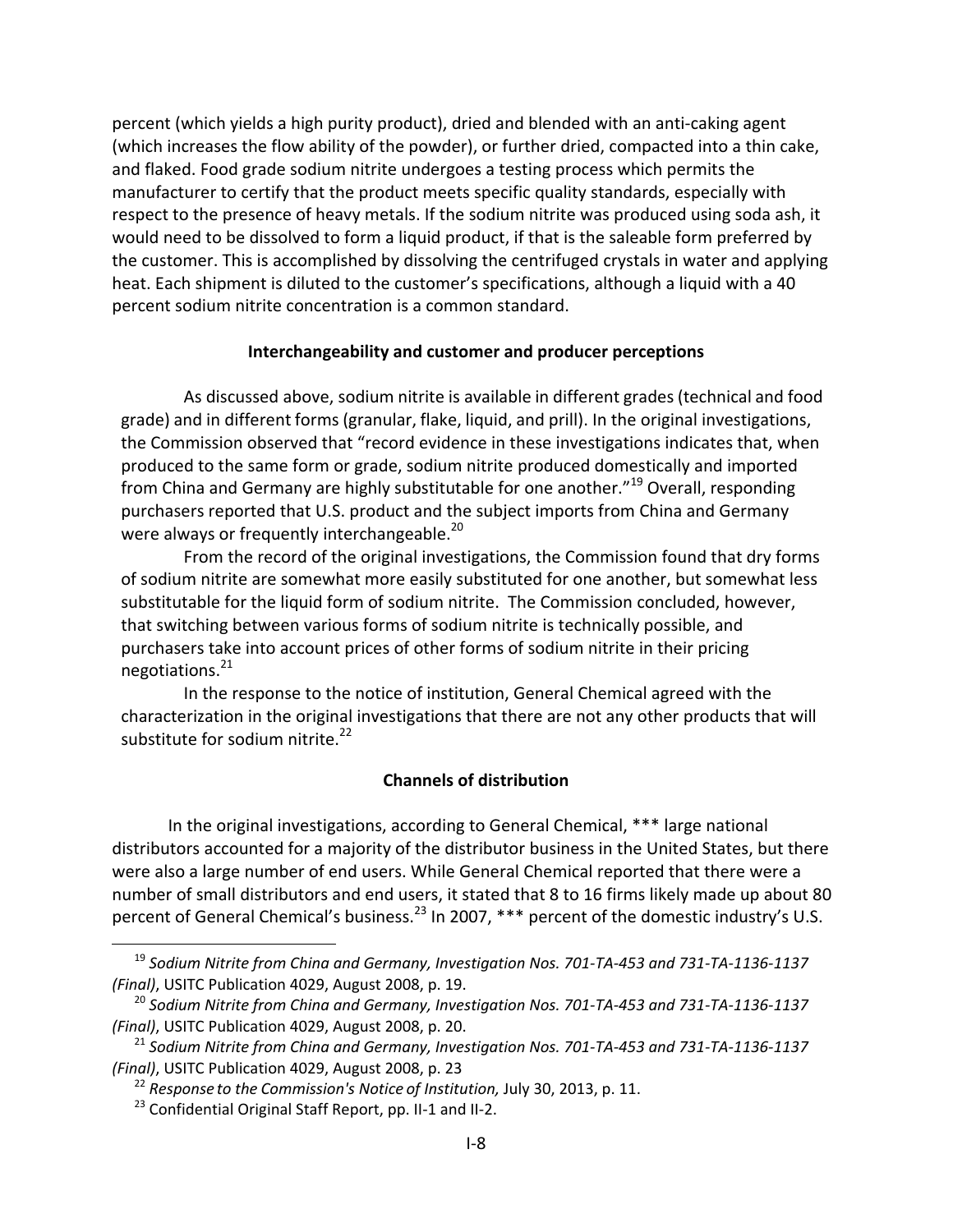shipments were to distributors, compared to \*\*\* percent of imports from Germany and \*\*\* percent of imports from China.<sup>24</sup>

In its response to the notice of institution, General Chemical noted that imports are still primarily purchased by the two largest distributors of chemical products, \*\*\*. However, General Chemical also provided a list of leading purchasers in the U.S. sodium nitrite market.<sup>25</sup> Imports from Germany will primarily be imported by BASF Corporation for sale through major chemical distributors, according to General Chemical. Imports from China will be purchased by major chemical trading companies, including Univar and Brenntag.<sup>26</sup> General Chemical contends that  $***<sup>27</sup>$ .

## **Pricing and related information**

In the original investigations, the raw materials used to produce sodium nitrite include ammonia, soda ash, and caustic soda. All producers use ammonia, but the use of caustic soda or soda ash depends upon the production process of the sodium nitrite manufacturer. General Chemical uses soda ash to produce its sodium nitrite while former U.S. producer Repauno used caustic soda. As discussed in greater detail below, an additional producer recovers sodium nitrite from a waste stream.

General Chemical presented the prices of different grades of sodium nitrite in the response to the notice of institution. Table I‐2 shows the volume, revenue, and unit value for sodium nitrite by grade including free‐flow food grade, pure liquor blend, and other grades in 2008-12.<sup>28</sup> Figure I-1 shows the annual average prices for each grade of sodium nitrite sold in the U.S. market in 2008‐12 provided in the domestic industry's response to the notice of institution.

 $\overline{a}$ 

<sup>&</sup>lt;sup>24</sup> Confidential Original Staff Report, table II-1.

<sup>25</sup> The leading purchasers include \*\*\*; *Response to the Commission's Notice of Institution,* July 30, 2013, p. 32.

<sup>26</sup> *Response to the Commission's Notice of Institution,* July 30, 2013, p. 20.

<sup>27</sup> *Response to the Commission's Notice of Institution,* July 30, 2013, p. 21.

<sup>&</sup>lt;sup>28</sup> Other grades include free-flow technical, high purity flake, high purity granular, high purity special granular, and reagent grade.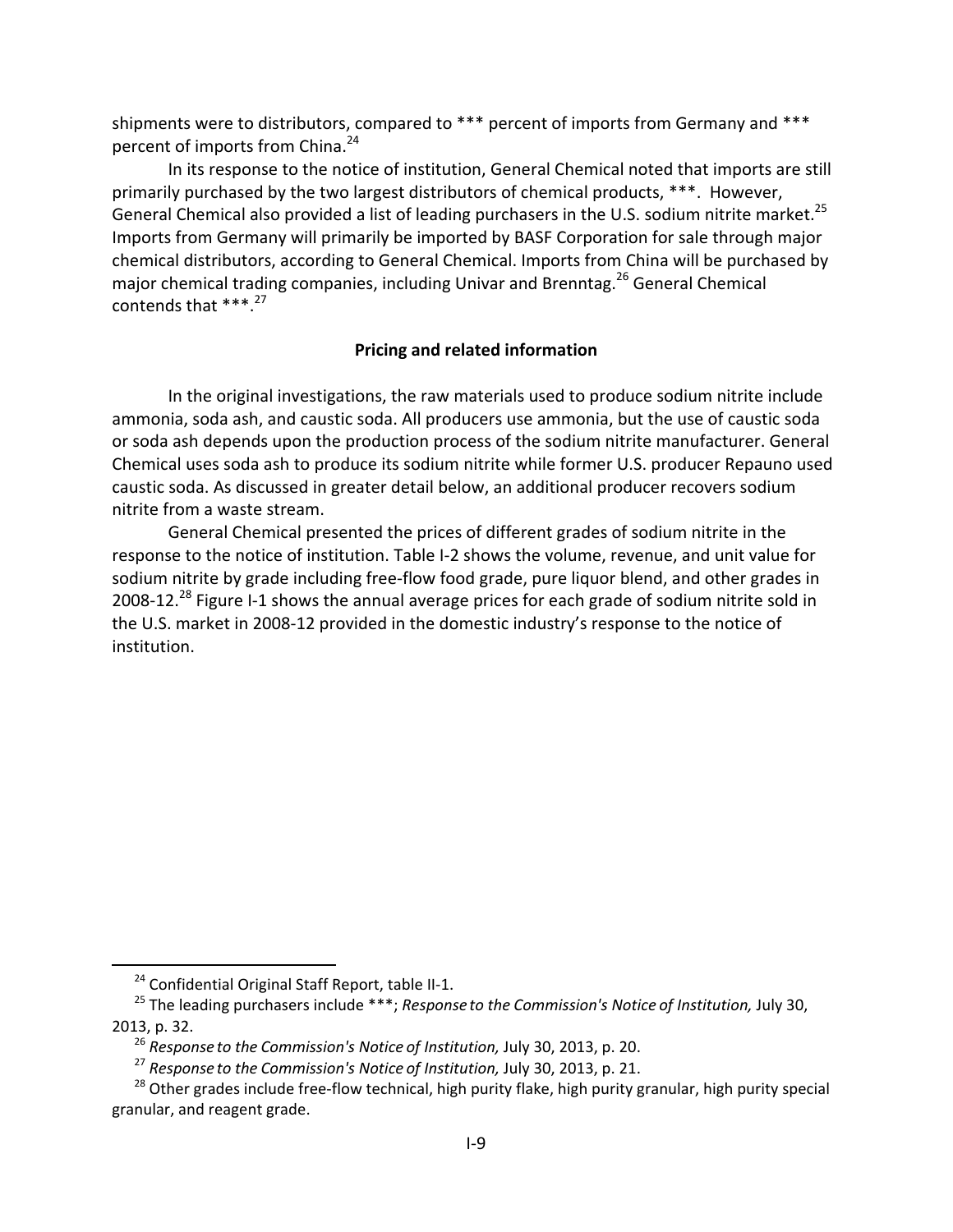**Table I-2** 

**Sodium nitrite: Volume, revenue, and unit value for different grades of sodium nitrite sold in the U.S. market, 2008-12** 

\* \* \* \* \* \* \*

**Figure I-1** 

 $\overline{a}$ 

**Sodium nitrite: Average annual prices (net price per pound) for different grades of sodium nitrite sold in the U.S. market, 2008-12** 

\* \* \* \* \* \* \*

#### **THE INDUSTRY IN THE UNITED STATES**

#### **U.S. producers**

At the time the original petitions were filed, the petitioner, General Chemical was the only active U.S. producer of sodium nitrite. In mid-2005, General Chemical and Repauno<sup>29</sup> were operating at a loss attributed to low output and unused capacity, which led to them discussing a joint venture or merger. Since General Chemical was better positioned because it had greater capacity and a lower cost structure of sodium nitrite of the two firms, GenTek, a parent company of General Chemical, acquired Repauno in July 2006. General Chemical subsequently closed the Repauno facility in November 2006 and its ownership was turned over to its original owner, DuPont.<sup>30</sup>

The domestic industry's response to the notice of institution indicated that General Chemicals is still the primary producer of sodium nitrite. Since the countervailing and antidumping duty orders entered into effect, however, SABIC Innovative Chemicals US, LLC developed a process to recover sodium nitrite from a waste stream at its polymer plant in 2011.<sup>31</sup> However, \*\*\*.<sup>32</sup> Table I-3 presents the domestic producers of sodium nitrite, their production locations, and their shares of domestic production of sodium nitrite in 2007 and 2012.

 $29$  Repauno at the time was a sodium nitrite producer. The Repauno facility began as a joint venture between DuPont and other investors. It was then acquired by U.S. Salt Holdings in 1999.

<sup>&</sup>lt;sup>30</sup> Confidential Original Staff Report, pp. III-1 to III-4.

<sup>31</sup> *Response to the Commission's Notice of Institution,* July 30, 2013, p. 2.

<sup>32</sup> *Response to the Commission's Notice of Institution,* July 30, 2013, pp. 2‐3.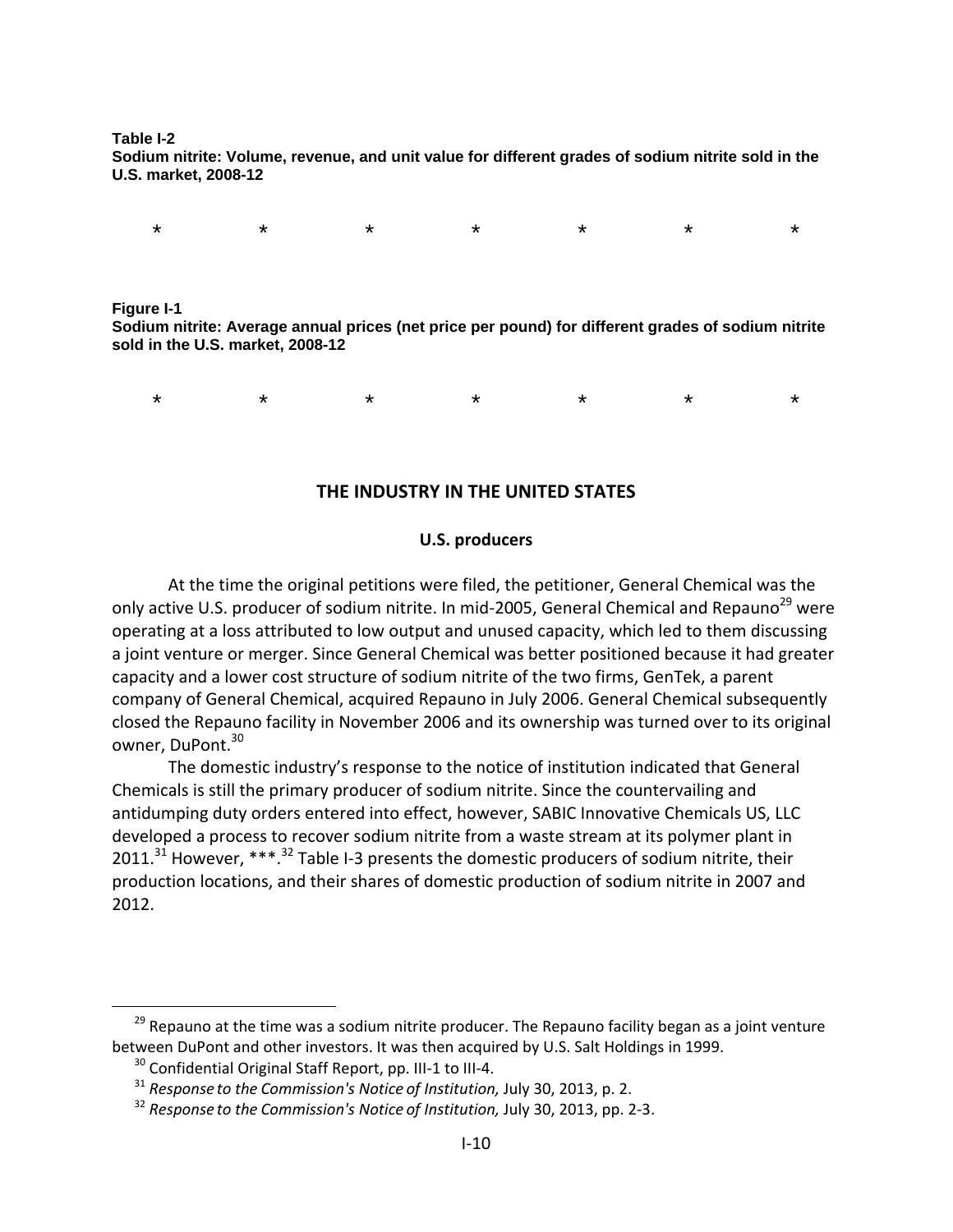#### **Table I-3 Sodium nitrite: U.S. producers, production locations, and shares of reported U.S. production in 2007 and 2012**

|                         |                       | Share of U.S. production (percent) |       |  |  |  |
|-------------------------|-----------------------|------------------------------------|-------|--|--|--|
| Firm                    | <b>Plant location</b> | 2007                               | 2012  |  |  |  |
| <b>General Chemical</b> | Parsippany, NJ        | $***$                              | $***$ |  |  |  |
| <b>SABIC Innovative</b> | Mount Vernon, IN      | $***$                              | $***$ |  |  |  |
| Chemicals US, LLC       |                       |                                    |       |  |  |  |
| Total                   |                       | 100                                | 100   |  |  |  |

*Source*: *Response to the Commission's Notice of Institution,* July 30, 2013, pp. 2-3 and exh 8; and Confidential Original Staff Report, pp. III-1 to III-4.

## **U.S. producers' trade and financial data**

The Commission requested domestic interested parties to provide certain data in their response to the notice of institution of the five-year review of the countervailing and antidumping orders. Data reported by General Chemical from both the original investigations and the response to the notice of institution are presented in Table I‐4. The 2012 data presented in the table were provided by General Chemical, which accounted for at least \*\*\* percent of the total domestic production of sodium nitrite.<sup>33</sup>

#### **Table I-4 Sodium nitrite: U.S. producers' trade and financial data, 2005-07 and 2012**

| $\star$ $\star$ $\star$ $\star$ $\star$ $\star$ $\star$ |  |  |  |
|---------------------------------------------------------|--|--|--|
|                                                         |  |  |  |

The domestic industry (based on General Chemical's data) reported that the operating income margin for the domestic producers was \*\*\* percent in 2012, compared to ranging between \*\*\* percent to \*\*\* percent during 2005‐07. The domestic industry reported \*\*\* during the original investigations. However, in 2012, the domestic industry recorded \*\*\*. Additionally, capacity utilization for the domestic producers was \*\*\* percent in 2012 as opposed to during 2005‐07 when it ranged from \*\*\* percent to \*\*\* percent. General Chemical contends the imposition of the countervailing and antidumping duty order in 2008 has allowed it to reinvest in its business and that it has undertaken more than 80 capital spending projects totaling nearly \*\*\* dollars since 2008. By comparison, total capital spending in the 2005‐07 period, excluding the acquisition cost of Repauno, amounted to  $***$  dollars.<sup>34</sup>

 $\overline{a}$ 

<sup>33</sup> *Response to the Commission's Notice of Institution,* July 30, 2013, pp. 2‐3.

<sup>34</sup> *Response to the Commission's Notice of Institution,* July 30, 2013, p. 18.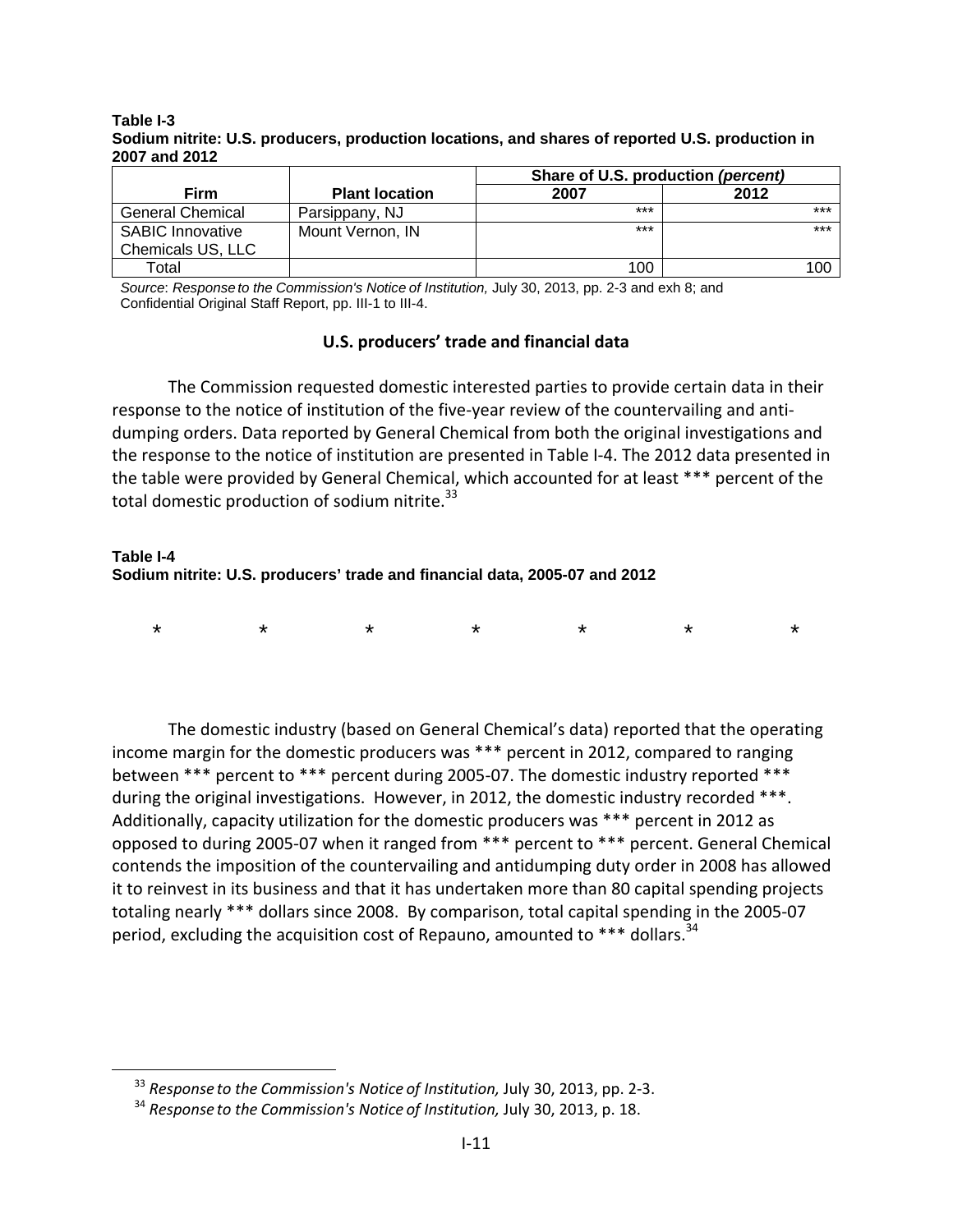## **U.S. IMPORTS AND APPARENT CONSUMPTION**

#### **U.S. importers**

In the original investigations, the Commission issued importer questionnaires to 21 firms and received usable data from 12 firms, partial information from one firm, and confirmation of non-importation by four firms.<sup>35</sup> Import data were based on official Commerce statistics on imports for consumption and revised to exclude imports from Canada, Chile, Greece, Japan, the Netherlands, and Norway that were found to have been incorrectly classified.

In the original investigations, eight firms indicated that they imported sodium nitrite from China, three imported from Germany, one from India, and two from Poland. BASF Corp.'s imports of sodium nitrite were believed to account for \*\*\* U.S. imports from Germany, by quantity, in 2005‐07. The leading U.S. importers of sodium nitrite from China included \*\*\* and \*\*\*.36

In the response to the notice of institution, the domestic industry observed an increase in the number of U.S. importers of subject merchandise and identified U.S. importers that they believed to be currently importing or to have imported subject merchandise from China and Germany since 2008. These importers include \*\*\*.<sup>37</sup>

#### **U.S. imports**

Table I‐5 shows U.S. imports for subject countries and nonsubject countries from 2005 to 2012. Between 2005 and 2007, imports from China increased from 0.5 million pounds to 1.6 million pounds. Imports from Germany increased from 7.7 million pounds to 11.7 million pounds. Imports from all other sources increased threefold from 2005 to 2007, but never accounted for more than 5.0 percent of the total quantity of imports.

 $35$  Four firms did not respond to the Commission's importer questionnaire.

<sup>&</sup>lt;sup>36</sup> Confidential Original Staff Report, p. I-3.

<sup>37</sup> *Response to the Commission's Notice of Institution,* July 30, 2013, exh 13.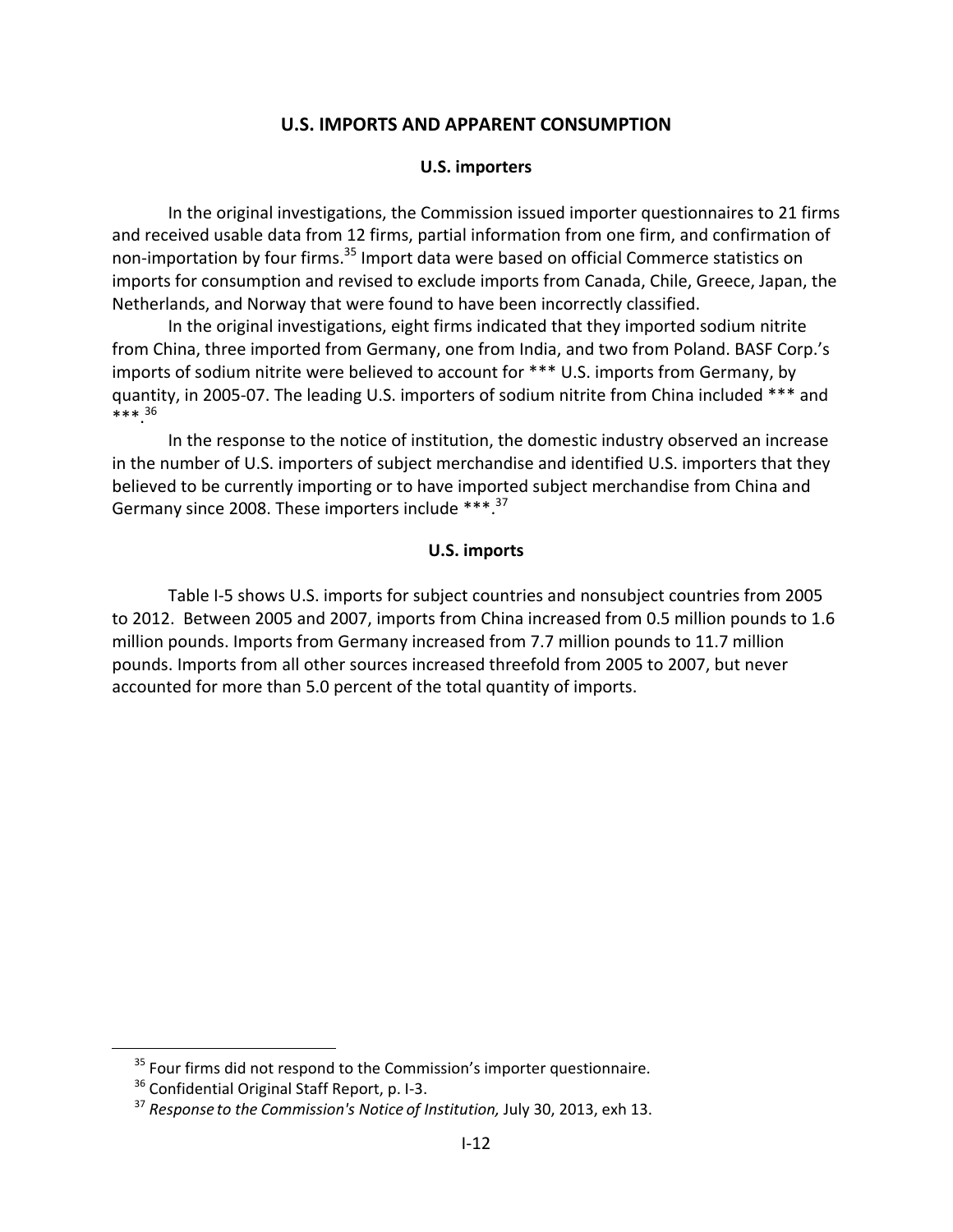| Item                           | 2005                                        | 2006                    | 2007   | 2008                         | 2009                        | 2010             | 2011             | 2012  |  |  |
|--------------------------------|---------------------------------------------|-------------------------|--------|------------------------------|-----------------------------|------------------|------------------|-------|--|--|
|                                |                                             | Quantity (1,000 pounds) |        |                              |                             |                  |                  |       |  |  |
| China                          | 519                                         | 1,044                   | 1,626  | 829                          | 44                          | 49               | 139              | 176   |  |  |
| Germany                        | 7,717                                       | 10,175                  | 11,723 | 4,352                        | 82                          | 71               | 35               |       |  |  |
| Subtotal                       | 8,236                                       | 11,219                  | 13,349 | 5,181                        | 126                         | 120              | 174              | 183   |  |  |
| All other sources <sup>2</sup> | $\overline{1}32$                            | 359                     | 629    | 1,045                        | 3,691                       | 2,945            | 4,251            | 5,836 |  |  |
| Total <sup>2</sup>             | 8,368                                       | 11,578                  | 13,979 | 6,228                        | 3,817                       | 3,065            | 4,426            | 6,019 |  |  |
|                                |                                             |                         |        | Value (\$1,000) <sup>1</sup> |                             |                  |                  |       |  |  |
| China                          | 122                                         | 245                     | 476    | 282                          | 28                          | 14               | 58               | 110   |  |  |
| Germany                        | 1,627                                       | 2,072                   | 2,680  | 1,074                        | 40                          | 29               | 17               | 19    |  |  |
| Subtotal                       | 1,750                                       | 2,318                   | 3,155  | 1,356                        | 68                          | 43               | 75               | 129   |  |  |
| All other sources <sup>2</sup> | 17                                          | 69                      | 113    | 579                          | 1,429                       | 1,174            | 1,742            | 2,454 |  |  |
| Total <sup>2</sup>             | 1,767                                       | 2,387                   | 3,269  | 1,935                        | 1,497                       | 1,217            | 1,817            | 2,583 |  |  |
|                                | Unit value (dollars per pound) <sup>1</sup> |                         |        |                              |                             |                  |                  |       |  |  |
| China                          | 0.24                                        | 0.24                    | 0.29   | 0.34                         | 0.64                        | 0.29             | 0.42             | 0.62  |  |  |
| Germany                        | 0.21                                        | 0.21                    | 0.23   | 0.25                         | 0.49                        | 0.41             | 0.48             | 2.87  |  |  |
| Average                        | 0.21                                        | 0.21                    | 0.24   | 0.30                         | 0.57                        | 0.35             | 0.45             | 0.70  |  |  |
| All other sources <sup>2</sup> | 0.13                                        | 0.19                    | 0.18   | 0.55                         | 0.39                        | 0.40             | 0.41             | 0.42  |  |  |
| Average, total <sup>2</sup>    | 0.21                                        | 0.21                    | 0.23   | 0.31                         | 0.39                        | 0.40             | 0.41             | 0.43  |  |  |
|                                |                                             |                         |        |                              | Share of quantity (percent) |                  |                  |       |  |  |
| China                          | 6.2                                         | 9.0                     | 11.6   | 13.3                         | 1.2                         | 1.6              | 3.1              | 2.9   |  |  |
| Germany                        | 92.2                                        | 87.9                    | 83.9   | 69.8                         | 2.1                         | $\overline{2.3}$ | $\overline{0.8}$ | 0.1   |  |  |
| Subtotal                       | 98.4                                        | 96.9                    | 95.5   | 83.1                         | 3.3                         | 3.9              | 3.9              | 3.0   |  |  |
| All other sources <sup>2</sup> | 1.6                                         | $\overline{3.1}$        | 4.5    | 16.7                         | 96.7                        | 96.1             | 96.1             | 97.0  |  |  |
| Total <sup>2</sup>             | 100.0                                       | 100.0                   | 100.0  | 100.0                        | 100.0                       | 100.0            | 100.0            | 100.0 |  |  |
|                                | Share of value (percent)                    |                         |        |                              |                             |                  |                  |       |  |  |
| China                          | 6.9                                         | 10.3                    | 14.6   | 14.6                         | 1.9                         | 1.2              | 3.2              | 4.3   |  |  |
| Germany                        | 92.1                                        | 86.8                    | 82.0   | 55.5                         | 2.7                         | 2.4              | 0.9              | 0.7   |  |  |
| Subtotal                       | 99.0                                        | 97.1                    | 96.5   | 70.1                         | 4.5                         | $\overline{3.5}$ | 4.1              | 5.0   |  |  |
| All other sources <sup>2</sup> | 1.0                                         | $\overline{2.9}$        | 3.5    | 29.9                         | 95.5                        | 96.5             | 95.9             | 95.0  |  |  |
| Total <sup>2</sup>             | 100.0                                       | 100.0                   | 100.0  | 100.0                        | 100.0                       | 100.0            | 100.0            | 100.0 |  |  |

#### **Table I-5 Sodium nitrite: U.S. imports data, by sources, 2005-12**

<sup>1</sup> Landed, duty paid.<br><sup>2</sup> Import data include Belgium, India, and Poland and do not include reported imports from Canada, Chile, Greece, Japan, Netherlands, and Norway. In the original investigations, these countries were found to have been incorrectly classified and excluded from import data.

Note. – U.S. imports are reported at the 8-digit HTS subheading, 2834.1010, covering sodium nitrite. Note. -- Because of rounding, figures may not add to total shown.

*Source*: Compiled from the Confidential Original Staff Report, table IV-2; and U.S. import data from USITC DataWeb/USDOC (accessed August 8, 2013).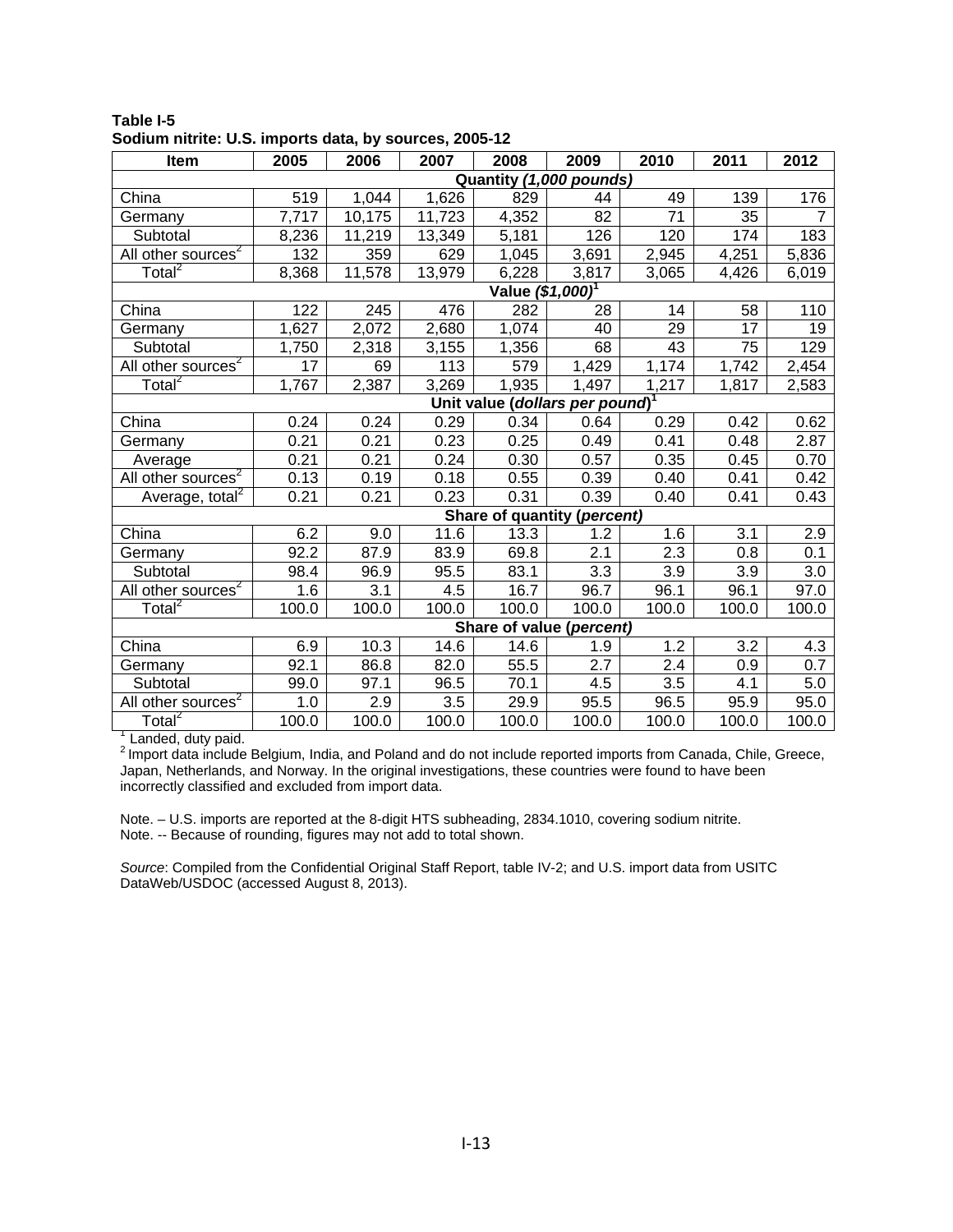General Chemical contends that, since the countervailing and antidumping duty orders entered into effect in August 2008, imports of sodium nitrite from China and Germany have declined significantly. Balancing the absence of the former volume of imports from subject countries, the domestic industry also noted imports from India had significantly increased. However, according to General Chemical, the absence of subject imports also allowed a substantial increase in domestic industry shipments.<sup>38</sup> The aggregate quantity of U.S. imports of sodium nitrite from China and Germany fell by more than half in 2008 relative to 2007; since then, subject imports have been present in quantities equivalent to less than one percent of their peak level in 2007. The value of U.S. imports of sodium nitrite from China and Germany likewise declined in 2008 and thereafter, while the unit value of subject imports fluctuated in an upward trend, reaching \$0.70 by 2012. The quantity and value of U.S. imports from all other sources increased both during 2005‐07 and during 2008‐12 (with the single exception of 2010). While the average unit value of U.S. imports from all nonsubject sources did not increase to the levels of those from China and Germany, they nonetheless more than doubled in the years following 2005‐07.

Table I-6 presents U.S. imports of sodium nitrite from each of the nonsubject countries from 2005 to 2012. These countries include Belgium, India, and Poland.

 $\overline{a}$ 

<sup>38</sup> *Response to the Commission's Notice of Institution,* July 30, 2013, pp. 12‐13.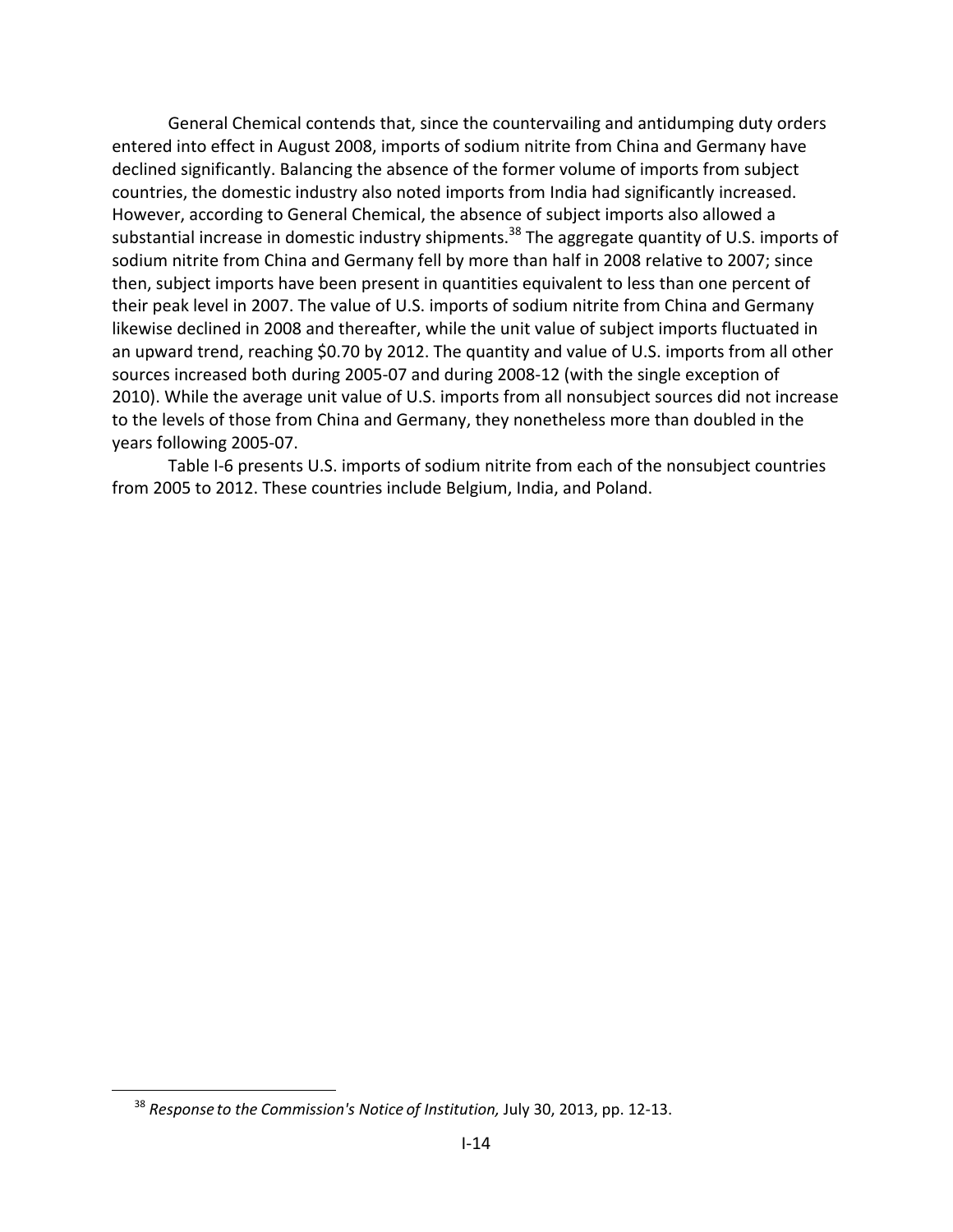| <b>Item</b>                         | 2005                         | 2006     | 2007     | 2008                                        | 2009  | 2010  | 2011  | 2012  |  |
|-------------------------------------|------------------------------|----------|----------|---------------------------------------------|-------|-------|-------|-------|--|
| Quantity (1,000 pounds)             |                              |          |          |                                             |       |       |       |       |  |
| Belgium                             | 0                            | $\Omega$ | 0        |                                             |       | 11    | 0     | 0     |  |
| India                               | $\Omega$                     | 46       | 50       | 293                                         | 2,985 | 2,359 | 4,206 | 5,836 |  |
| Poland                              | 132                          | 313      | 580      | 752                                         | 705   | 575   | 44    | 0     |  |
| Total <sup>3</sup>                  | 132                          | 359      | 629      | 1,045                                       | 3,691 | 2,945 | 4,251 | 5,836 |  |
|                                     | Value (\$1,000) <sup>2</sup> |          |          |                                             |       |       |       |       |  |
| Belgium                             | $\Omega$                     | $\Omega$ | $\Omega$ |                                             | 0     | 8     | 0     | 0     |  |
| India                               | $\Omega$                     | 22       | 19       | 333                                         | 1,230 | 987   | 1,721 | 2,454 |  |
| Poland                              | 17                           | 47       | 94       | 244                                         | 199   | 177   | 14    |       |  |
| Total <sup>3</sup>                  | 17                           | 69       | 113      | 579                                         | 1,429 | 1,174 | 1,742 | 2,454 |  |
|                                     |                              |          |          | Unit value (dollars per pound) <sup>2</sup> |       |       |       |       |  |
| Belgium                             |                              |          |          |                                             |       | 0.73  |       |       |  |
| India                               |                              | 0.49     | 0.39     | 1.14                                        | 0.41  | 0.42  | 0.41  | 0.42  |  |
| Poland                              | 0.13                         | 0.15     | 0.16     | 0.32                                        | 0.28  | 0.31  | 0.32  |       |  |
| Average,<br>nonsubject <sup>3</sup> | 0.13                         | 0.19     | 0.18     | 0.55                                        | 0.39  | 0.40  | 0.41  | 0.42  |  |

#### **Table I-6 Sodium nitrite: Nonsubject U.S. imports, by source, 2005-12**

 $<sup>1</sup>$  Not applicable.</sup>  $2$  Landed, duty paid.

 $\overline{a}$ 

<sup>3</sup> Does not include reported imports from Canada, Chile, Greece, Japan, Netherlands, and Norway that, in the

original investigations, were found to have been incorrectly classified and excluded from import data.

Note. -- U.S. imports are reported at the 8-digit HTS subheading, 2834.1010, covering sodium nitrite. Note. -- Because of rounding, figures may not add to total shown.

*Source*: Compiled from the Confidential Original Staff Report, table IV-2; and U.S. import data from USITC DataWeb/USDOC (accessed August 8, 2013).

## **Cumulation considerations**

In assessing whether subject imports are likely to compete with each other and with the domestic like product in connection with its cumulation analysis, the Commission generally has considered the following four factors: (1) the degree of fungibility, including specific customer requirements and other quality-related question; (2) presence of sales or offers to sell in the same geographic markets; (3) common channels of distribution; and (4) simultaneous presence in the market. Channels of distribution and interchangeability are discussed previously in this report. Additional information concerning fungibility, geographic markets, and simultaneous presence are presented below. From the data in the original investigations, the Commission determined that there was a reasonable overlap of competition, and the Commission cumulatively assessed the volume and effects of subject imports from China and Germany for the purposes of its material injury analysis.<sup>39</sup> In its response to the notice of institution, General Chemical states that the Commission should cumulate subject imports of sodium nitrite from China and Germany for purposes of these reviews.<sup>40</sup>

<sup>39</sup> *Response to the Commission's Notice of Institution,* July 30, 2013, pp. 7‐8.

<sup>40</sup> *Response to the Commission's Notice of Institution,* July 30, 2013, p. 21.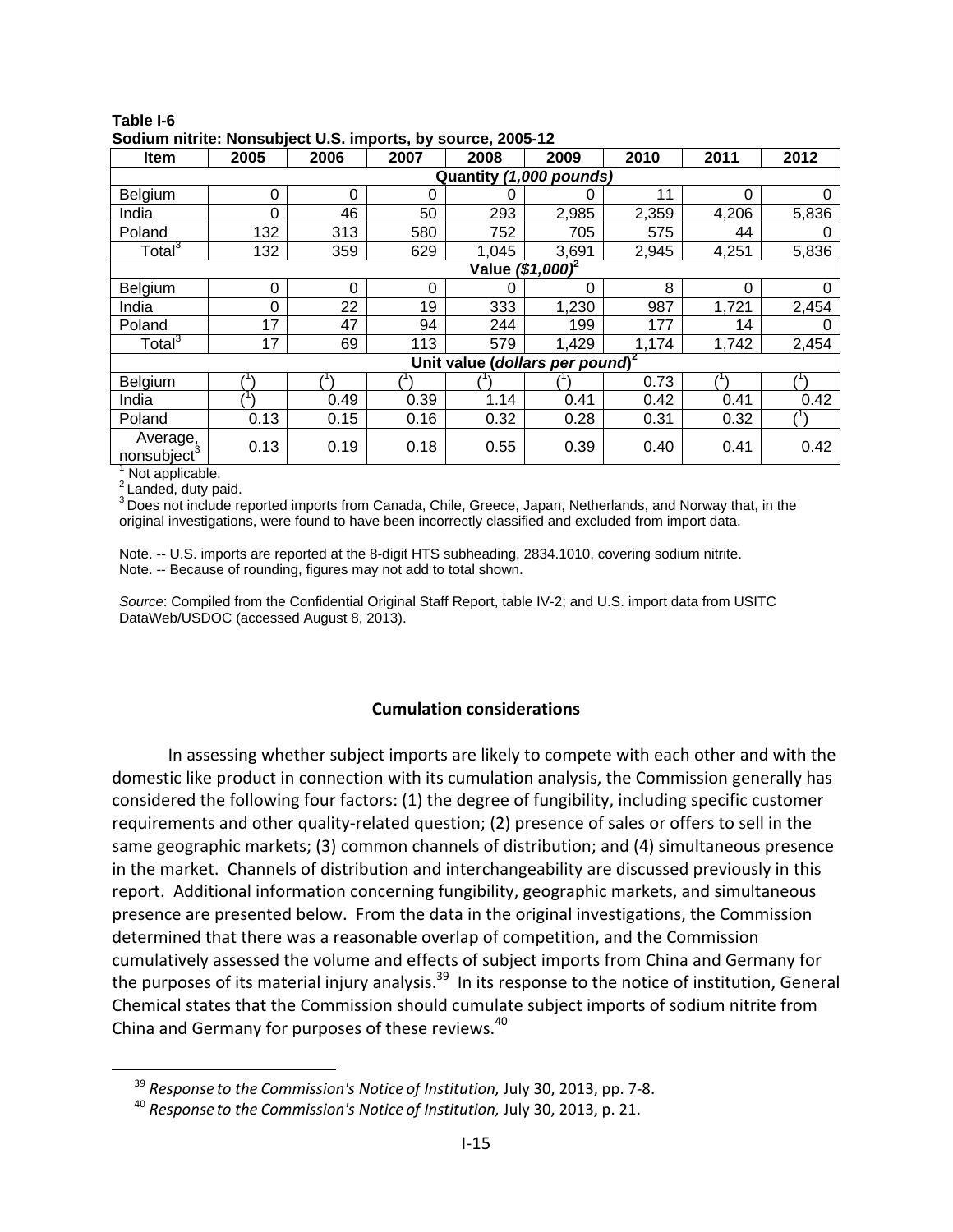#### **Fungibility**

In the original investigations, the Commission concluded that, although there were differences among the domestic like product and subject imports from China and Germany in terms of the forms and grades sold in the U.S. market, there was also considerable overlap, particularly for technical‐grade sodium nitrite in granular and prilled form. The overlap among the domestic like product and subject imports from China and Germany was less for liquid and flake forms of sodium nitrite. Generally, subject imports from China and Germany were reported to be interchangeable with domestic like product although there are occasionally quality or other non‐price concerns with the Chinese product. Moreover, different forms or grades of sodium nitrite were considered to be interchangeable, at least for certain end uses and/or purchasers. Overall, the Commission found subject imports from China and Germany fungible with one another and with the domestic like product. $41$ 

Figure I‐2 represents the share of quantity of U.S. producers' and importers' commercial shipments of sodium nitrite, by form, in 2007. China primarily exported the product in prill form to the United States, and Germany and all other importers primarily exported granular sodium nitrite. In the response to the notice of institution, General Chemical stated that nothing has changed in terms of fungibility of subject imports since the original investigations, indicating that sodium nitrite from China and Germany or the United States is a fungible chemical commodity.42

## **Figure I-2 Sodium nitrite: U.S. producers' and importers' commercial shipments, by form, 2007**

\* \* \* \* \* \* \*

#### **Geography**

During the original investigations, General Chemical and BASF reported selling their products \*\*\*. None of the responding importers of sodium nitrite from China reported selling the product nationwide; rather each reported selling in one or two specific market areas. Nevertheless, the market areas reported by these importers included the Northeast, West Coast, Mid‐Atlantic, Midwest, Southeast, and Southwest. The Commission found that subject imports from China and Germany and the domestic like product were sold in the same geographical markets.<sup>43</sup>

Based on the limited quantities of imports of sodium nitrite from China and Germany that entered the United States in 2012 and 2013, the primary port of entry for subject imports

 $\overline{a}$ 

<sup>&</sup>lt;sup>41</sup> Sodium Nitrite from China and Germany, Investigation Nos. 701-TA-453 and 731-TA-1136-1137 *(Final)*, USITC Publication 4029, August 2008, pp. 11‐12.

<sup>42</sup> *Response to the Commission's Notice of Institution,* July 30, 2013, p. 20.

<sup>&</sup>lt;sup>43</sup> Sodium Nitrite from China and Germany, Investigation Nos. 701-TA-453 and 731-TA-1136-1137 *(Final)*, USITC Publication 4029, August 2008, p. 13.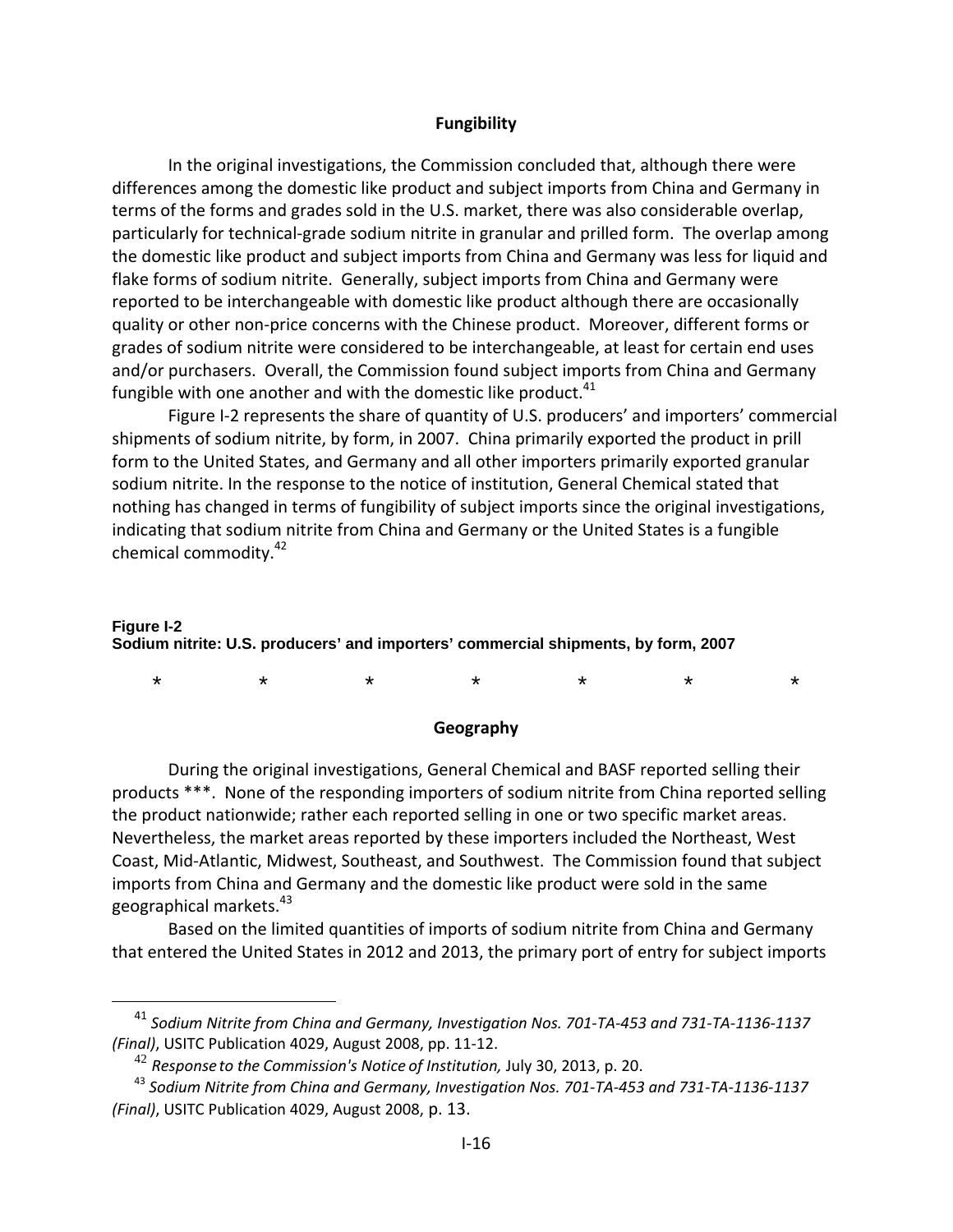from China was Seattle, Washington, while the primary port of entry for subject imports from Germany was Buffalo, New York.<sup>44</sup>

## **Presence in the market**

Like domestic shipments of sodium nitrite, sodium nitrite produced in China and Germany was present in the U.S. market throughout 2005 to 2007. Based on Commerce statistics, imports of sodium nitrite from China entered the United States with increasing monthly frequency over the period while those from Germany entered the United States consistently in every month.<sup>45</sup> Table I-7 shows the number of months subject imports had a presence in the market for each year from 2008 to 2012.

**Table I-7 Sodium nitrite: Number of months where subject imports were present, by source, 2008-12** 

|               | Calendar year |      |      |      |      |  |  |
|---------------|---------------|------|------|------|------|--|--|
| <b>Source</b> | 2008          | 2009 | 2010 | 2011 | 2012 |  |  |
| China         |               |      |      |      |      |  |  |
| Germany       |               | ັ    | -    |      |      |  |  |

*Source:* Data compiled from tariff and trade data from the U.S. Department of Commerce and the U.S. International Trade Commission.

## **Apparent U.S. consumption and market shares**

During 2005‐07, total apparent U.S. consumption decreased by \*\*\* percent by quantity and \*\*\* percent by value. The quantity of subject imports increased 62.1 percent between 2005 and 2007 while U.S. producer's U.S. shipments decreased by \*\*\* percent. During this period, imports of sodium nitrite from China increased by 213.2 percent and imports from Germany increased by 51.9 percent, while imports from nonsubject sources increased by 376.5 percent. The U.S. producer's share of the quantity and value of apparent U.S. consumption of sodium nitrite decreased from 2005 to 2007.<sup>46</sup>

Table I‐8 shows U.S. shipments of domestic product, U.S. imports, and apparent U.S. consumption from 2005‐07, and 2012. Table I‐9 shows U.S. market shares from 2005‐07, and 2012.

According to General Chemical's response to the notice of institution, since 2008, consumption has been relatively stable, no new end‐users have exited the U.S. market, and demand is expected to grow marginally. According to General Chemical, the market for sodium nitrite is mature and grows in line with GDP, thus demand is expected to grow \*\*\* percent in the U.S. market through 2017.<sup>47</sup>

 $\overline{a}$ 

<sup>&</sup>lt;sup>44</sup> Data compiled from tariff and trade data from the U.S. Department of Commerce and U.S. International Trade Commission.

<sup>&</sup>lt;sup>45</sup> Sodium Nitrite from China and Germany, Investigation Nos. 701-TA-453 and 731-TA-1136-1137 *(Final)*, USITC Publication 4029, August 2008, p. 14.

<sup>46</sup> Confidential Original Staff Report, p. IV‐23.

<sup>47</sup> *Response to the Commission's Notice of Institution,* July 30, 2013, pp. 10‐12.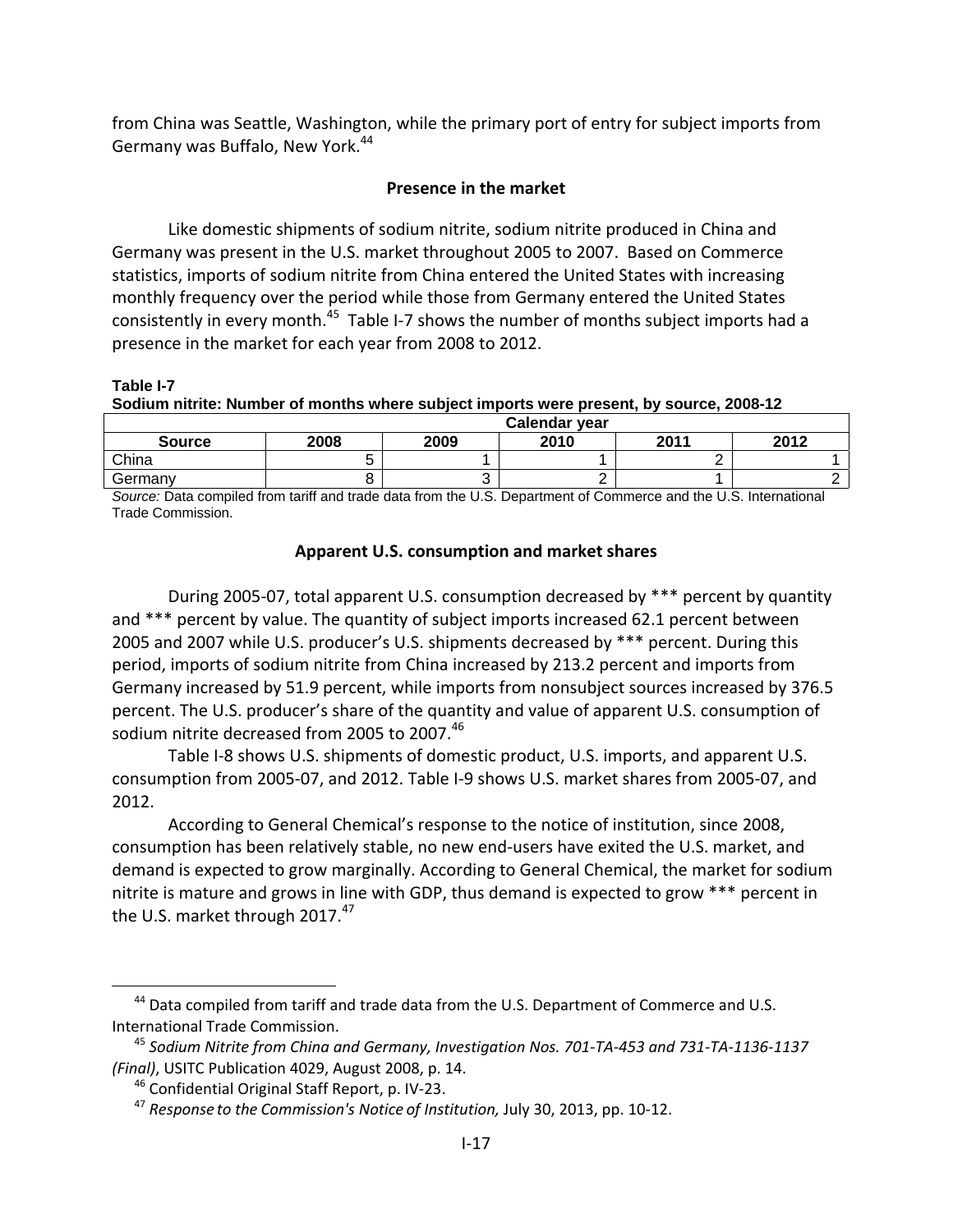### **Table I-8**

**Sodium nitrite: U.S. shipments of domestic product, U.S. imports, and apparent U.S. consumption, 2005-07 and 2012** 

| <b>Item</b>                  | 2005  | 2006   | 2007                  | 2012  |  |  |  |  |
|------------------------------|-------|--------|-----------------------|-------|--|--|--|--|
| Quantity (1,000 pounds)      |       |        |                       |       |  |  |  |  |
| U.S. producers'              | $***$ | ***    | $***$                 | ***   |  |  |  |  |
| U.S. shipments               |       |        |                       |       |  |  |  |  |
| China                        | 519   | 1,044  | 1,626                 | 176   |  |  |  |  |
| Germany                      | 7,717 | 10,175 | 11,723                |       |  |  |  |  |
| Subtotal                     | 8,236 | 11,219 | 13,349                | 183   |  |  |  |  |
| All other                    | 132   | 359    | 629                   | 5,836 |  |  |  |  |
| Total imports                | 8,368 | 11,578 | 13,979                | 6,019 |  |  |  |  |
| Apparent U.S.                | $***$ | $***$  | $***$                 | $***$ |  |  |  |  |
| consumption                  |       |        |                       |       |  |  |  |  |
|                              |       |        | Value (1,000 dollars) |       |  |  |  |  |
| U.S. producers'              | ***   | ***    | $***$                 | ***   |  |  |  |  |
| U.S. shipments               |       |        |                       |       |  |  |  |  |
| China                        | 122   | 245    | 476                   | 110   |  |  |  |  |
| Germany                      | 1,627 | 2,072  | 2,680                 | 19    |  |  |  |  |
| Subtotal                     | 1,750 | 2,318  | 3,155                 | 129   |  |  |  |  |
| All other                    | 17    | 69     | 113                   | 2,454 |  |  |  |  |
| <b>Total imports</b>         | 1,767 | 2,387  | 3,269                 | 2,583 |  |  |  |  |
| Apparent U.S.<br>consumption | $***$ | ***    | $***$                 | $***$ |  |  |  |  |

*Source*: Compiled from the Confidential Original Staff Report, table IV-7; *Response to the Commission's Notice of Institution,* July 30, 2013, exh 5; and data compiled from tariff and trade data from the U.S. Department of Commerce and the U.S. International Trade Commission.

**Table I-9 Sodium nitrite: U.S. market shares, 2005-07 and 2012** 

**\* \* \* \* \* \* \***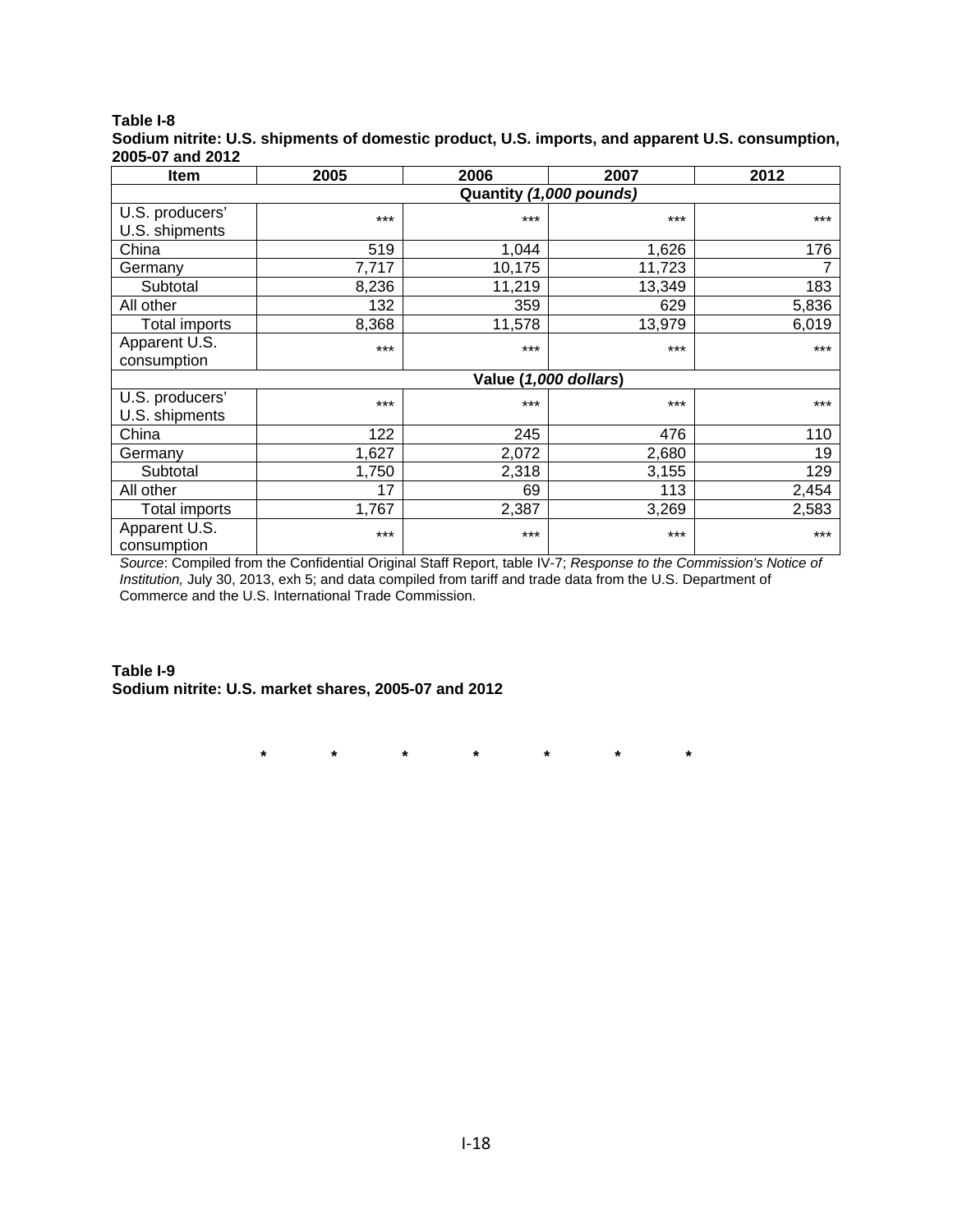#### **Ratio of imports to U.S. production**

Table I-10 presents information on the ratio of subject and nonsubject imports to U.S. production of sodium nitrite. During the original investigations, the ratio of subject imports to U.S. production increased from \*\*\* percent in 2005 to \*\*\* percent in 2007. Nonsubject imports as a share of U.S. production also increased from \*\*\* percent of production in 2005 to \*\*\* percent in 2007.<sup>48</sup>

According to tariff and trade data from the U.S. Department of Commerce and the U.S. International Trade Commission, subject imports in 2012 accounted for \*\*\* percent of U.S. production while imports from all other nonsubject imports have \*\*\* percent.

#### **Table I-10**

 $\overline{a}$ 

**Sodium nitrite: Ratios of U.S. imports to U.S. production, by sources, 2005-07 and 2012** 

**\* \* \* \* \* \* \*** 

#### **THE INDUSTRY IN CHINA**

#### **Background**

In the original investigations, the petition identified 92 potential producers of sodium nitrite in China, but was unable to identify manufacturers that exported sodium nitrite to the United States. Staff sent foreign producer questionnaires, by fax and e‐mail, to all manufacturers identified in the petition and successfully transmitted the questionnaire to 37 companies in China. However, no questionnaire responses were received from producers of the subject merchandise in China. Importer questionnaire respondents that identified the foreign producer of their imports of sodium nitrite from China listed five producing firms: Hualong Ammonium Nitrite Co., Ltd. ("Hualong"), Jiaonan Hengyuan Chemical, Shanxi Jiaocheng Hong Xing Chemicals Ltd., Shanghai Huayuan Chemical Co., Ltd., and Weifang Longstar Chemical,  $Inc.<sup>49</sup>$ 

In the response to the notice of institution, the domestic industry listed the following four additional manufacturers and exporters: \*\*\*.50

<sup>48</sup> Confidential Original Staff Report, p. IV‐27.

<sup>49</sup> Confidential Original Staff Report, p. VII‐2.

<sup>50</sup> *Response to the Commission's Notice of Institution,* July 30, 2013, exh. 14.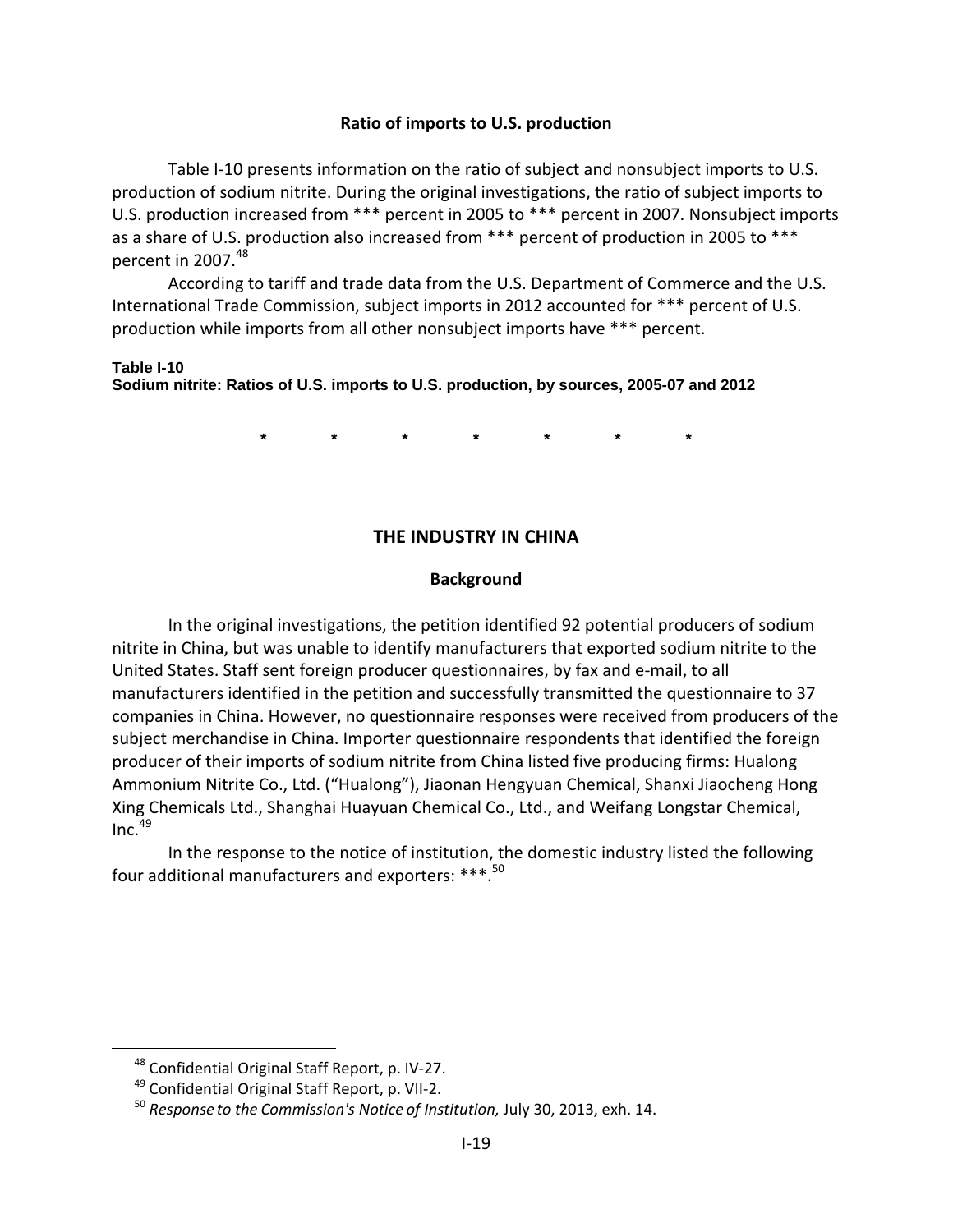### **Capacity and production**

Hualong described itself as the largest producer of sodium nitrite in Asia with an annual capacity to produce 160,000 tons (or 320 million pounds) of sodium nitrites and nitrates combined, and stated that it exports to the United States, India, Indonesia, Italy, South Korea, and the Middle East. General Chemical estimated based on public available information and \*\*\* that total Chinese capacity to produce sodium nitrite is \*\*\* pounds.<sup>51</sup>

Since no Chinese producers responded to the notice of institution, there is little further data available on the capacity or production of sodium nitrite in China. According to the response to the notice of institution, Chinese capacity is massive by comparison to global demand for nitrites.<sup>52</sup> In the domestic industry's estimated demand of inorganic nitrite salts for 2012, it projected a large share of demand to be in Asia summing to around \*\*\*. China is believed to account for \*\*\* percent of total consumption of mainly sodium salt nitrites and some potassium salt nitrite.<sup>53</sup> There are more than 40 Chinese vendors claiming to be producing nitrites. Table I-11 shows the main Chinese nitrite producers with their respective location, and claimed capacity in kilotons.

#### **Table I-11 Nitrite and nitrates: Primary Chinese nitrite and nitrate producers**

**\* \* \* \* \* \* \*** 

#### **Exports**

The original investigations reported a larger commodity category at the 6‐digit international harmonization level than HTS subheading 2834.10.10, which covers the subject sodium nitrite. It is not known by exactly how much this categorical coverage distorts the statistical information given in the original investigations. It is likely to be very large, however, given that U.S. imports of sodium nitrite from China were approximately 1.6 million pounds in 2007 and the Global Trade Atlas reported exports of metallic nitrites from China to the United States of 13.4 million pounds in 2007. China was a net exporter of metallic nitrites.<sup>54</sup> In 2012, exports of nitrites to the United States from China amounted to 13,975,000 pounds.<sup>55</sup>

 $\overline{a}$ 

<sup>51</sup> Confidential Original Staff Report, p. VII‐4.

<sup>52</sup> *Response to the Commission's Notice of Institution,* July 30, 2013, p. 26.

<sup>53</sup> *Response to the Commission's Notice of Institution,* July 30, 2013, exh 1.

<sup>54</sup> Confidential Original Staff Report, p. VII‐4.

 $55$  Chinese exports are reported at the 6-digit HTS subheading, 2834.10, covering sodium nitrite and other, nonsubject nitrites. Data from U.S. import data from USITC Dataweb/USDOC (accessed August 8, 2013; Chinese export data from the Global Trade Information Service, Inc. World Trade Atlas Database (accessed various dates).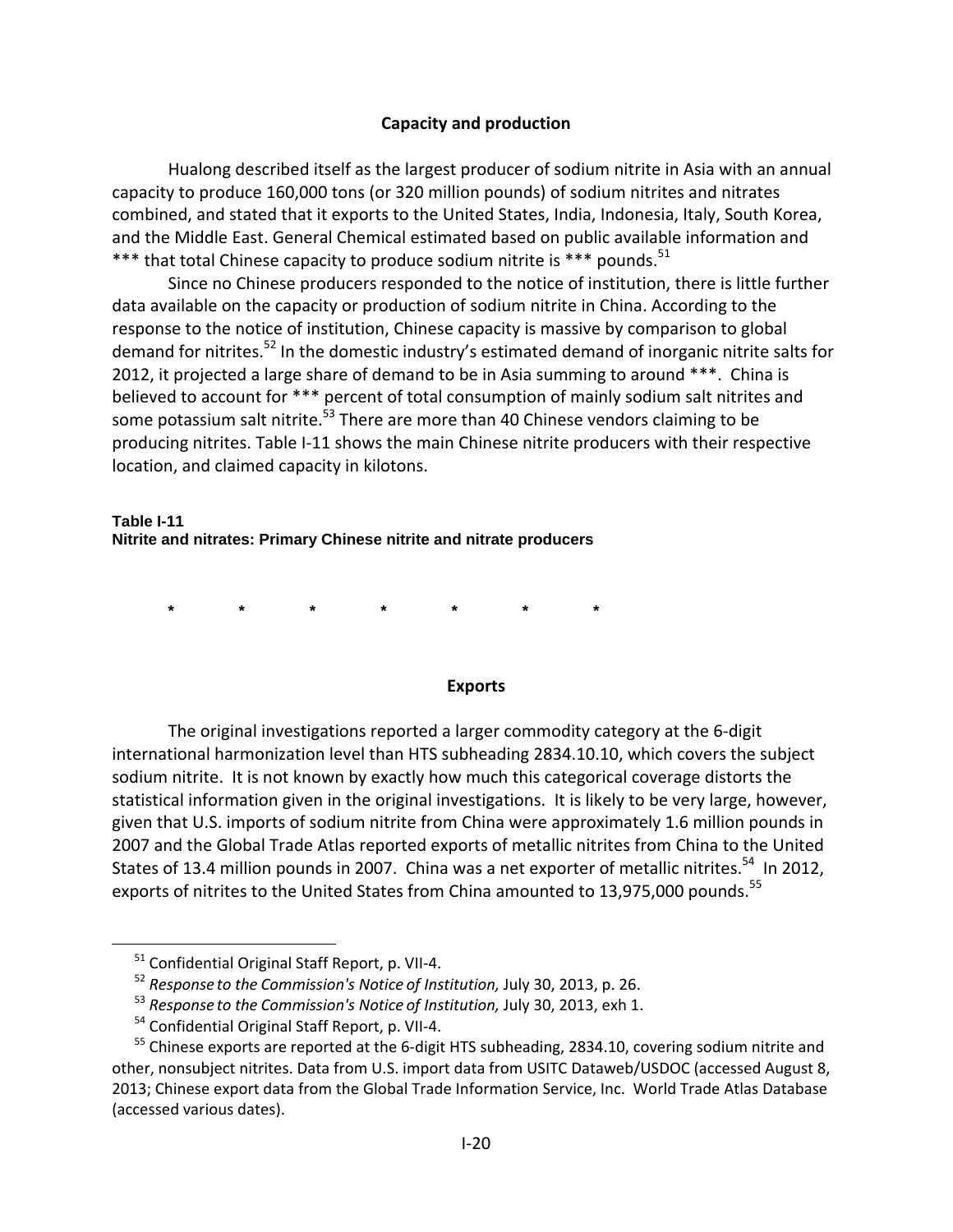Table I-12 shows the top ten export destinations for China in terms of quantity and includes the respective value and unit value data from 2008 to 2012.

| <b>Partner country</b> | Nitrites: Exports of nitrites from Unina, top ten destination countries, 2008-12<br>Quantity (1,000 pounds) |                  |                                |        |                  |  |
|------------------------|-------------------------------------------------------------------------------------------------------------|------------------|--------------------------------|--------|------------------|--|
|                        | 2008                                                                                                        | 2009             | 2010                           | 2011   | 2012             |  |
| India                  | 13,555                                                                                                      | 29,137           | 17,585                         | 19,535 | 38,488           |  |
| South Korea            | 11,028                                                                                                      | 11,089           | 15,161                         | 15,128 | 16,936           |  |
| <b>United States</b>   | 11,663                                                                                                      | 10,276           | 10,511                         | 16,014 | 13,975           |  |
| Japan                  | 1,168                                                                                                       | 4,593            | 9,249                          | 9,134  | 7,611            |  |
| Indonesia              | 5,833                                                                                                       | 7,107            | 6,956                          | 5,494  | 6,382            |  |
| Taiwan                 | 3,193                                                                                                       | 4,173            | 4,689                          | 4,215  | 4,275            |  |
| Thailand               | 3,296                                                                                                       | 2,577            | 3,276                          | 3,271  | 3,549            |  |
| Iran                   | 1,623                                                                                                       | 1,941            | 2,472                          | 1,252  | 1,852            |  |
| Pakistan               | 1,286                                                                                                       | 1,504            | 1,468                          | 1,598  | 1,764            |  |
| Saudi Arabia           | 2,578                                                                                                       | 1,091            | 1,466                          | 1,071  | 1,757            |  |
| All other sources      | 9,409                                                                                                       | 14,387           | 17,072                         | 16,339 | 17,411           |  |
| World                  | 64,632                                                                                                      | 87,875           | 89,905                         | 93,051 | 114,001          |  |
|                        |                                                                                                             |                  | Value (1,000 dollars)          |        |                  |  |
| India                  | 3,767                                                                                                       | 5,493            | 3,572                          | 4,312  | 7,770            |  |
| South Korea            | 3,049                                                                                                       | 2,167            | 3,259                          | 3,411  | 3,385            |  |
| <b>United States</b>   | 2,782                                                                                                       | 2,556            | 2,584                          | 4,869  | 4,435            |  |
| Japan                  | 311                                                                                                         | 1,055            | 2,266                          | 2,441  | 1,901            |  |
| Indonesia              | 1,491                                                                                                       | 1,363            | 1,415                          | 1,224  | 1,266            |  |
| Taiwan                 | 765                                                                                                         | $\overline{778}$ | 947                            | 904    | 865              |  |
| Thailand               | 843                                                                                                         | 501              | 671                            | 733    | $\overline{712}$ |  |
| Iran                   | 342                                                                                                         | 407              | 506                            | 303    | 431              |  |
| Pakistan               | 271                                                                                                         | 292              | 313                            | 331    | 337              |  |
| Saudi Arabia           | 665                                                                                                         | 247              | 342                            | 297    | 413              |  |
| All other sources      | 2,203                                                                                                       | 2,914            | 3,585                          | 3,829  | 3,658            |  |
| World                  | 16,488                                                                                                      | 17,773           | 19,460                         | 22,654 | 25,173           |  |
|                        |                                                                                                             |                  | Unit value (dollars per pound) |        |                  |  |
| India                  | 0.28                                                                                                        | 0.19             | 0.20                           | 0.22   | 0.20             |  |
| South Korea            | 0.28                                                                                                        | 0.20             | 0.21                           | 0.23   | 0.20             |  |
| <b>United States</b>   | 0.24                                                                                                        | 0.25             | 0.24                           | 0.30   | 0.32             |  |
| Japan                  | 0.27                                                                                                        | 0.23             | 0.24                           | 0.27   | 0.25             |  |
| Indonesia              | 0.25                                                                                                        | 0.19             | 0.20                           | 0.22   | 0.20             |  |
| Taiwan                 | 0.24                                                                                                        | 0.19             | 0.20                           | 0.21   | 0.20             |  |
| Thailand               | 0.25                                                                                                        | 0.20             | 0.20                           | 0.22   | 0.20             |  |
| Iran                   | 0.21                                                                                                        | 0.21             | 0.20                           | 0.24   | 0.23             |  |
| Pakistan               | 0.21                                                                                                        | 0.20             | 0.21                           | 0.21   | 0.19             |  |
| Saudi Arabia           | 0.26                                                                                                        | 0.23             | 0.23                           | 0.28   | 0.24             |  |
| All other sources      | 0.23                                                                                                        | 0.20             | 0.21                           | 0.23   | 0.21             |  |
| World                  | 0.25                                                                                                        | 0.20             | 0.22                           | 0.24   | 0.22             |  |

**Table I-12 Nitrites: Exports of nitrites from China, top ten destination countries, 2008-12** 

*Source*: China Customs.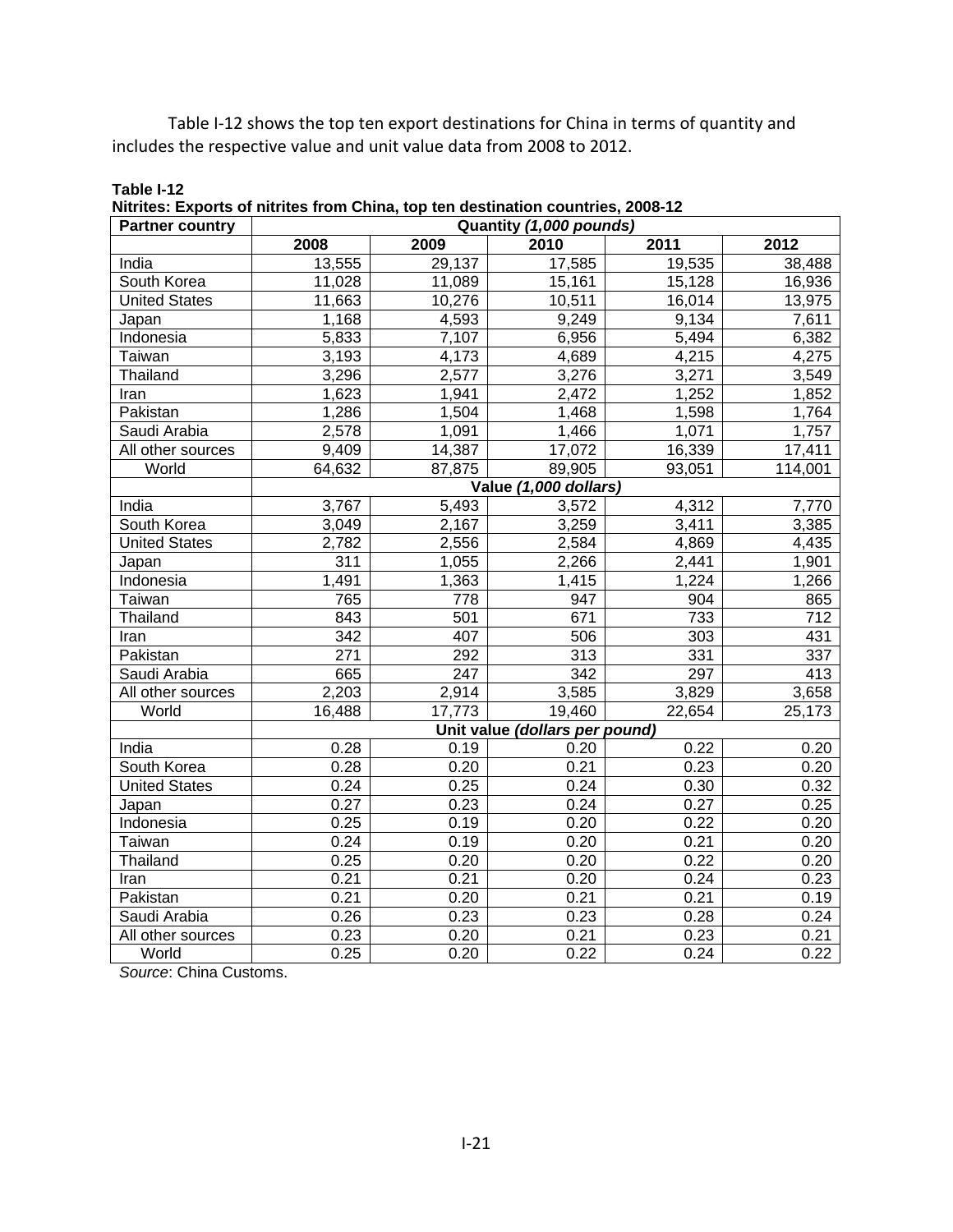#### **Tariff or non‐tariff barriers to trade**

In 2000, India issued an antidumping duty order on imports of sodium nitrite from China with an antidumping duty of the difference between US\$524.63 per metric ton (\$0.24 per pound) and the landed price of imports per metric ton on all imports of sodium nitrite from China. No producer or exporter in China participated in the original investigations. After conducting a review of the order in 2005, the Government of India continued the order on imports of sodium nitrite from China.<sup>56</sup>

On June 30, 2011, the Indian Ministry of Commerce and Industry announced the extension of existing antidumping duties on imports of sodium nitrite originating in or exported from China. The HS code in question was 2834.1000 and the extension is meant to last for an additional five years.<sup>57</sup> The notification of final findings for the sunset review was issued June 30, 2013.<sup>58</sup>

On April 17, 2013, India's Directorate General of Safeguards announced the initiation of a safeguard investigation concerning imports of sodium nitrite into India. The notice specifically noted that sodium nitrite is imported into India "primarily from China and Germany."<sup>59</sup>

## **THE INDUSTRY IN GERMANY**

### **Background**

In the original investigations, the petition identified one producer of sodium nitrite in Germany: BASF AG. BASF AG has confirmed that there are no other sodium nitrite producers in Germany. In the final investigations, BASF AG entered a notice of appearance, submitted both a foreign producer and an importer questionnaire, and participated at the Commission's hearing. Three responding importers, BASF Corp., \*\*\*, and \*\*\* reported imports of sodium nitrite from Germany. In 2007, \*\*\* percent of BASF AG's exports to the United States were imported by its U.S. subsidiary, BASF Corp.<sup>60</sup>

The domestic industry's response to the notice of institution identifies four additional German manufacturers and exporters of sodium nitrite: \*\*\*.61

<sup>56</sup> Confidential Original Staff Report, p. VII‐14.

<sup>57</sup> Global Trade Alert, *India: Antidumping duties on imports of sodium nitrite originating in or exported from China*, June 30, 2011.

<sup>58</sup> *Final Findings Notification: Antidumping Sunset Review Investigation concerning imports of Sodium Nitrite originating in or exported from China PR*, No. 15/4/2010‐DGAD, June 30, 2011.

<sup>&</sup>lt;sup>59</sup> Notice of Initiation of a Safeguard Investigation Under Rule 6 of the Customs Tariff (Identification and Assessment of Safeguard Duty) Rules, 1997, issued by the Director General (Safeguards), New Delhi, April 17, 2013.

<sup>60</sup> Confidential Original Staff Report, p. VII‐6.

<sup>61</sup> *Response to the Commission's Notice of Institution,* July 30, 2013, exh 14.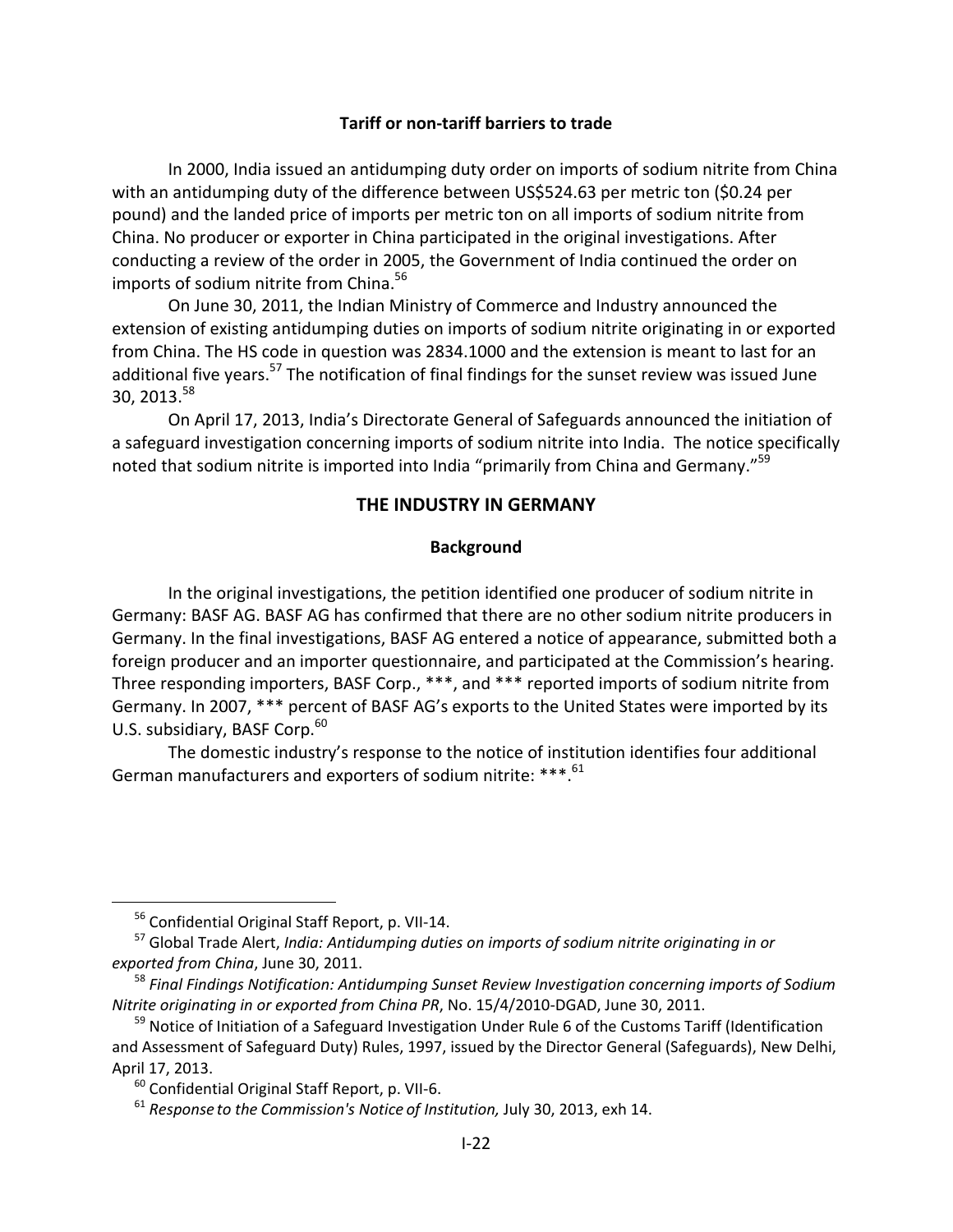### **Capacity and production**

Table I-13 shows German production of sodium nitrite during 2005-07. The table shows that production of all sodium nitrite had increased by almost \*\*\*. Also, production of sodium nitrite decreased from 2005 to 2006, but then increased from 2006 to 2007. BASF AG capacity remained at \*\*\* pounds over the course of 2005‐07, with capacity utilization in the \*\*\* percent range. $62$  BASF AG did not report any new production data since the original investigations.

### **Table I-13 Sodium nitrite: German production, 2005-07 and 2012**

**\* \* \* \* \* \* \*** 

In the response to the notice of institution, General Chemical characterized BASF as the largest producer of sodium nitrite, by capacity, outside of China. Its capacity is more than \*\*\* the capacity of General Chemical, as it reportedly has \*\*\* in capacity to produce sodium and potassium nitrites. $^{63}$  Additionally, General Chemical contends that BASF has \*\*\*. $^{64}$ 

#### **Exports**

In the original investigations, principal export markets for BASF AG's sodium nitrite were those in \*\*\*. BASF AG reported facing competition in the European Community with \*\*\*, according to its customers and distributors. The company further stated that \*\*\*. Some customers in  $***$ .<sup>65</sup>

Table I‐14 shows German exports from 2008‐12 by country for a broader grouping of both nitrites and nitrates to various countries. During the original investigations, exports of sodium nitrite to the United States \*\*\* though their share of exports to production only accounted for \*\*\* percent in 2007. Germany also sustained a \*\*\* share of exports to production to non-U.S. markets at an average of \*\*\* during 2005-07. $^{66}$  Table I-15 shows the quantities of German exports to the United States from 2008 to 2012, which encompasses the same broader grouping of nitrites and nitrates. In 2012, exports of nitrites and nitrates to the United States from Germany amounted to 1,411,000 pounds.<sup>67</sup>

<sup>62</sup> Confidential Original Staff Report, table VII‐2.

<sup>63</sup> *Response to the Commission's Notice of Institution,* July 30, 2013, p. 26.

<sup>64</sup> *Response to the Commission's Notice of Institution,* July 30, 2013, p. 27.

<sup>65</sup> Confidential Original Staff Report, p. VII‐11.

<sup>&</sup>lt;sup>66</sup> Confidential Original Staff Report, table VII-2.

 $67$  German exports are reported at the 4-digit HTS subheading, 2834, covering sodium nitrite and other, nonsubject nitrites and nitrates. Data from U.S. import data from USITC Dataweb/USDOC (accessed August 8, 2013; German export data from the Global Trade Information Service, Inc. World Trade Atlas Database (accessed various dates).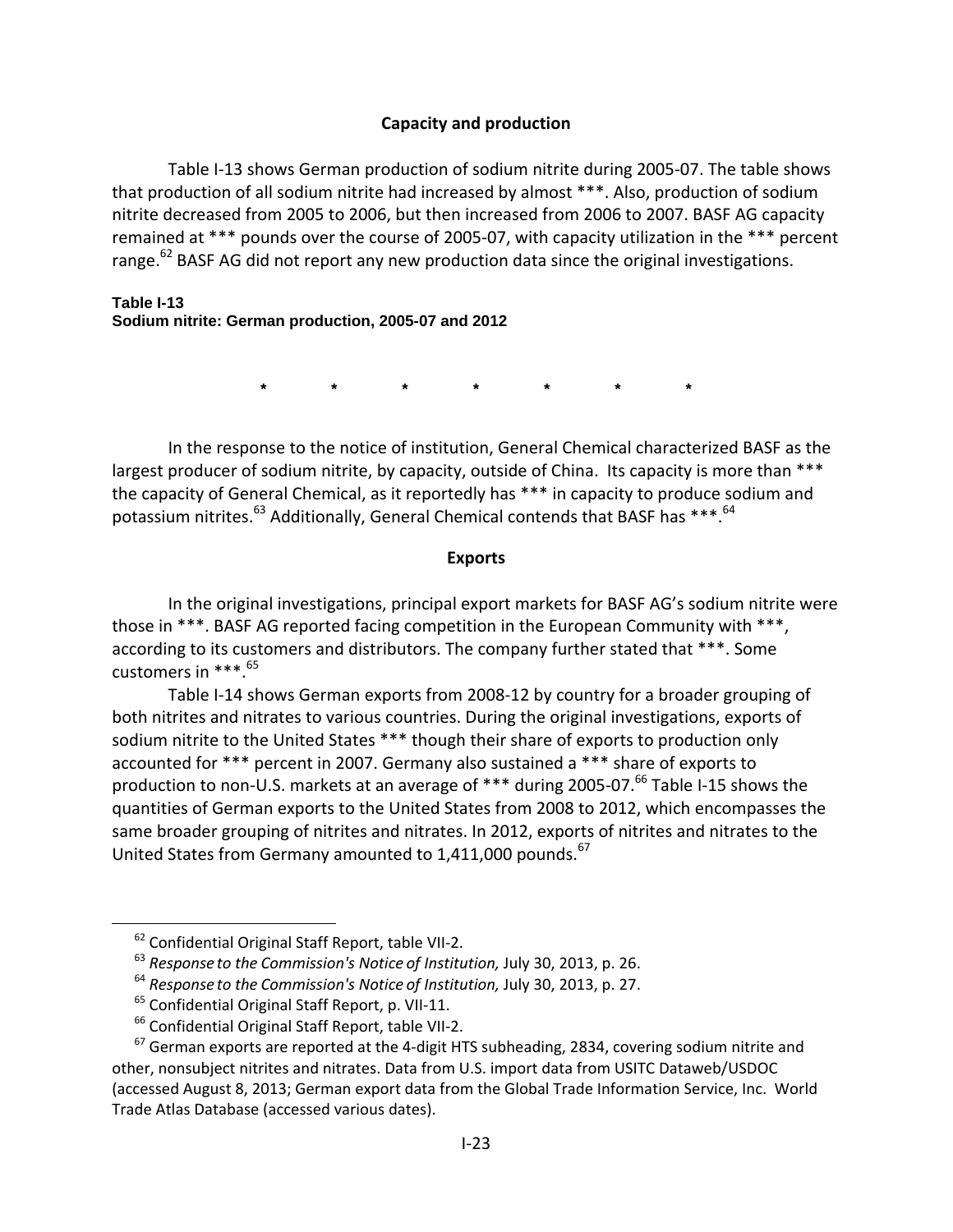| Quantity (1,000 pounds) |         |         |                                |         |         |
|-------------------------|---------|---------|--------------------------------|---------|---------|
| <b>Partner country</b>  | 2008    | 2009    | 2010                           | 2011    | 2012    |
| Netherlands             | 48,757  | 35,725  | 44,371                         | 57,364  | 38,923  |
| France                  | 11,097  | 8,406   | 8,596                          | 9,828   | 10,778  |
| <b>Brazil</b>           | 13,178  | 8,818   | 12,411                         | 11,183  | 10,775  |
| Switzerland             | 5,810   | 6,043   | 10,480                         | 10,094  | 8,856   |
| India                   | 3,983   | 4,582   | 14,284                         | 12,237  | 8,267   |
| Taiwan                  | 8,025   | 5,790   | 7,064                          | 6,987   | 6,471   |
| Spain                   | 5,750   | 3,573   | 5,071                          | 6,577   | 6,123   |
| Mexico                  | 3,610   | 4,661   | 4,234                          | 4,587   | 6,112   |
| Belgium                 | 3,498   | 2,773   | 4,622                          | 5,082   | 4,699   |
| South Korea             | 4,816   | 3,956   | 4,192                          | 5,345   | 4,551   |
| All other sources       | 62,858  | 41,186  | 53,711                         | 43,705  | 42,608  |
| World                   | 171,370 | 125,511 | 169,040                        | 172,983 | 148,159 |
|                         |         |         | Value (1,000 dollars)          |         |         |
| Netherlands             | 8,456   | 6,779   | 7,327                          | 10,131  | 7,448   |
| France                  | 5,281   | 3,742   | 3,485                          | 5,413   | 5,007   |
| <b>Brazil</b>           | 4,481   | 3,993   | 6,015                          | 4,932   | 5,482   |
| Switzerland             | 1,843   | 1,912   | 2,600                          | 2,760   | 2,281   |
| India                   | 1,345   | 1,024   | 3,343                          | 2,958   | 2,141   |
| Taiwan                  | 1,994   | 1,527   | 1,832                          | 2,088   | 1,975   |
| Spain                   | 2,499   | 1,801   | 2,791                          | 3,924   | 4,040   |
| Mexico                  | 1,090   | 1,670   | 1,466                          | 1,604   | 2,241   |
| Belgium                 | 3,808   | 1,909   | 4,056                          | 5,815   | 2,876   |
| South Korea             | 1,466   | 982     | 1,152                          | 1,711   | 1,530   |
| All other sources       | 32,181  | 25,823  | 31,047                         | 38,907  | 41,591  |
| World                   | 64,444  | 51,162  | 65,115                         | 80,243  | 76,611  |
|                         |         |         | Unit value (dollars per pound) |         |         |
| Netherlands             | 0.17    | 0.19    | 0.17                           | 0.18    | 0.19    |
| France                  | 0.48    | 0.45    | 0.41                           | 0.55    | 0.46    |
| <b>Brazil</b>           | 0.34    | 0.45    | 0.48                           | 0.44    | 0.51    |
| Switzerland             | 0.32    | 0.32    | 0.25                           | 0.27    | 0.26    |
| India                   | 0.34    | 0.22    | 0.23                           | 0.24    | 0.26    |
| <b>Taiwan</b>           | 0.25    | 0.26    | 0.26                           | 0.30    | 0.31    |
| Spain                   | 0.43    | 0.5     | 0.55                           | 0.6     | 0.66    |
| Mexico                  | 0.30    | 0.36    | 0.35                           | 0.35    | 0.37    |
| Belgium                 | 1.09    | 0.69    | 0.88                           | 1.14    | 0.61    |
| South Korea             | 0.30    | 0.25    | 0.27                           | 0.32    | 0.34    |
| All other sources       | 0.51    | 0.63    | 0.58                           | 0.89    | 0.98    |
| World                   | 0.38    | 0.41    | 0.39                           | 0.46    | 0.52    |

**Table I-14 Nitrites and nitrates: Germany exports, nitrites and nitrates, by country, 2008-12** 

Note. – German exports for 2012 are reported at the 4-digit HTS heading 2834, covering sodium nitrite and other, nonsubject nitrites and nitrates.

*Source*: Eurostat.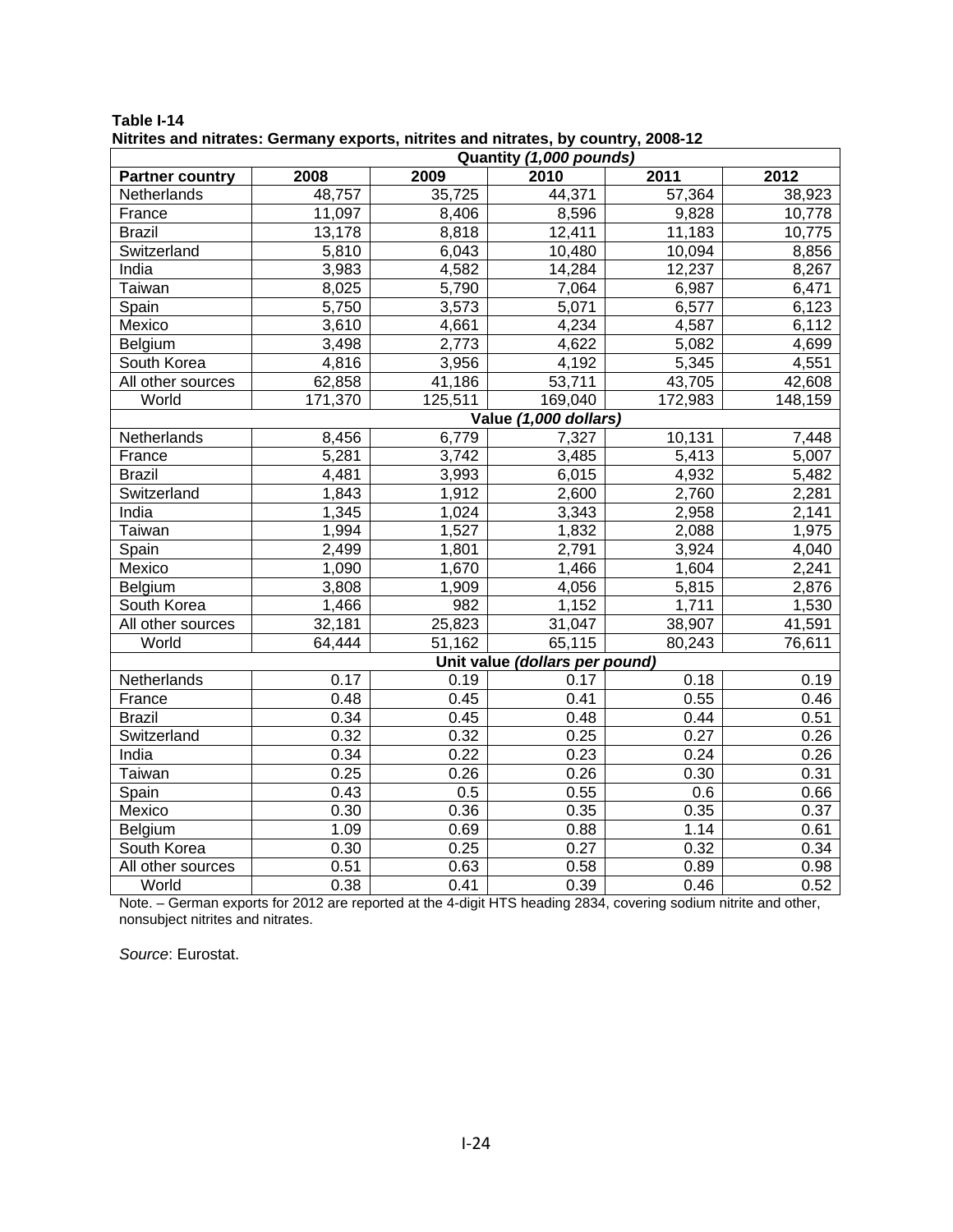| Nitrites and nitrates: Exports from Germany to the United States. 2008-12. |      |      |      |      |      |  |
|----------------------------------------------------------------------------|------|------|------|------|------|--|
| Quantity (1,000 pounds)                                                    |      |      |      |      |      |  |
| Year                                                                       | 2008 | 2009 | 2010 | 2011 | 2012 |  |
|                                                                            |      |      |      |      |      |  |

**Table I-15 Nitrites and nitrates: Exports from Germany to the United States, 2008-12** 

**United States 4,077 | 480 | 800 | 954 | 1,411** Note. – German exports from 2008 to 2012 are reported at the 4-digit HTS heading 2834, covering sodium nitrite and other, nonsubject nitrites and nitrates.

*Source*: Eurostat.

#### **Tariff or non‐tariff barriers to trade**

In India, an antidumping duty order on imports from Germany entered into effect in November 2002 and was continued on March 3, 2008 after a sunset review. The applicable tariff rate was \$51.83 per metric ton (\$0.02 per pound), but in its sunset review, the Ministry of Commerce and Industry revised the rate "considering the current level of dumping from subject countries and injury suffered by the domestic industry." The new measure imposes an antidumping duty on a reference price basis. BASF AG reported that it did not participate in the original investigations or the sunset review in India because of the "low overall importance" of the Indian market to BASF AG. According to BASF AG, the Indian antidumping duty order did not have any impact on BASF AG's exports to other markets \*\*\*. BASF AG provided its export volumes to India before and after the imposition of the antidumping duty order.<sup>68</sup>

On April 12, 2013, the Government of India extended its antidumping duty on imports of sodium nitrite originating in, or exported from, the European Union for one year up to April 10, 2014.<sup>69</sup> The initiation notification for a request for a sunset review was issued on March 23, 2013 on behalf of the domestic producers of the subject goods.<sup>70</sup> The scope of these reviews includes sodium nitrite of all forms.

On April 17, 2013, India's Directorate General of Safeguards announced the initiation of a safeguard investigation concerning imports of sodium nitrite into India. The notice specifically noted that sodium nitrite is imported into India "primarily from China and Germany."<sup>71</sup>

<sup>68</sup> Confidential Original Staff Report, p. VII‐15.

<sup>69</sup> Indian Tax Arena, *CG extends anti‐dumping duty on imports of 'Sodium Nitrite', originating in, or exported from, European Union up to 10‐Apr‐2014*, April 12, 2013.

<sup>70</sup> *Initiation of Sunset Review of the definitive anti‐dumping duty imposed on imports of Sodium Nitrite originating in or exported from the European Union*, F.No. 15/1009/2012‐DGAD, Gazette of India, Part‐I, Section‐I, March 23, 2013.

 $71$  Notice of Initiation of a Safeguard Investigation Under Rule 6 of the Customs Tariff (Identification and Assessment of Safeguard Duty) Rules, 1997, issued by the Director General (Safeguards), New Delhi, April 17, 2013.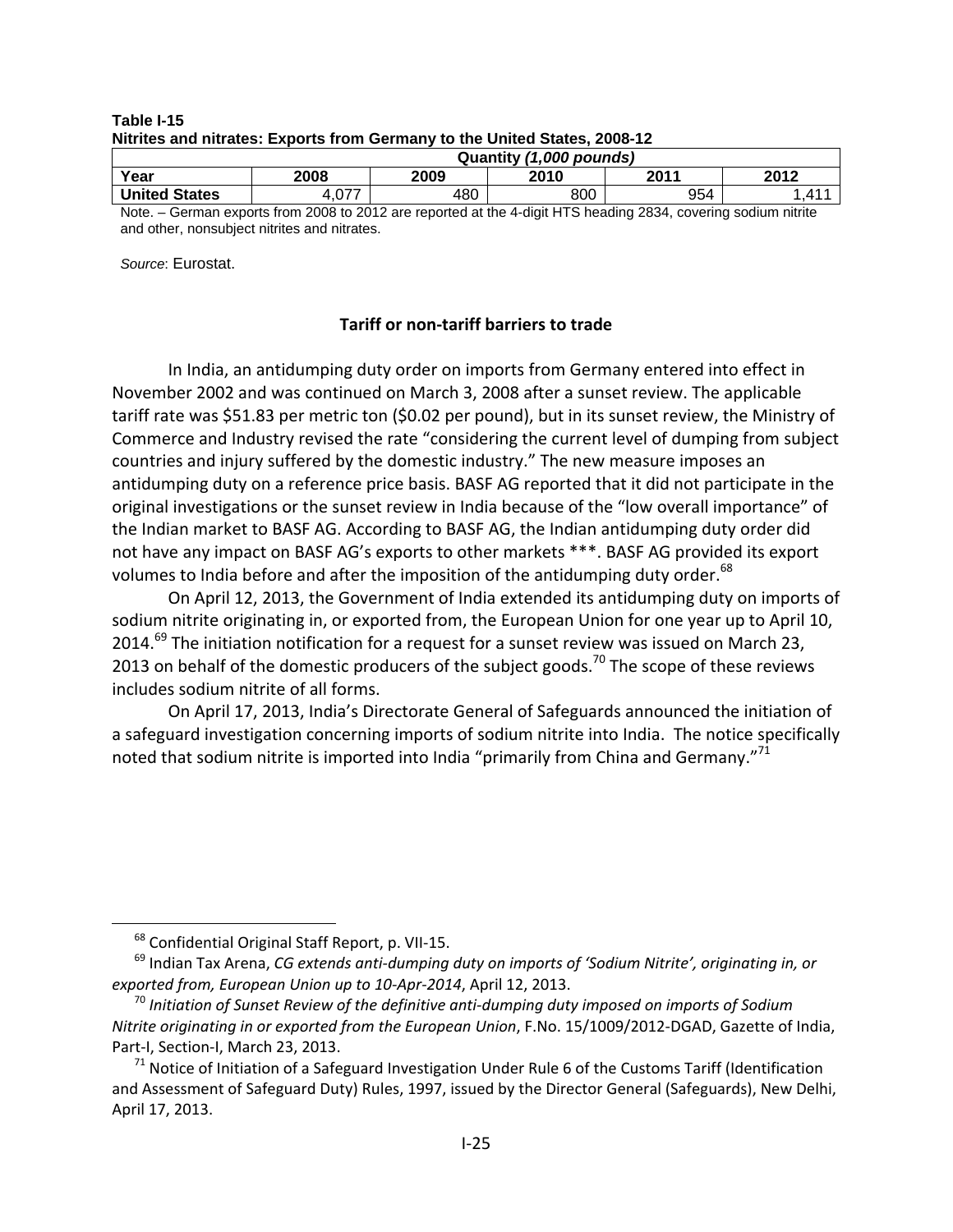## **THE GLOBAL MARKET**

Table I-16 shows the top 10 largest exporters of nitrites in the world. These numbers reflect broader trends in nitrite production. China has been the largest exporter of nitrites since at least 2008. Exports from China have increased from 64.6 million pounds in 2008 to 114.0 million pounds in 2012. Exports from China far exceed those from any other source, including the United States and India. Germany does not rank within the top exporters for nitrites since its global exports are reported at an even broader scope than nitrites. Table I‐17 shows the top 5 exporters at the nitrite and nitrate level. In the global market of nitrites and nitrates, Germany ranks fourth exporting 148.2 million pounds of nitrites and nitrates for 2012. China ranks second in this category, exporting 497.5 million pounds in 2012.

| <b>Reporting</b>     |        | Quantity (1,000 pounds) |        |        |         |  |  |  |
|----------------------|--------|-------------------------|--------|--------|---------|--|--|--|
| country              | 2008   | 2009                    | 2010   | 2011   | 2012    |  |  |  |
| China                | 64,632 | 87,875                  | 89,905 | 93,051 | 114,001 |  |  |  |
| <b>United States</b> | 14,080 | 15,337                  | 14,780 | 15,139 | 19,040  |  |  |  |
| India                | 5,799  | 7,691                   | 11,414 | 10,850 | 12,572  |  |  |  |
| Russia               | 1,053  | 657                     | 3,480  | 8,370  | 8,836   |  |  |  |
| Canada               | 880    | 1,608                   | 3,617  | 3,253  | 5,033   |  |  |  |
| <b>Netherlands</b>   | 1,955  | 1,839                   | 1,433  | 3,056  | 2,456   |  |  |  |
| Ukraine              | 11,334 | 629                     | 824    | 687    | 2,291   |  |  |  |
| Poland               | 14,383 | 10,040                  | 9,570  | 1,925  | 2,143   |  |  |  |
| Belgium              | 725    | 388                     | 1,241  | 1,931  | 1,706   |  |  |  |
| Sweden               | 1,030  | 708                     | 904    | 946    | 1,096   |  |  |  |

**Nitrites: Exports of nitrites by reporting country (partner: world), 2008-12** 

Note.--Data include exports classified under HTS heading 2834.10.

*Source*: Global Trade Information Source, "Global Trade Atlas."

**Table I-16** 

| Table I-17                                                                                             |  |  |
|--------------------------------------------------------------------------------------------------------|--|--|
| Nitrites and nitrates: Exports of nitrites and nitrates by reporting country (partner: world), 2008-12 |  |  |

| Reporting | Quantity (1,000 pounds) |         |         |         |         |
|-----------|-------------------------|---------|---------|---------|---------|
| country   | 2008                    | 2009    | 2010    | 2011    | 2012    |
| Chile     | 954.624                 | 505.493 | 972.141 | 886,272 | 934,049 |
| China     | 361.072                 | 441,063 | 536,245 | 526,900 | 497,516 |
| Belgium   | 179.372                 | 126,666 | 192,655 | 218,233 | 178,471 |
| Germany   | 171,418                 | 125,546 | 169,088 | 173,032 | 148,201 |
| Spain     | 21,162                  | 17,432  | 57,728  | 81,983  | 144,550 |

Note.--Data include exports classified under HTS heading 2834.

*Source*: Global Trade Information Source, "Global Trade Atlas."

Table I-18 shows the top 11 importers for sodium nitrite. Again, these data cover a broader scope than that of the subject merchandise. Since 2009, India has been the largest importer of nitrites and continues to rank first among the top ten importers in 2012 at 44.1 million pounds. The United Kingdom consistently has ranked as the second largest importer